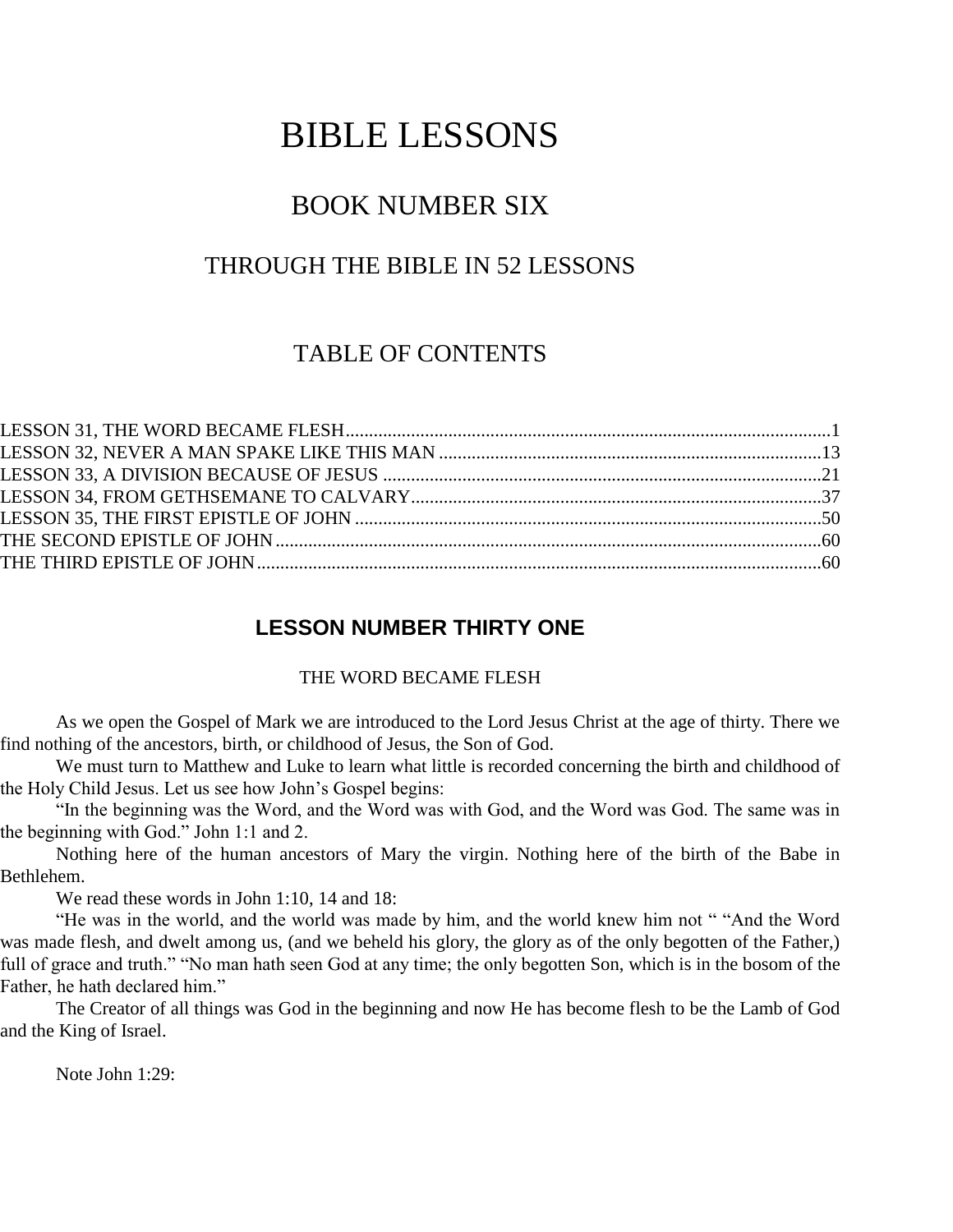"The next day John seeth Jesus coming unto him, and saith, Behold the Lamb of God, which taketh away the sin of the world!"

#### And John 1:49:

"Nathanael answered and saith unto him, Rabbi, thou art the Son of God; thou art the King of Israel." The Lamb for sacrifice.—The King to reign in glory.

Here we have the order mentioned in I Peter 1:11, the sufferings of Christ and the glory that should follow. In Matthew, Mark and Luke, we have Christ as King, first, and then rejected to become the Lamb.

But let us see how this first chapter of John agrees with Philippians 2:5 to 8:

"Let this mind be in you, which was also in Christ Jesus: Who, being in the form of God, thought it not robbery to be equal with God: But made himself of no reputation, and took upon him the form of a servant, and was made in the likeness of men: And being found in fashion as a man, he humbled himself, and became obedient unto death, even the death of the cross."

#### Also Hebrews 2:9:

"But we see Jesus, who was made a little lower than the angels for the suffering of death, crowned with glory and honour; that he by the grace of God should taste death for every man."

#### Now let us read again John 1:29:

"The next day John seeth Jesus corning unto him, and saith, BEHOLD THE LAMB OF GOD Which taketh away the sin of the world."

#### John 1:47 to 49:

"Jesus saw Nathanael coming to Him, and saith of him, Behold an Israelite indeed, in whom there is no guile! Nathanael saith unto Him, Whence knowest Thou me? Jesus answered and said unto him, Before that Philip called thee, when thou wast under the fig tree, I saw thee. Nathanael answered and saith unto Him, Rabbi, Thou art the Son of God: THOU ART THE KING OF ISRAEL."

Here we have Christ presented as "The Lamb of God" going to the tree to be crowned with thorns. We have Him saluted as "The King of Israel," going to the throne to reign over the House of Israel (Luke 1:33).

Israel's prophets for centuries had foretold Israel's future history, prophesying concerning "the tree," "the tribulation" and "the throne."

When we compare Isaiah 53, where Christ is pictured as the suffering Messiah dying for His Nation, with Isaiah 9:6 and 7, where Christ is seen on the throne of David as a conquering King, reigning in power and glory, we understand something of the two lines of Prophecy concerning Israel's coming Messiah and King. Some one has referred to Christ as the Lamb on the cross and King on David's throne, as the crimson and purple lines of Prophecy. Note Hebrews 9:28:

"So Christ was once offered to bear the sins of many; and unto them that look for him shall he appear the second time without sin unto salvation."

#### Note Acts 1:11:

"Which also said, Ye men of Galilee, why stand ye gazing up into heaven? this same Jesus, which is taken up from you into heaven, shall so come in like manner as ye have seen him go into heaven."

#### THE SON OF MAN GOETH AND COMETH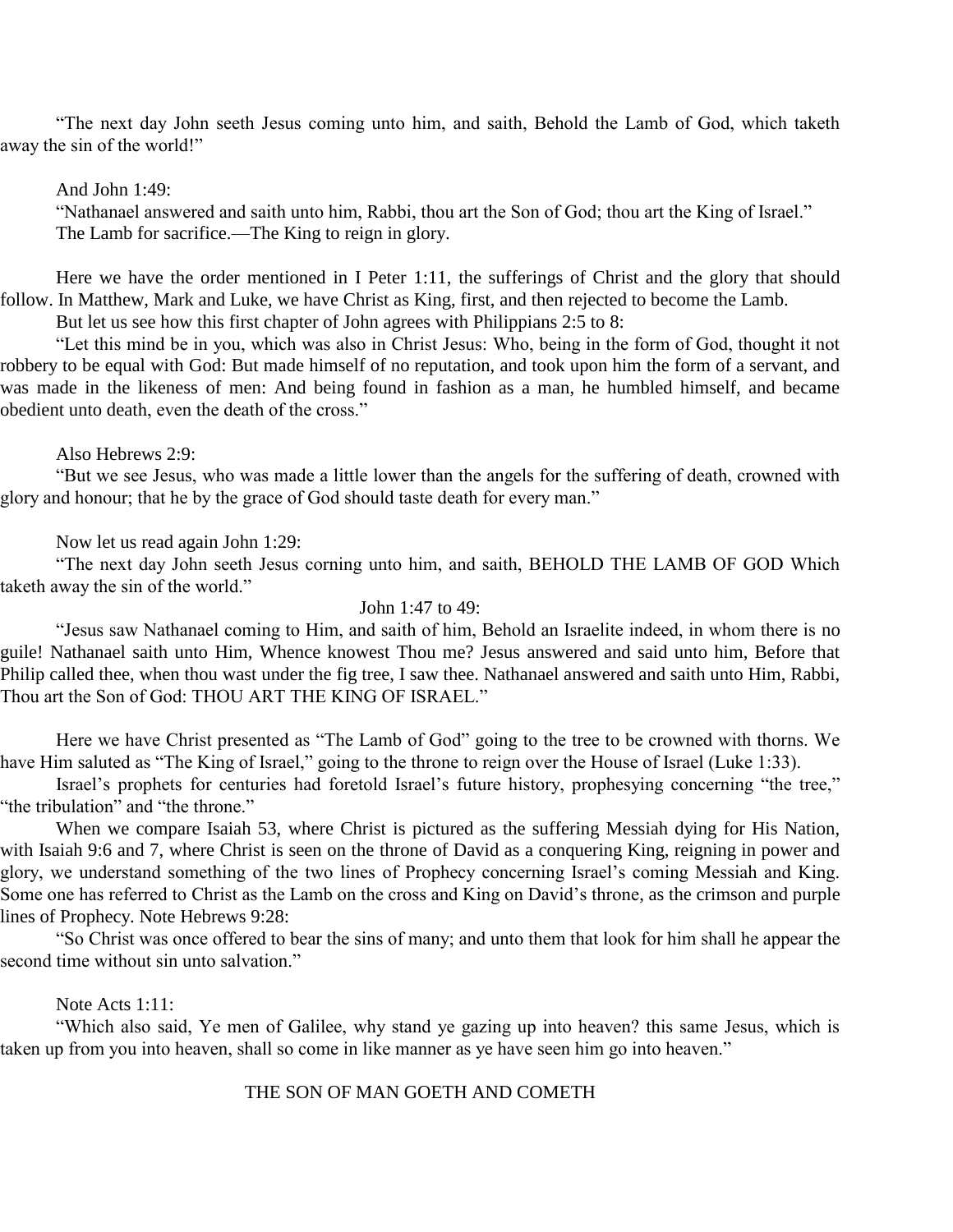Now compare Matthew 26:24:

"The Son of man goeth as it is written of him: but woe unto that man by whom the Son of man is betrayed! it had been good for that man if he had not been born."

with Matthew 24:30:

"And then shall appear the sign of the Son of man in heaven: and then shall all the tribes of the earth mourn, and they shall see the Son of man coming in the clouds of heaven with power and great glory."

In Matthew 26:24, we read, "the Son of man goeth." This speaks of Calvary and His suffering.

In Matthew 24:30, we read, "They shall see the Son of man coming in the clouds of heaven with power and great glory."

Thus we have the story of the sufferings of Christ and the glory that should follow, which Israel's prophets told of aforetime. I Peter 1:11.

Nathanael was an Israelite, in whom there was no guile, under the fig tree. Nathanael means "the gift of God." The fig tree stands for Israel. Nathanael was a guileless Israelite. God is going to send the Lord Jesus to His fig tree.

Note what God is yet to do for Israel according to Ezekiel 36:24 to 29:

"For I will take you from among the heathen, and gather you out of all countries, and will bring you into your own land. Then will I sprinkle clean water upon you, and ye shall be clean: from all your filthiness, and from all your idols, will I cleanse you. A new heart also will I give you. and a new spirit will I put within you: and I will take away the stony heart out of your flesh, and I will give you a heart of flesh. And I will put my Spirit within you, and cause you to walk in my statutes, and ye shall keep my judgments, and do them. And ye shall dwell in the land that I gave to your fathers; and ye shall be my people, and I will be your God. I will also save you from all your uncleannesses: and I will call for the corn, and will increase it, and lay no famine upon you."

Why will God do this?

Note Ezekiel 36:21 and 22:

"But I had pity for mine holy name, which the house of Israel had profaned among the heathen, whither they went. Therefore say unto the house of Israel, Thus saith the Lord God; I do not this for your sakes, O house of Israel, but for mine holy name's sake, which ye have profaned among the heathen, whither ye went."

Why will Israel be saved when the Deliverer comes out of Zion, according to Romans 11:25 and 26?

"For I would not, brethren, that ye should be ignorant of this mystery, lest ye should be wise in your own conceits, that blindness in part is happened to Israel, until the fulness of the Gentiles be come in. And so all Israel shall be saved: as it is written, There shall come out of Sion the Deliverer, and shall turn away ungodliness from Jacob."

#### Hear God's answer:

"For the gifts and calling of God are without repentance." Romans 11:29. "For this is my covenant unto them, when I shall take away their sins." Romans 11:27.

God is going to cleanse, sanctify and restore Israel for His own holy name's sake; because His gifts and calling are without repentance. Then redeemed Israel will be "Nathanael (the gift of God) in whom there is no guile." And Israel will join with Nathanael, "Rabbi, Thou art the Son of God: Thou art the King of Israel." John 1:49.

The heaven must retain Jesus Christ until the restitution of all things spoken by the holy prophets since the world began. Acts 3:21.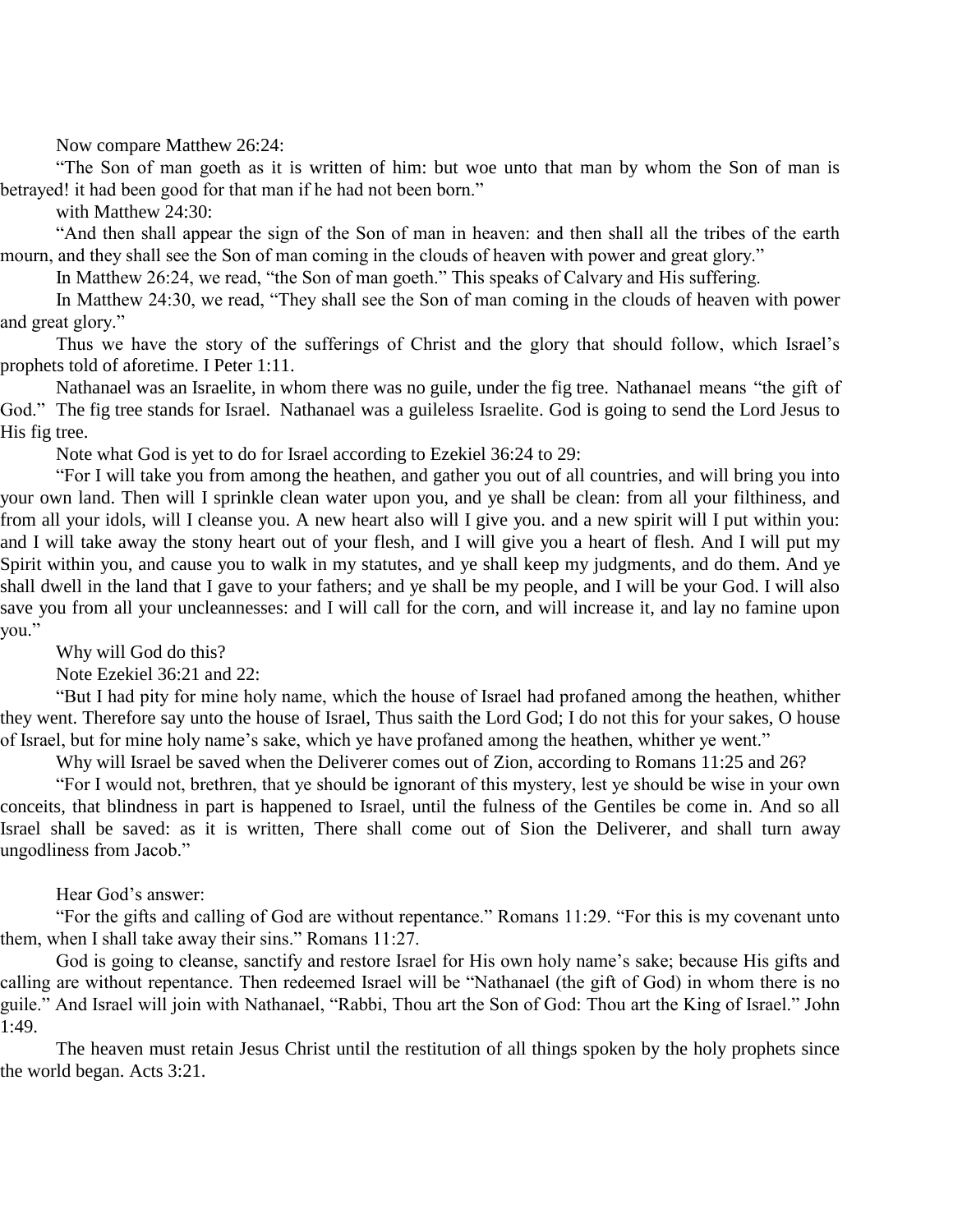He will return in the clouds with power and great glory for Israel's redemption. Luke 21:25 to 33. When? When the fig leaf is tender, "Behold the fig tree and all the trees."

Yes, the Word became flesh to go to the cross of Calvary and to go to David's throne.

In the gospel of grace the sinner begins with the death and resurrection of Christ. In all of Paul's ministry we shall learn that in presenting the gospel of grace he had little to say about the birth and earthly ministry of Jesus Christ.

Christ began His earthly life with His miraculous birth. The sinner begins his spiritual life with his new birth, which is miraculous. Then God's instructions are found in I Peter 2:2:

"As newborn babes, desire the sincere milk of the word, that ye may grow thereby."

The sinner must begin at Calvary. Then he can join with Paul. Galatians 2:20:

"I am crucified with Christ: nevertheless I live; yet not I, but Christ liveth in me: and the life which I now live in the flesh I live by the faith of the Son of God, who loved me, and gave himself for me."

Note again John 1:14:

"And the Word was made flesh, and dwelt among us, (and we beheld his glory, the glory as of the only begotten of the Father,) full of grace and truth."

"Dwelt" should be translated "tabernacled."

Now note Luke 1:35:

"And the angel answered and said unto her, The Holy Ghost shall come upon thee, and the power of the Highest shall overshadow thee : therefore also that holy thing which shall be born of thee shall be called the Son of God."

"That Holy Thing" "tabernacled." In the Old Testament God's sanctuary for Israel was in the tabernacle. That "holy thing tabernacled." There was the gold and the silver, the blue and the purple and the crimson and the white. All spoke of the Lord Jesus Christ. There was the brazen altar, the laver of water, the bread, the light, the altar of incense, the interceding high priest.

Now note in John:

- 1. Christ is the Lamb of God. John 1:29.
- 2. In John much is said about water. John 4. John 5:5. In chapter 13 Christ is washing the disciples' feet.
- 3. Christ is the Bread of God. John 6:51.
- 4. Christ is the Light of the world. John 9:5.
- 5. Christ in John 17 is the interceding highpriest.

Surely the sanctuary and the tabernacle spoke of the Word which became flesh, the Holy God Who tabernacled among us. Thus we see in John's Gospel we have the record of One Who being a man is making Himself equal with God.

Note John 8:58:

"Jesus said unto them, Verily, verily, I say unto you, Before Abraham was, I am."

Now note also John 8:24:

"I said therefore unto you, that ye shall die in your sins: for if ye believe not that I am he, ye shall die in your sins."

Here we note that the penalty for not believing that Jesus Christ is the eternal "I AM" means for the unbeliever to die in his sins. In the Gospel of John, Christ calls Himself the "I AM" about twenty times.

#### CHRIST AND THE WORLD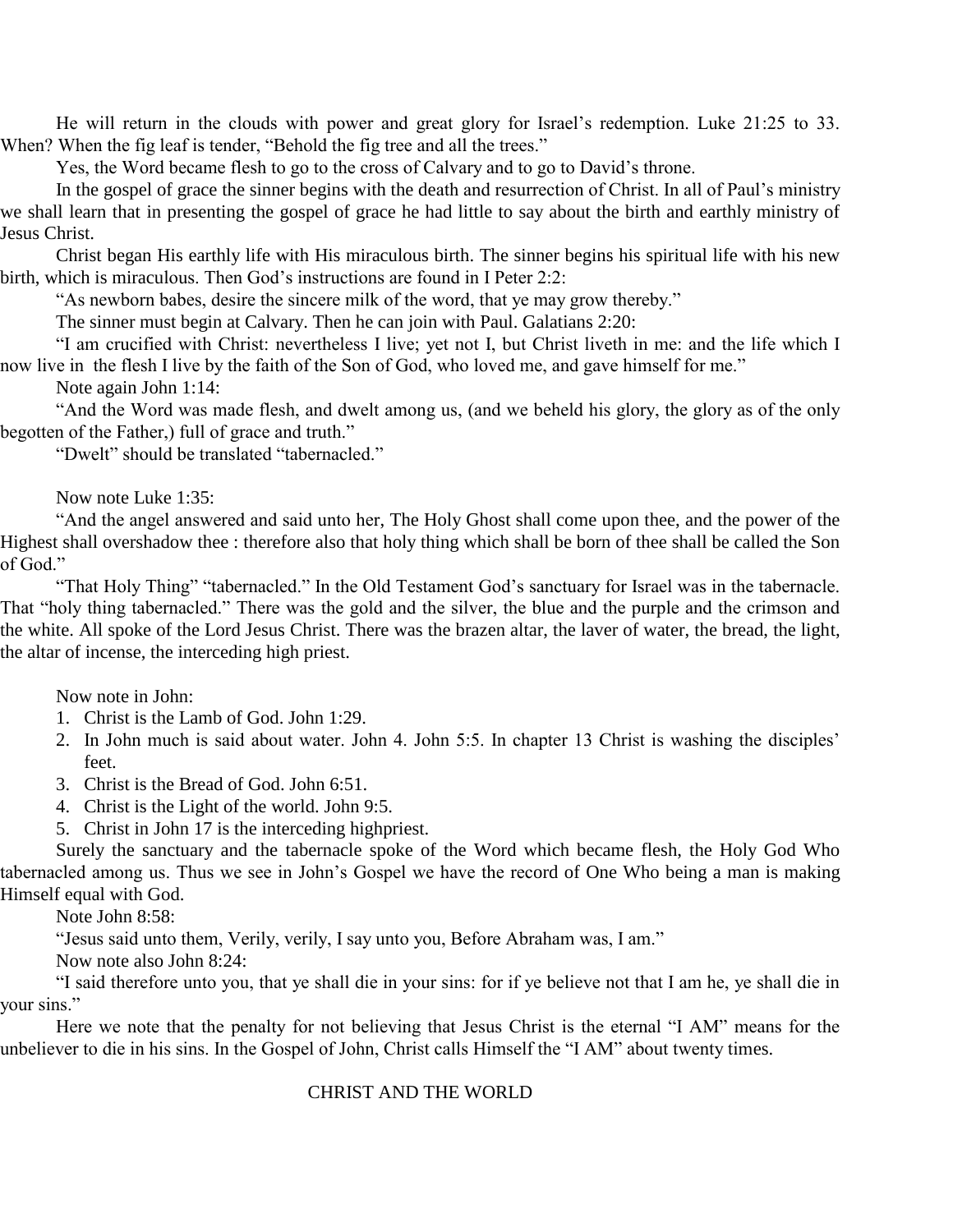Note these statements in:

John 1:10: "He was in the world and the world was made by Him, and the world knew Him not."

John 1:29: "The next day John seeth Jesus coming unto him, and saith, Behold, the Lamb of God, Which taketh away the sin of the world."

John 3:16: "For God so loved the world that He gave His only begotten Son, that Whosoever believeth in Him should not perish, but have everlasting life."

John 8:12: "Then spake Jesus again unto them, saying, I am the Light of the world: he that followeth Me shall not walk in darkness, but shall have the Light of life."

John 15:18 and 19: "If the world hate you, ye know that it hated Me before it hated you. If ye were of the world the world would love his own; but because ye are not of the world, but I have chosen you out of the world, therefore the world hateth you."

John 12:31: "Now is the judgment of this world: now shall the prince of this world be cast out."

The word "world" occurs more than 75 times in John's Gospel. In that Record we learn that the world belongs to Christ by right of creation and by right of redemption.

Note in Christ's prayer for His disciples several statements concerning them and the world: "I have manifested Thy name unto the men that Thou gavest Me out of the world; Thine they were and Thou gavest them Me; and they have kept Thy Word." John 17:6.

#### CHRIST IN THE FIRST CHAPTER OF JOHN

Let us note in the following verses of the first chapter of John's Gospel: verses 1, 5, 9, 10, 14, 18, 34, 36 and 49—that:

Christ is God.

Christ is the True Light. Christ is the Creator Of All Things. Christ is God Manifest in The Flesh. Christ is the Only Begotten Son. Christ is the Son of God. Christ is the Lamb of God. Christ is the King of Israel.

#### JOHN 1:51 AND GENESIS 28:12 TO 15

Let us compare Jacob's dream with Christ's statement in John 1:51:

"And he saith unto him, Verily, verily, I say unto Hereafter ye shall see heaven open, and the angels of ascending and descending upon the Son of man."

We quote Genesis 28:12 and 13

"And he dreamed, and behold a ladder set up on the earth, and the top of it reached to heaven: and behold the angels of God ascending and descending on it. And, behold, the Lord stood above it, and said, I am the Lord God of Abraham thy father, and the God of Isaac: the land whereon thou liest, to thee will I give it, and to thy seed."

Surely here we find that Jacob's ladder spoke of the Son of man. (Genesis 28:12 to 15); giving assurance that God will be faithful to Israel; to do all that He promised to Abraham, Isaac and Jacob. Note this statement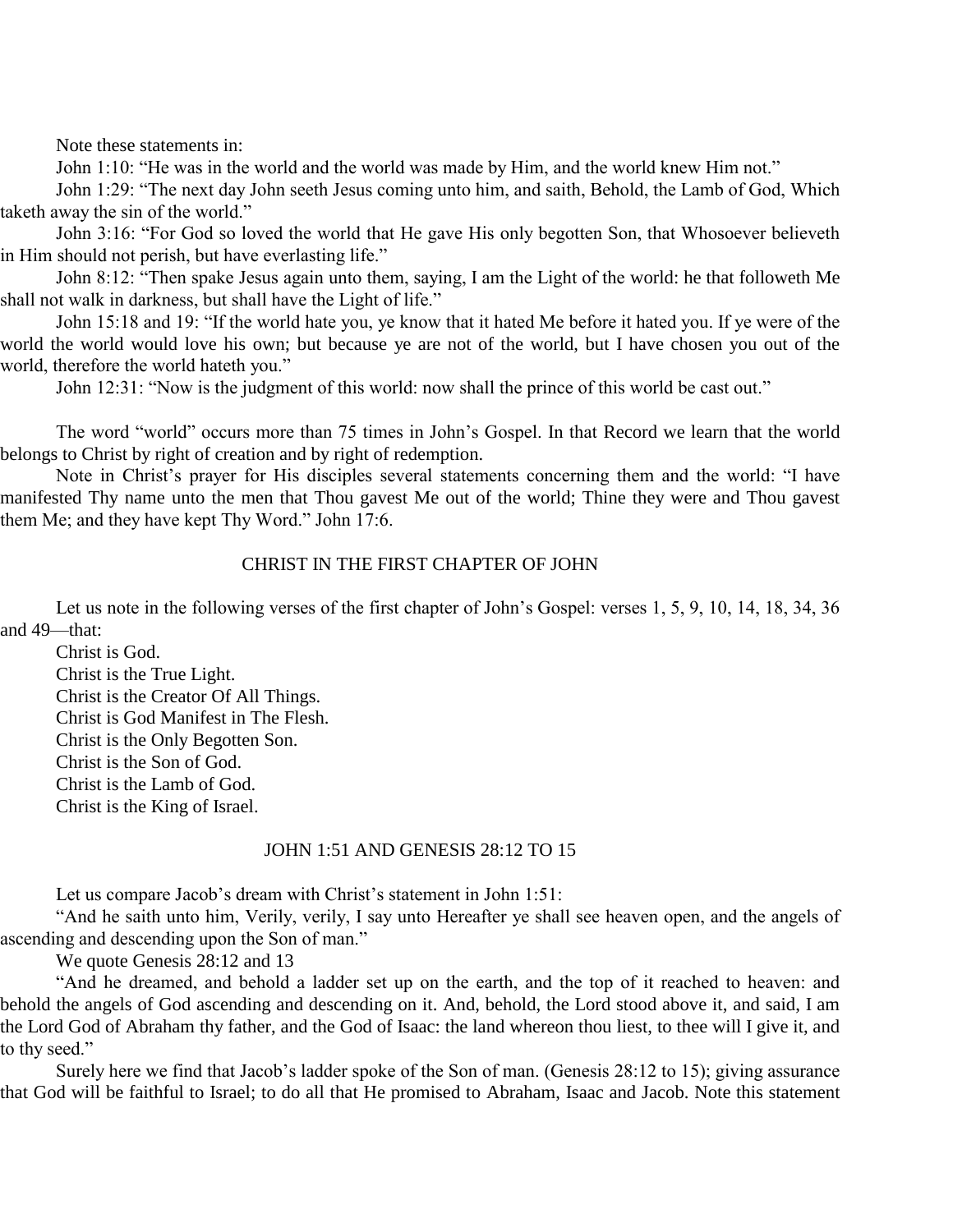of Christ is made in connection with His conversation with Nathanael; that is, His statement concerning the angels of God ascending and descending upon the Son of man.

#### CHRIST CAME UNTO HIS OWN

Note John 1:10 and 11:

"He was in the world, and the world was made by him, and the world knew him not. He came unto his own, and his own received him not."

In John 1:3 and 1:10, we learn that all things are created by Jesus Christ when He was the Word with God in the beginning. "He came unto His own." "His own," here, is neuter and refers to His own world or His own things. "His own received Him not." "His own," here, is masculine and refers to His own people; His own nation.

Jehovah was both the Creator and Redeemer of Israel:

"But now thus saith the Lord that created thee, O Jacob, and he that formed thee, O Israel, Fear not: for I have redeemed thee, I have called thee by thy name: thou are mine." Isaiah 43:1. "I am the Lord, your Holy One, the Creator of Israel, your king." "This people have I formed for myself; they shall shew forth my praise." Isaiah 43:15 and 21. "Thus saith the Lord the King of Israel, and his Redeemer the Lord of hosts; I am the first, and I am the last; and beside me there is no God." Isaiah 44:6.

In the earthly ministry of the Lord Jesus Christ, in His visit to this earth, surely we have the story, "Christ came unto His own and His own received Him not."

#### GRACE—THE LAMB OF GOD

Perhaps we noticed the absence of the word "grace" in the Gospel of Matthew. To be sure there was grace in some of the messages of Christ, such as, "Come unto Me and I will give you rest." But there was also much of law in the Lord's messages in Matthew. In this respect there is a great difference in the Gospel of John. In the very first chapter we find Christ rejected by Israel. "He came unto His own and His own received Him not." John 1:11. Thus we see that we have in the first chapter of John what we have in the closing chapters of Matthew namely, Israel's rejection of their Messiah; the Stone rejected by the builders.

It was this rejection by Israel and the death of the Lamb of God that brought in God's reign of grace through Jesus Christ. Read carefully Romans 11:11 to 15 and Romans 5:20 and 21.

We have already learned that John's Gospel is filled with messages of grace. But in Romans 8:1 and 2 we have the great "grace" message. "No condemnation in Christ" because of the law of the Spirit of Life in Christ Jesus.

Note again John 3:18 and John 6:47:

"He that believeth on Him is not condemned: but He that believeth not is condemned already, because he hath not believed in the name of the only begotten Son of God."

"Verily, verily, I say unto you, He that believeth on Me hath everlasting life."

"Believe on the Lord Jesus Christ;" "not condemned;" "hath everlasting life."

Note again John 6:29:

"Jesus answered and said unto them, This is the work of God, that ye believe on Him Whom He hath sent."

The first work which God gives to any man is to believe on Him Whom God hath sent.

Surely we must learn this most important lesson, if we would understand John's Gospel, so radically different from the Synoptics in many respects; namely, that, in applying the grace message of the Gospel of John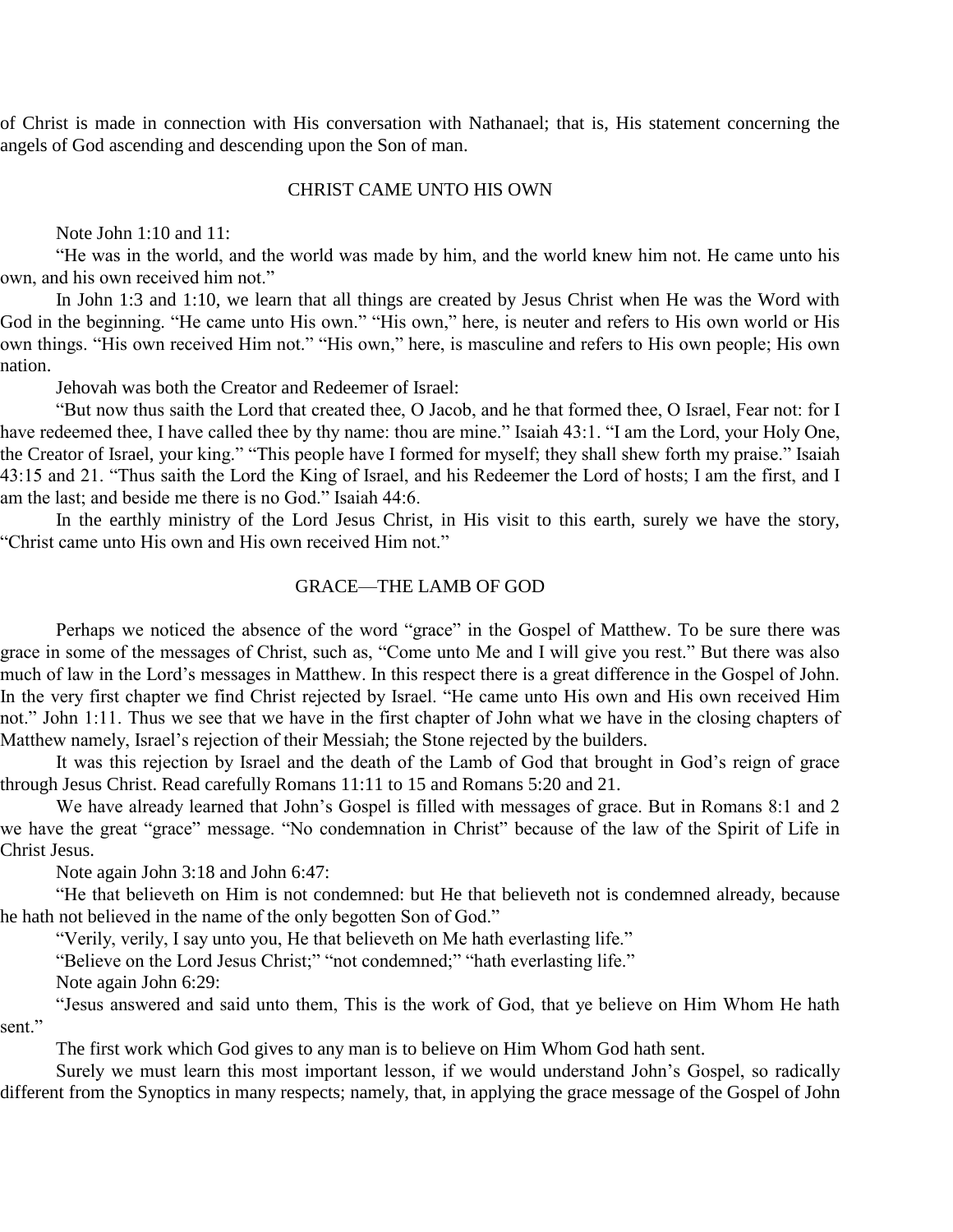we must look at Christ as having already been rejected, crucified and raised from the dead, when we begin the very first chapter and read John 1:12. "As many as received Him."

In no other way can we reconcile the messages of John 1:12 and 3:16 with Matthew 15:24.

Remember the words of the Lord Jesus in Matthew 15:24: "I am not sent but unto the lost sheep of the house of Israel."

Here note that Christ is sent only to Israel. But in John 3:16 we find Christ given to the world; that "whosoever believeth in Him should not perish but have everlasting life." In John 1:11 Christ is rejected by Israel. In John 1:12, "As many as received Him to them gave He power to become the sons of God."

#### CHRIST'S MIRACLES IN THE GOSPEL OF JOHN

There are twenty-one chapters in the Gospel of John. Matthew, Mark and Luke are called "the synoptic Gospels." By "synoptic" is meant "presenting, or taking the same or a common view." It is generally believed that the Holy Spirit led John to write the Fourth Record about fifty years after He led Matthew to write the First Record. Matthew and John were two of the twelve apostles. By carefully studying "The Gospel of John" we learn that more than eighty per cent of the contents of John cannot be found in the Synoptics. There are sixteen complete chapters in John in which are recorded facts as to the life, ministry and miracles of the Lord Jesus Christ, not found in Matthew, Mark and Luke.

In Matthew are recorded many of the kingdom parables taught by the Lord Jesus. Not one of these is recorded in John. We have in John no record of "The Sermon on the Mount" and the "Our Father" prayer, which are given in full in Matthew. On the other hand in Matthew we have no record of the prayer of the Lord Jesus Christ recorded in the seventeenth chapter of John.

#### CHRIST'S MIRACLES

Before the death of the Lord Jesus Christ we find recorded in John's Gospel in detail seven of the miracles performed by the Saviour.

- 1. TURNING THE WATER INTO WINE. John 2:9.
- 2. HEALING THE NOBLEMAN'S SON. John 4:50.
- 3. WALKING ON THE WATER. John 6:19.
- 4. HEALING THE IMPOTENT MAN AT BETHESDA. John 5:2.
- 5. FEEDING THE FIVE THOUSAND WITH THE LOAVES AND FISHES. John 6:10.
- 6. HEALING THE MAN BORN BLIND WHO WASHED IN SILOAM. John 9:7.
- 7. RAISING LAZARUS FROM THE DEAD. John 11:43.

Of these miracles we find that numbers 1-2-4-6 and 7 are not mentioned in the Synoptics.

Now let us note John 5:36 and John 20:30 and 31:

"But I have greater witness than that of John: for the works which the Father hath given me to finish, the same works that I do, bear witness of me, that the Father hath sent me."

"And many other signs truly did Jesus in the presence of his disciples, which are not written in this book: But these are written, that ye might believe that Jesus is the Christ, the Son of God; and that believing ye might have life through: his name."

Read the account of the healing of the man born blind, in the ninth chapter of John. Note what the Lord told him to do: "Go wash in the pool of Siloam." John 9:7. Here the Holy Spirit is very careful to tell us that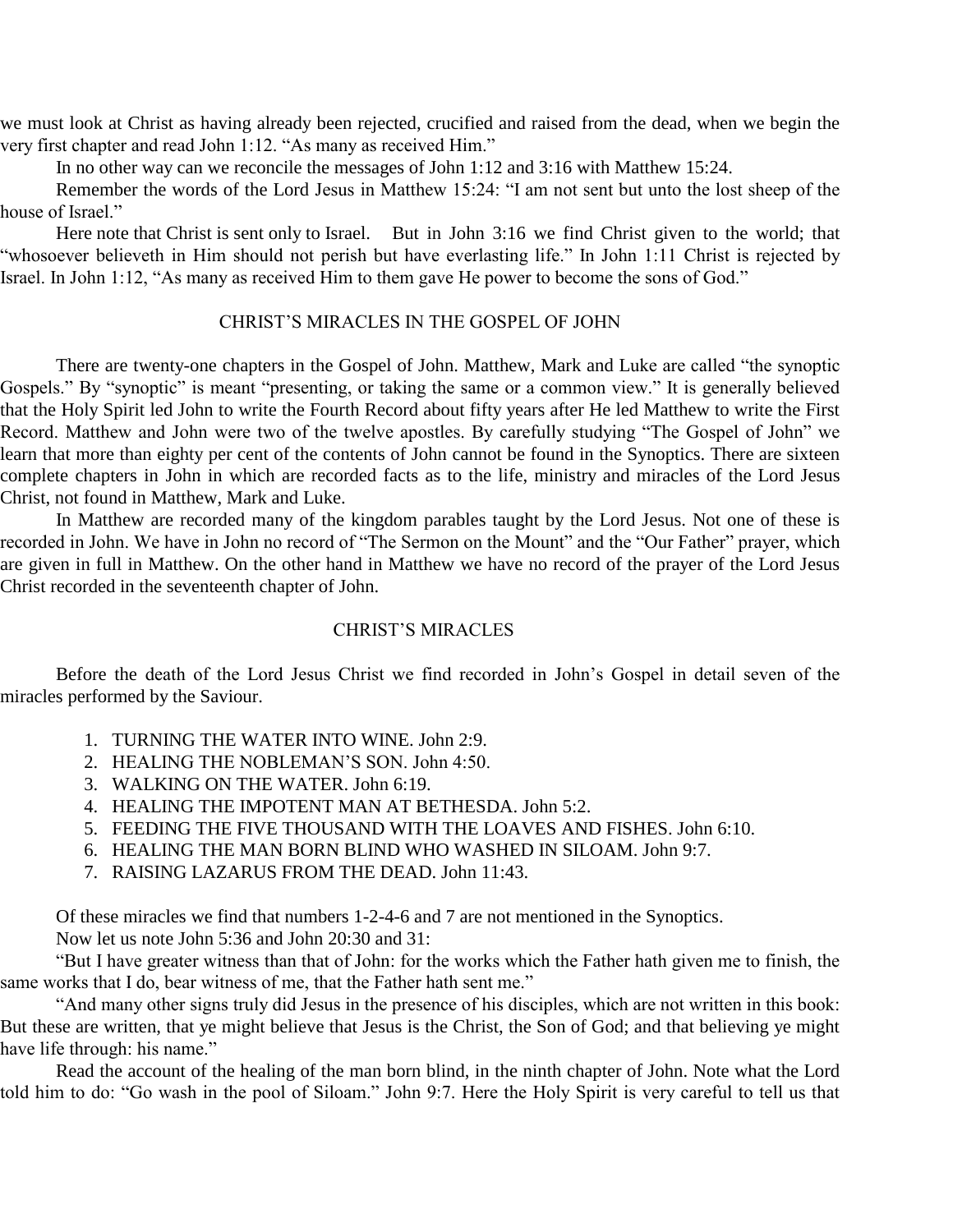Siloam means "sent." In John we learn that every man born of woman is not only dead in trespasses and sins but blind from birth. He must be born from above to see spiritual things and to enter God's spiritual kingdom. He must be washed in the pool of "Sent."

We find that Christ is mentioned in John's Gospel more than forty times as the One Whom the Father sent. Every sinner must be washed in the blood of Christ or remain spiritually blind and dead in trespasses and sins.

#### TURNING THE WATER INTO WINE Christ and Nicodemus

Now read about the first miracle of Christ at the wedding in Cana of Galilee, turning the water into wine.

"And there were set there six waterpots of stone, after the manner of the purifying of the Jews, containing two or three firkins apiece. Jesus saith unto them, Fill the waterpots with water. And they filled them up to the brim. And he saith unto them, Draw out now, and bear unto the governor of the feast. And they bare it." John 2:6, 7 and 8.

We note in John 2:6 that the vessels were used in the religion of the Jews. They were filled with water. A miracle was performed by the Lord. The vessels were filled with wine. Let us think of wine as symbolizing joy. The greatest joy comes from salvation. Salvation, like the wine in those Jewish vessels, is of the Lord. Salvation in John's Gospel comes from regeneration. The religious Jewish leader, Nicodemus, was unregenerated.

Like the vessels used in Israel's religious services, Nicodemus was used in Israel's religious services. He was "a ruler of the Jews." "Nico"—"ruler"; "demus"—"people." Note Christ's words to him: "Jesus answered, Verily, verily, I say unto thee, Except a man be born of water and of the Spirit, he cannot enter into the kingdom of God." John 3:5. "Marvel not that I said unto thee, Ye must be born again." John 3:7. Nicodemus had to receive the water of life. Nicodemus had to be born anew. Note Titus 3:5 and 6: "Saved—"Not by works." Saved? "By the washing of regeneration." "That He might sanctify and cleanse it with the washing of water by the Word." Ephesians 5:26. ". . . And whosoever will let him take the water of life freely." Revelation 22:17.

Note what the Lord Jesus said to the woman at the well, in the fourth chapter of John:

"But whosoever drinketh of the water that I shall give him shall never thirst; but the water that I shall give him shall be in him a well of water springing up into everlasting life." John 4:14.

There has been much difference of opinion as to the meaning of "born of the water." Whatever the meaning may have had for Israel, when Christ was here on earth, we may be sure that there is nothing in the gospel of the grace of God to suggest that the application of water will in any way aid in the regeneration of a sinner. Undoubtedly the turning of water into wine spoke of regeneration.

#### THE IMPOTENT MAN

In John 5:1 to 9, we learn how the Lord Jesus Christ healed an impotent man who could not do anything for himself. Surely this also speaks of the message of grace. God's grace is for the sinner who can do nothing for himself. Every man, by nature, is a spiritual bankrupt. "So then they that are in the flesh cannot please God." Romans 8:8.

Note John 3:27:

"John answered and said, A man can receive nothing, except it be given him from heaven."

John 6:44:

"No man can come to Me, except the Father Which hath sent Me draw him: and I will raise him up at the last day." John 6:65: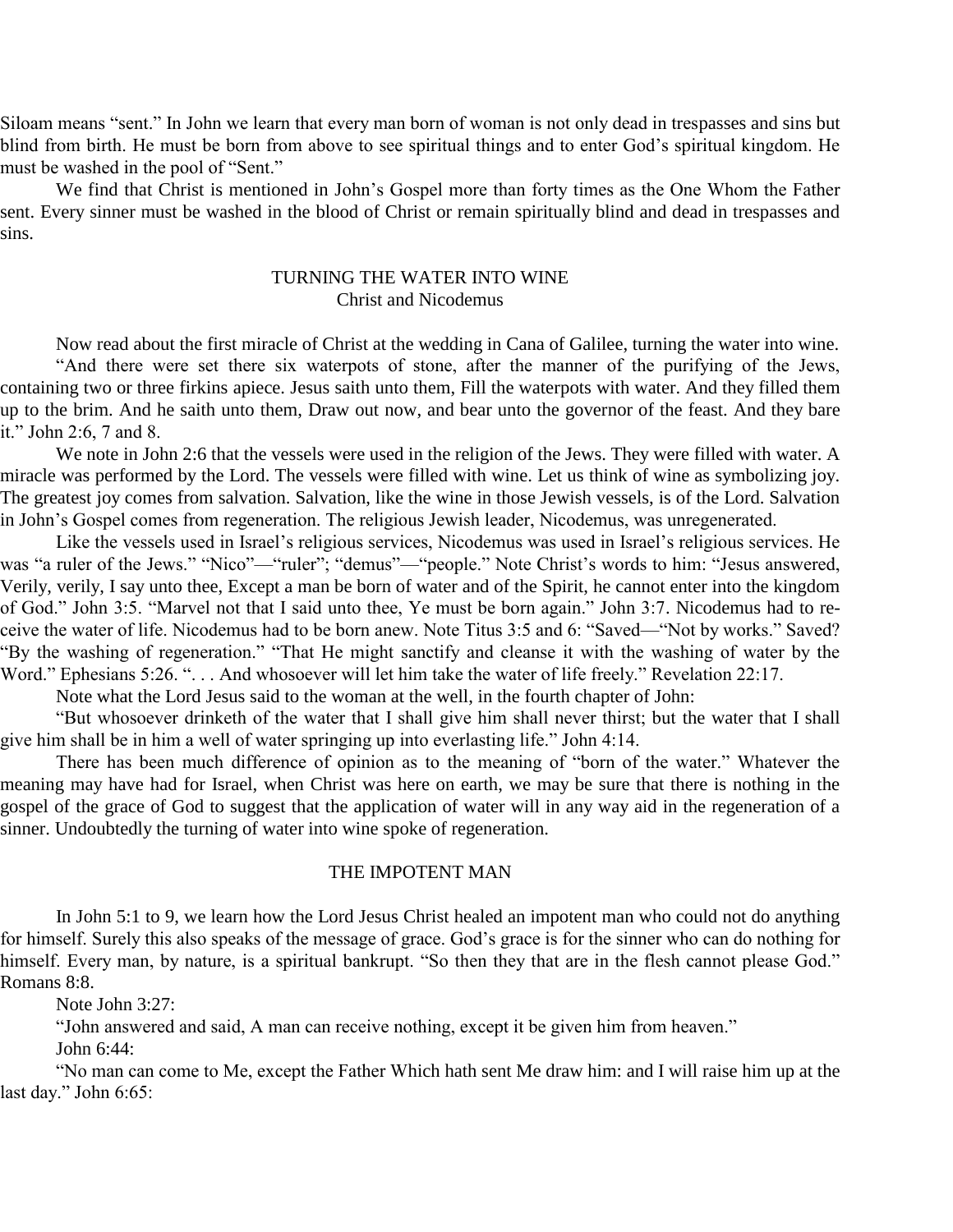"And He said, Therefore said I unto you, that no man can come unto Me, except it were given unto him of My Father." John 17:2:

"As Thou hast given Him power over all flesh, that He should give eternal life to as many as Thou hast given Him." John 6:37:

"All that the Father giveth Me shall come to Me: and him that cometh to Me I will in no wise cast out." God's grace is altogether sufficient for the helpless impotent sinner.

Now let us note John 6:37:

"All that the Father giveth Me shall come to Me; and him that cometh to Me I will in no wise cast out."

Here we note that the Father gives them to the Son and those who come unto Him He will never cast out. Let us study John 17:2 and 17:24 together. In verse two we learn that the Father gave them to the Son and the Son gave them eternal life.

Now note Christ's prayer in verse twenty-four

"Father, I will that they also, whom Thou hast given Me, be with Me where I am, that they may behold My glory which thou hast given Me..."

Surely the Father will hear that prayer.

Thus we see that the sinner in John's Gospel is impotent.

#### LAZARUS RAISED FROM THE DEAD

We have the record of the resurrection of Lazarus in John 11:1 to 46. Note several verses: "Then said Jesus unto them plainly, Lazarus is dead." John 11:14.

"Then said Martha unto Jesus, Lord, if thou hast been here, my brother had not died. But I know, that even now, whatsoever thou wilt ask of God, God will give it thee. Jesus saith unto her, Thy brother shall rise again. Martha saith unto him, I know that he shall rise again in the resurrection at the last day. Jesus said unto her, I am the Resurrection, and the Life: he that believeth in me, though he were dead, yet shall he live: And whosoever liveth and believeth in me shall never die Believest thou this? She saith unto him, Yea, Lord: I believe that thou art the Christ, the Son of God, which should come into the world." John 11:21 to 27.

Note also:

"Jesus said, 'Take ye away the stone.' Martha, the sister of him that was dead, saith unto him, 'Lord, by this time he stinketh: for he hath been dead four days.' And when he thus had spoken, he cried with a loud voice, 'Lazarus, come forth.' And he that was dead came forth, bound hand and foot with graveclothes: and his face was bound about with a napkin. Jesus saith unto them, 'Loose him, and let him go.'" John 11:39, 43 and 44.

In John 11:25 and 26, we have the answer to the question, "if a man die shall he live again?"

Christ was here among men as the Resurrection and the Life. In II Timothy 1:10 we learn that Christ Jesus, by His death and resurrection, hath brought life and incorruptibility to light in the gospel. To learn of a power that can guarantee to a believing sinner both a spiritual and a physical resurrection, is certainly the gospel.

Note the records of the Lord Jesus in John 5:24 to 29:

"Verily, verily, I say unto you, He that heareth my word, and believeth on him that sent me, hath everlasting life, and shall not come into condemnation; but is passed from death unto life. Verily, verily, I say unto you, The hour is coming, and now is, when the dead shall hear the voice of the Son of God: and they that hear shall live. For as the Father hath life in himself; so hath he given to the Son to have life in himself; And hath given him authority to execute judgment also, because he is the Son of man. Marvel not at this: for the hour is coming, in the which all that are in the graves shall hear his voice, And shall come forth; they that have done good, unto the resurrection of life; and they that have done evil, unto the resurrection of damnation."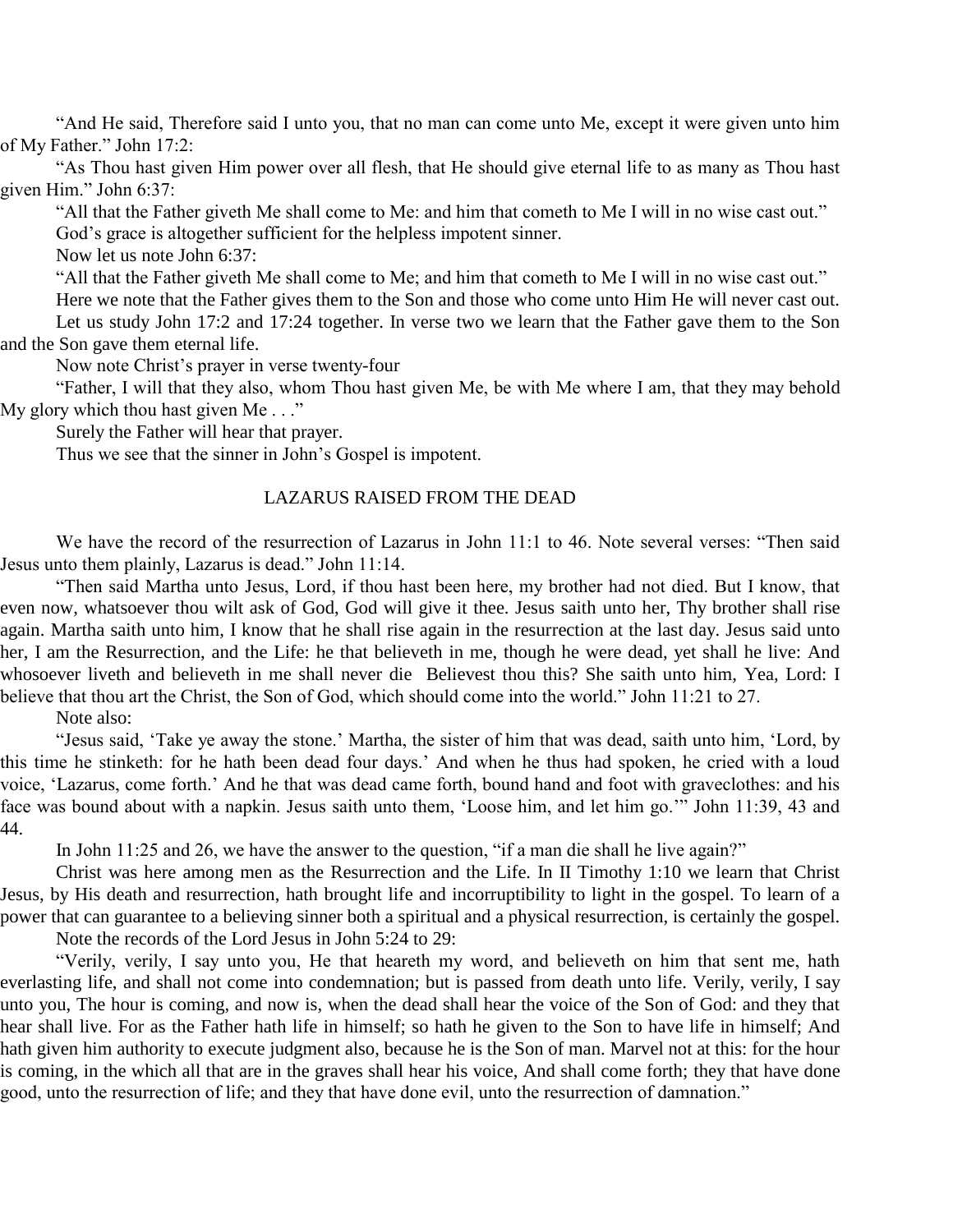In Ephesians 4:18, we learn that the sinner is alienated from the life of God.

But note again Ephesians 2:1:

"You hath He quickened (made alive) who were dead in trespasses and sins."

Here we have the spiritual resurrection experienced by the believing sinner this side of the grave.

Then note I Corinthians 15:20 to 23:

"But now is Christ risen from the dead, and become the firstfruits of them that slept. For since by man came death, by man came also the resurrection of the dead. For as in Adam all die, even so in Christ shall all be made alive. But every man in his own order: Christ the firstfruits: afterward they that are Christ's at His coming."

Thus we learn that the believer has been made alive and that at the coming of Christ the believer will be made alive. So we can join with John in the blessed assurance of I John 3:2:

"Beloved, now are we the sons of God, and it doth not yet appear what we shall be: but we know that when He shall appear, we shall be like Him; for we shall see Him as He is."

At the time Lazarus was raised from the dead, he had been dead four days. A thousand years with the Lord is as one day. II Peter 3:8. At the time Lazarus was raised from the dead the descendants of Adam had been dying for four thousand years.

Christ overcame the world. Christ lived under the law with out breaking the law. Christ was victorious over Satan. He destroyed Him Who had the power of death, that is, the devil. Hebrews 2:14. Christ put away sin. Hebrews 9:26. Christ abolished death. II Timothy 1:10. Christ spoiled principalities and powers. Colossians  $2:15.$ 

The believer's present and future resurrections are declared in Colossians 3:1 to 4:

"If ye then be risen with Christ, seek those things which are above, where Christ sitteth on the right hand of God. Set your affection on things above, not on things on the earth. For ye are dead, and your life is hid with Christ in God. When Christ, who is our life, shall appear, then shall ye also appear with him in glory."

Note also Philippians 3:20 and 21:

"For our conversation is in heaven; from whence also we look for the Saviour, the Lord Jesus Christ: Who shall change our vile body, that it may be fashioned like unto his glorious body, according to the working whereby he is able even to subdue all things unto himself."

We learn in Romans 6 that the believer is dead with Christ, buried with Christ, and raised with Christ. The unbeliever is dead in sin. The believer is dead to sin. According to John 5:24, the believer has passed out of death into life. Christ is the believer's life. In John 14:6, Christ declared, "I am the Life." In John 11:25, Christ declared "I am the Resurrection and the Life." In Romans 6:23 we read, "the gift of God is eternal life through Jesus Christ our Lord."

So we learn in John's Gospel that the sinner is a dead man. We have also learned that he is an unregenerated man, an impotent man, a man blind from birth. The Lord's miracles, found in John's Gospel and not in the Synoptics, are to teach us the spiritual condition of the sinner and God's remedy; that grace and truth came by Jesus Christ.

"For what the law could not do, in that it was weak through the flesh, God sending His own Son in the likeness of sinful flesh, and for sin, condemned sin in the flesh." Romans 8:3.

"And by Him all that believe are justified from all things, from which ye could not be justified by the law of Moses." Acts 13:39.

It is interesting to study in John's Gospel the many verses in which Christ speaks of Himself as the One Whom the Father sent. His miracles were His credentials.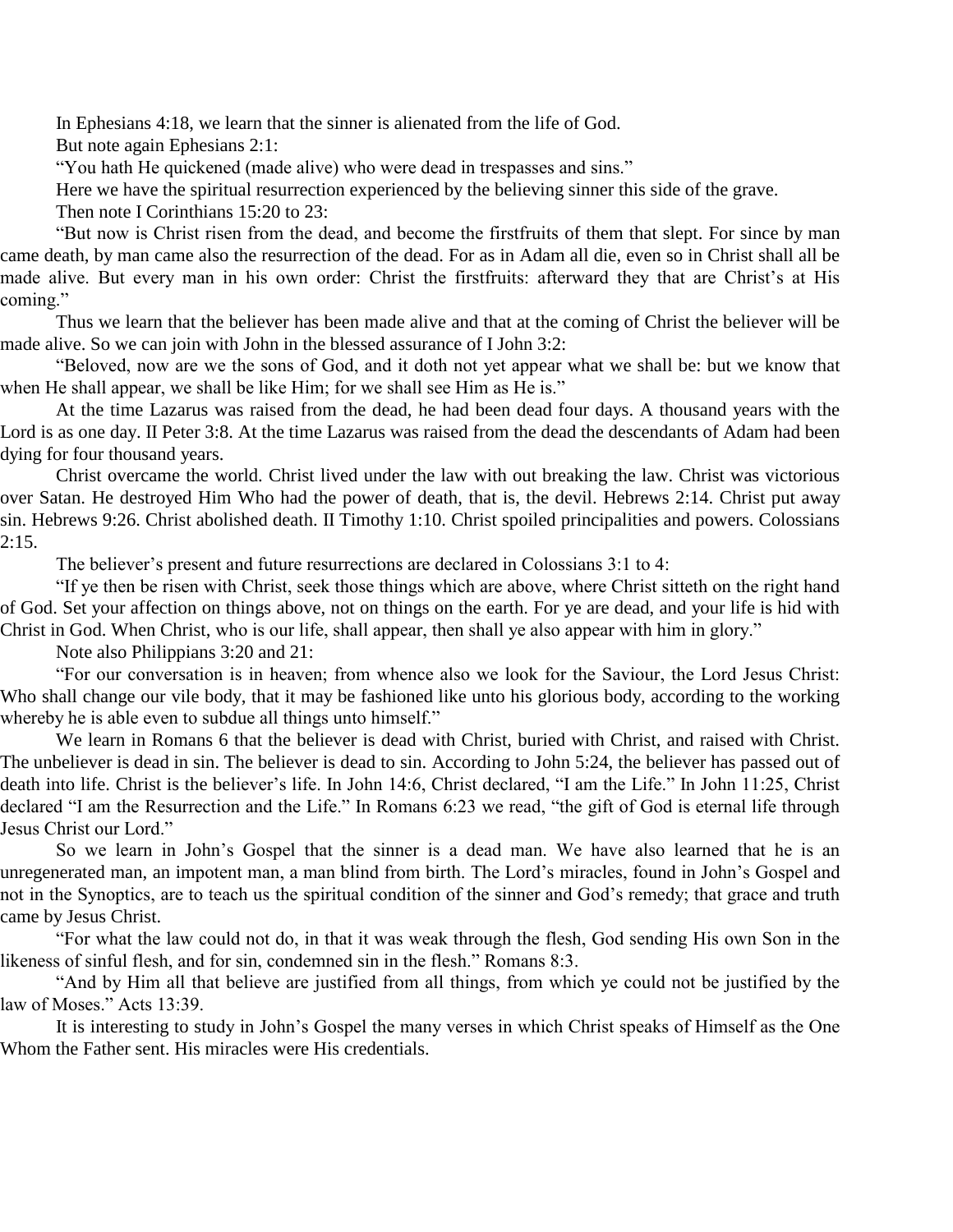And as we study the message of grace in John's Gospel, we can appreciate the statement in John 1:17, "grace and truth came by Jesus Christ." We can also appreciate the statement in John 3:17, "For God sent not His Son into the world to condemn the world: but that the world through Him might be saved."

Note in John 17:21 why Christ prayed to the Father for the unity of His disciples.

#### "THAT THE WORLD MAY BELIEVE THAT THOU HAST SENT ME."

Christ's miracles were performed that the world would believe that the Father had sent the Son into the World. Christ wanted unity to prevail among His disciples, so the world would accept Him as "the sent" of God. Note what is written in I John 4:9 and 14:

"In this was manifested the love of God toward us, because that God sent His only begotten Son into the world, that we might live through Him. And we have seen and do testify that the Father sent the Son to be the Saviour of the world." Yes, the Father sent the Son!

#### BELIEVE ON THE SENT ONE

Note "the work of God" and "the will of God" in John 6:29 and 40:

"Jesus answered and said unto them, This is the work of God, that ye believe on Him Whom He hath sent."

"And this is the will of Him That sent Me, that every one which seeth the Son, and believeth on Him, may have everlasting life: and I will raise him up at the last day."

Christ was in earnest in the matter of convincing the world that the Father had sent Him. He wanted the sinner to be in earnest about believing that the Father had sent Him to be the Saviour of the world. The sinner's eternal destiny depended upon his belief or his unbelief concerning this fact. Note John 14:6.

#### THE SIN QUESTION

We note in the study of John's Gospel that the "sin" question is the "Son" question. Note that Christ declared in John 16:7 to 9 that the Holy Spirit was to be sent to convict the world of sin, "because they believe not on Me."

Note what Christ declared in John 8:24 and John 6:47: "I said therefore unto you, that ye shall die in your sins: for if ye believe not that I am He, ye shall die in your sins." "Verily, verily, I say unto you, He that believeth on Me hath everlasting life."

Note again John 3:18 and 36:

"He that believeth on Him is not condemned: but he that believeth not is condemned already, because he hath not believed in the name of the only begotten Son of God." "He that believeth on the Son hath everlasting life: and he that believeth not the Son shall not see life; but the wrath of God abideth on him."

Thus we see the difference between believing on Him Whom the Father sent and not believing. The difference is eternal life or the wrath of God.

Now note again John 20:31:

"But these are written, that ye might believe that Jesus is the Christ, the Son of God; and that believing ye might have life through His name."

We should diligently study every single word in the Divine Record, so that we may be thoroughly convinced that Jesus Christ is the Son of God and have eternal life because of our belief.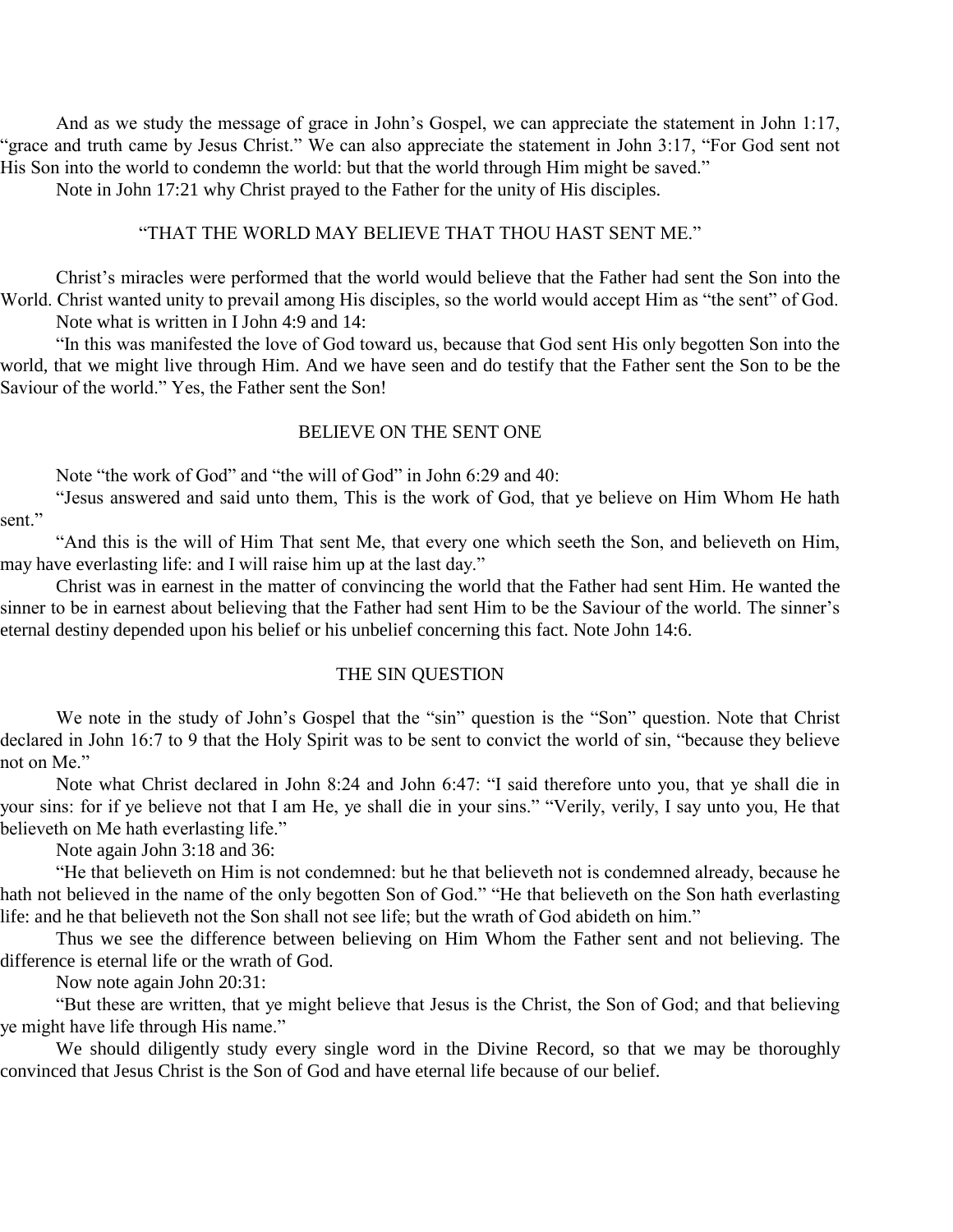We read in Romans 8:1 to 4 that by the law of the Spirit of life in Christ Jesus the believer is saved from the law of sin and death and from the law of Moses.

Note John 1:17: "For the law was given by Moses, but grace and truth came by Jesus Christ."

This brings to mind Romans 5:20 and 21: "Moreover the law entered, that the offence might abound. But where sin abounded, grace did much more abound: That as sin hath reigned unto death, even so might grace reign through righteousness unto eternal life by Jesus Christ our Lord."

Note what the Lord Jesus Christ said to the poor sinful woman caught breaking the law of Moses: "And Jesus said unto her, Neither do I condemn thee: go, and sin no more." John 8:11.

Christ never condoned or minimized sin. But God sent His Son into the world not to condemn the world but that the world might be saved.

But the world found Christ worthy of death, hated Him without a cause, and condemned Him to die.

So He cried, "now is the judgment of this world." He spoke of His death on the cross. Note I John 4:10 and 11: "Herein is love, not that we loved God, but that He loved us, and sent His Son to be the propitiation for our sins. Beloved, if God so loved us, we ought also to love one another."

The measure of God's love is Jesus Christ on the cross. Note Ephesians 2:4 and 13; Romans 5:8 and Colossians 1:14 and 15.

#### QUESTIONS— LESSON THIRTY-ONE

- 1. Quote the first verse of the Gospel of John and tell how this differs from the beginning of Matthew, Mark and Luke.
- 2. In what verse do we read that the Word became flesh and tabernacled?
- 3. Who called Christ the Lamb of God in John 1? Who called Him "the King of Israel?"
- 4. Why was the Word made flesh according to Hebrews 2:9?
- 5. Where did Christ see Nathanael before Philip brought him to Christ? Tell how Nathanael and the fig tree speak of Israel's redemption.
- 6. In what way did the sanctuary in Israel's tabernacle speak of Christ and His work in the Gospel of John?
- 7. What is Christ called in the first chapter of John besides "the Lamb of God" and "King of Israel?"
- 8. What came by Jesus Christ according to John 1:17?
- 9. Name the seven miracles recorded in John's Gospel before the death of Christ.
- 10. Give the spiritual application or interpretation of the resurrection of Lazarus.
- 11. What was Christ's message to Nicodemus? What meaning would you give to "born of water?"
- 12. Why was John's Gospel written according to John 20:31?
- 13. Quote John 3:17 and explain the statement in the light of God's gospel of grace.
- 14. Give the spiritual application of the healing of the blind man who was told to wash in the pool of Siloam.
- 15. How many times does the word "believe" occur in John? (Once the Greek word is translated "commit".)
- 16. Quote John 11:25 and state when and how the believing sinner receives his spiritual resurrection.
- 17. What was the petition in Christ's prayer in John 17 that the world may believe that the Father sent the Son?
- 18. Quote Romans 8:1 to 3 and tell how the message of salvation in John's Gospel agrees with this statement.
- 19. Quote John 8:24 and John 16:7 and mention the great sin in John's gospel.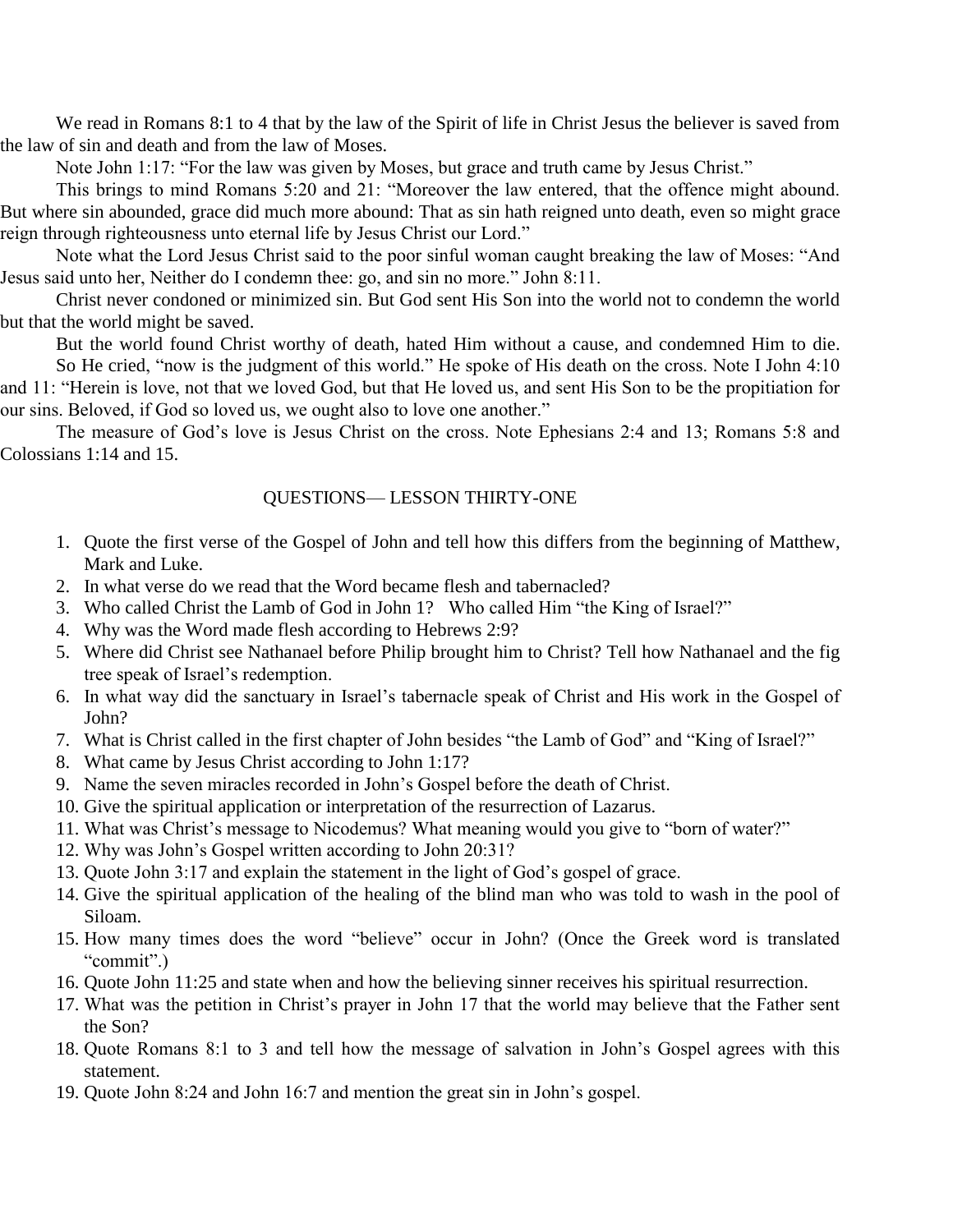20. What work of God must the sinner do according to John 6:29?

# **LESSON NUMBER THIRTY-TWO**

# "NEVER MAN SPAKE LIKE THIS MAN." John 7:46

As we carefully meditate upon the sayings of the Lord Jesus in the Gospel of John we too say, "never man spake like this man."

He said, "Father, glorify Thou Me with Thine own self with the glory which I had with Thee before the world was." John 17:5.

"He that hath seen Me hath seen the Father." John 14:9.

"I and My Father are One." John 10:30.

"Before Abraham was I AM." John 8:58.

"I give unto them eternal life and they shall never perish." John 10:28.

"No man cometh unto the Father but by Me." John 14:6.

We could quote statement after statement in John's Gospel in which Christ claims unity and equality with God, One with the Father in the eternal Godhead.

Christ refers to Himself in the first person pronoun more than 650 times in John's Gospel. Note again John 1:1:

"In the beginning was the Word, and the Word was with God, and the Word was God."

Then note John 20:28; Thomas worships Christ as God

"And Thomas answered and said unto him, My Lord and my God."

Now in the middle of John's Gospel:

"The Jews answered him, saying, For a good work we stone thee not; but for blasphemy; and because that thou, being a man, makest thyself God." John 10:33.

In these verses we have the wonderful story of the One Whom God calls in Isaiah 9:6: "Wonderful, Counsellor, The Mighty God, The Everlasting Father, The Prince of Peace."

He is God in the beginning of John's Gospel. He is God at the end. In the middle of the Book He is being stoned because He is a Man making Himself God.

And note John 5:18:

"Therefore the Jews sought the more to kill Him because He not only had broken the Sabbath, but said also that God was His Father, making Himself equal with God."

#### NEVER MAN SPAKE LIKE 'THIS MAN'

Several times in the Scriptures the Lord Jesus Christ is referred to as "this Man."

Luke 23:41: "THIS MAN hath done nothing amiss."

John 7:31: "And many of the people believed on Him, and said, When Christ cometh, will He do more miracles than these which THIS MAN hath done?"

Hebrews 10:12: "But THIS MAN after He had offered one sacrifice for sins for ever, sat down on the right hand of God." Acts 13:38: "Be it known unto you therefore, men and brethren, that through THIS MAN is preached unto you the forgiveness of sins."

Luke 15:2: "THIS MAN receiveth sinners and eateth with them."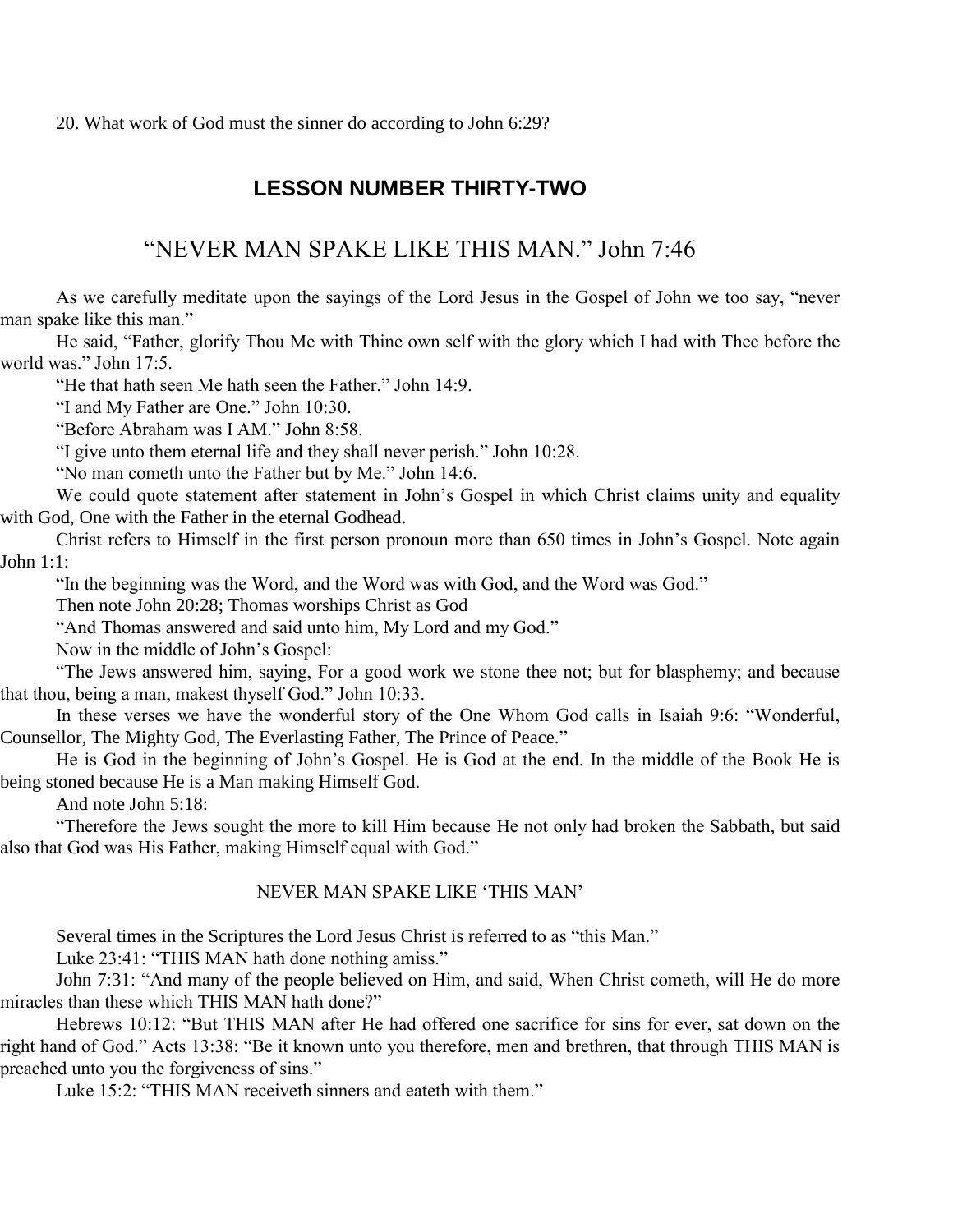It seems that sometimes Christ was called "THIS MAN" in derision. At other times it seems that it was because of perplexity. Note this question in John, "Who is this Son of man?" John 12:34.

This man was sinless, He did nothing amiss. Can one perform greater miracles than those this man performed? He has more than 350 titles in the Bible. Blessed is the individual who can correctly answer the question, "Who is this Son of man?"

"Never man spake like this Man." This Man on the cross offered one sacrifice for sins and then sat down in heaven. "Through this Man is preached the forgiveness of sin." "This Man receiveth sinners."

In John's Gospel Christ is called "the Son of man" nine times. Note the verses: John 3:13 and 14; John 6:27, 53 and 62; John 8:28; John 12:23 and 34; John 13:31. When you have read them you will have learned that it is no less difficult to understand the personality of the Divine human Christ than in the verses calling Him the Son of God.

Note why this message was written: "But these are written that ye might believe that Jesus is the Christ, the Son of God and that believing ye might have life through His name." John 20:31.

In John's Gospel Christ is called the Son of God eleven times.

The word "believe" is found 100 times in John's Gospel. "Life" or "eternal life" is found 44 times in John's Gospel.Christ is the life. John 14:6. Christ gives unto His Sheep eternal life. John 10:28. The word "world" is found about 77 times in John's Gospel. The word "Jew" ("Jews") is found 66 times in John's Gospel.

It is noteworthy that although we find in John 3:16 this statement, "for God so loved the world that He gave His only begotten Son that whosoever believeth in Him should not perish, but have everlasting life," we find no reference in John's Gospel to Christ's dealing with the Greek Gentile woman of Matthew 15 and Mark 7, and His dealing with the Roman Gentile man of Matthew 8 and Luke 7.

We read in John 12:20 to 23 that certain Greeks said to the Lord's disciples, "Sir, we would see Jesus." But so far as we have any record, Christ did not see these Greeks and talk to them. He dealt with the woman of Samaria in John 4. But there is no record in John's Gospel that Christ dealt with Gentiles.

#### THE FOUR "MUSTS" OF JOHN'S GOSPEL

John the Baptist said, "He must increase, but I must decrease." John 3:30.

"And no man hath ascended up unto heaven, but He that came down from heaven, even the Son of man Which is in heaven. And as Moses lifted up the serpent in the wilderness, even so must the Son of man be lifted up." John 3:13 and 14.

"Marvel not that I said unto thee, Ye must be born again." John 3:7.

"God *is* a Spirit: and they that worship him must worship him in spirit and in truth." John 4:24

#### CHRIST THE BREAD OF LIFE

#### John 6:32 to 35, 41, 48, 50, 51, 58

"Then Jesus said unto them, Verily, verily, I say unto you, Moses gave you not that bread from heaven; but my Father giveth you the true Bread from heaven." John 6:32. "For the Bread of God is He That cometh down from heaven, and giveth life unto the world." "Then said they unto Him, Lord, evermore give us this Bread." "And Jesus said unto them, I am the Bread of life: he that cometh to Me shall never hunger; and he that believeth. on Me shall never thirst"

"The Jews then murmured at Him, because He said, I am the Bread Which came down from heaven." "I am that Bread of life."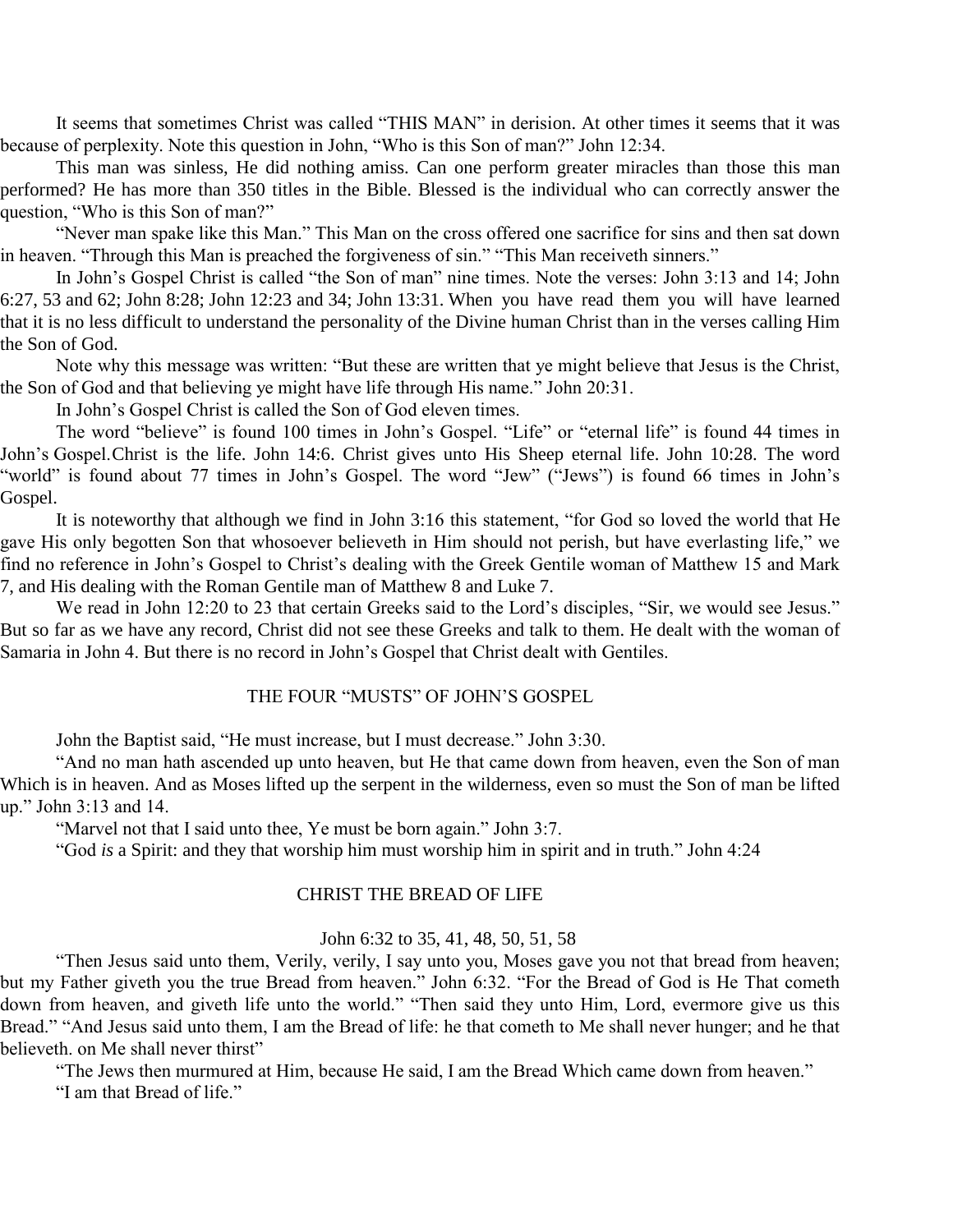"This is the Bread Which cometh down from heaven, that a man may eat thereof and not die." "I am the living Bread Which came down from heaven; if any man eat of this Bread, he shall live for ever: and the Bread that I will give is My flesh, which I will give for the life of the world."

"This is the Bread Which came down from heaven: not as your fathers did eat manna, and are dead: he that eateth of this Bread shall live for ever."

#### THE MANNA FROM HEAVEN

"And the house of Israel called the name thereof Manna; and it was like coriander seed, white; and the taste of it was like wafers made with honey." Exodus 16:31.

"Manna" means "what is it." It came from heaven. It was white. Thus we see that this manna in its purity, origin and as a heavenly food spoke of Christ as the Bread of life which came down from heaven. The Israelites who ate the manna died. But Christ said, "Eat of Me and live forever." We too should say, "Evermore give us this Bread."

As the Israelites were startled by the Lord's feeding them from heaven and said "what is it?" so the Israelites were bewildered as to the true personality of the Lord Jesus Christ, Who claimed pre-existence with His Father. He claimed unity and equality with God. That He was the sinless Christ Who came down from heaven. They could not understand how He could be both God and man. When Peter gave the correct answer, the Lord Jesus said, "Blessed art thou, Simon Bar-jona: for flesh and blood hath not revealed it unto thee, but My Father Which is in heaven." Matthew 16:17. And let us remember I Corinthians 12:3: "Wherefore I give you to understand, that no man speaking by the Spirit of God calleth Jesus accursed: and that no man can say that Jesus is the Lord, but by the Holy Ghost."

Note again:

"All things are delivered unto Me of My Father: and no man knoweth the Son, but the Father; neither knoweth any man the Father, save the Son, and he to whomsoever the Son will reveal Him." Matthew 11:27.

The natural man, by the wisdom of this world, might call Jesus Christ the greatest man who ever trod the globe or the fairest flower of humanity or the greatest of all religious reformers, but only by the Holy Spirit can one say that Jesus Christ is the Lord from heaven.

#### BELIEVE—HAVE ETERNAL LIFE AND KNOW IT

Note I John 5:13: "These things have I written unto you that believe on the name of the Son of God; that ye may know that ye have eternal life, and that ye may believe on the name of the Son. of God."

As John's Gospel was written that we might believe and receive eternal life John's First Epistle was written that we who believe might know that we have eternal life. Any person who will read and believe John's Gospel will believe that Jesus was, the Son of God and also that He was God the Son.

Note John 14:9 and John 17:5:

"Jesus saith unto him, Have I been so long time with you, and yet hast thou not known me, Philip? he that hath seen me hath seen the Father: and how sayest thou then, Shew us the Father?"

"And now, O Father, glorify thou me with thine own self with the glory which I had with thee before the world was."

God, the Father, wants the believer to know that he is saved by faith in the Lord Jesus Christ.

#### THE FATHER LOVETH THE SON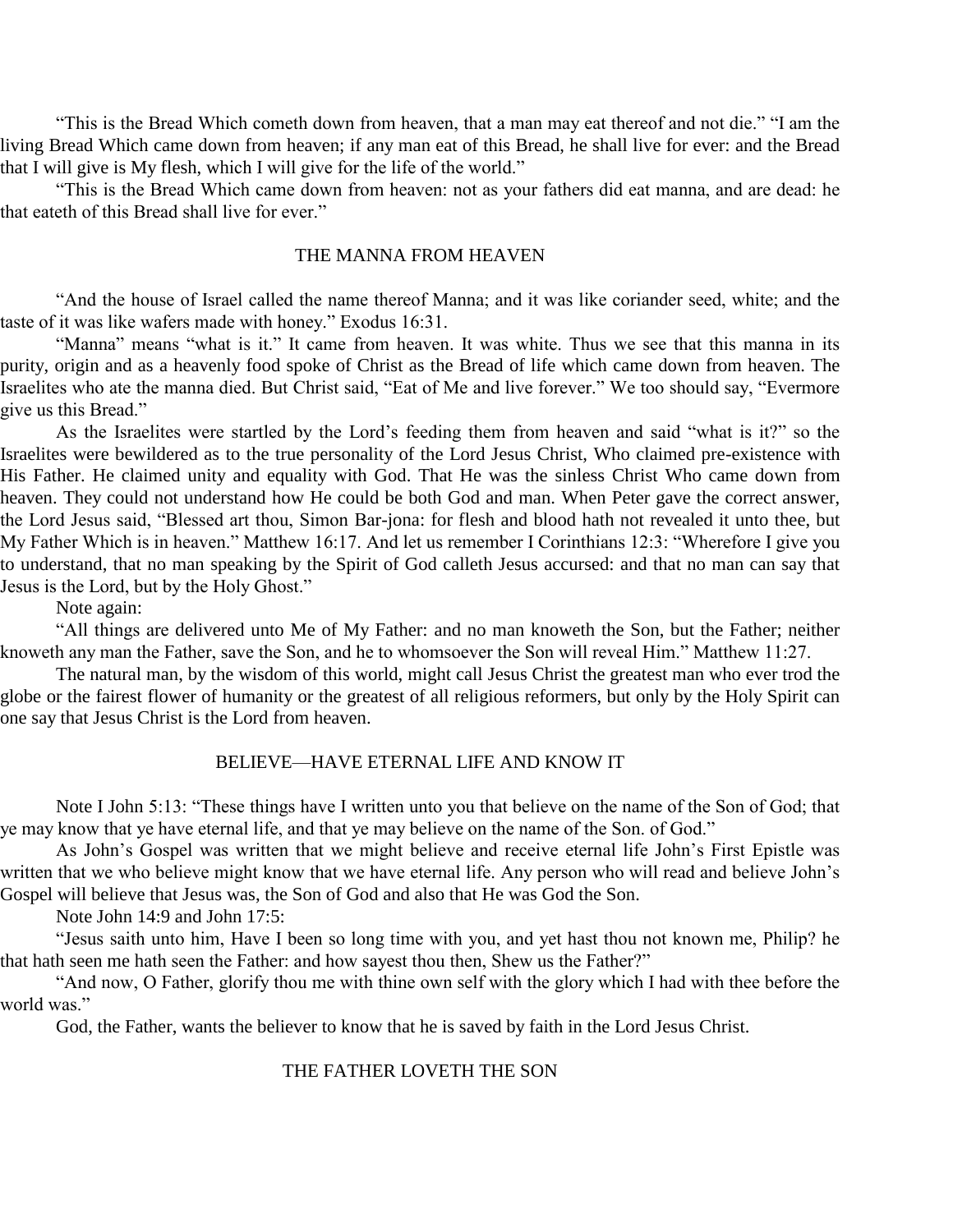So many times we quote John 3:16 about God's great love for the world. When we try to realize God's great love for His Son, then we can better appreciate God's great love in giving His Son on the cross for ungodly enemies.

Note these statements of Christ:

John 5:20: "For the Father loveth the Son, and sheweth Him all things that Himself doeth: and He will shew Him greater works than these, that ye may marvel."

John 17:24: "Father, I will that they also Whom Thou hast given Me, be with Me where I am; that they may behold My glory, which Thou non east given Me: for Thou lovest Me before the foundation of the world." John 10:17: "Therefore doth My Father love Me, because I lay down My life that I may take it again."

The Father loved the Son before the foundation of the world. Then the Father loved the Son because the Son laid down His life as the expression of the Father's love for lost sinners, that by His Son's act of obedience unto death God might be just and the Justifier of all who believe on Christ.

Note Christ's words in John 18:11: "Then said Jesus unto Peter, Put up thy sword into the sheath: the cup which My Father hath given Me, shall I not drink it?"

Now note John 8:29: And He That sent Me is with Me: the Father hath not left Me alone; for I do always those things that please Him."

From these words we can understand the meaning of Romans 15:3: "For even Christ pleased not Himself; but, as it is written, The reproaches of them that reproached Thee fell on Me."

The Son came from heaven to earth to do the Father's will. That meant Gethsemane's cup and Calvary's cup. The Son always pleased the Father. "Yet it pleased the Lord to bruise Him; He hath put Him to grief: when Thou shalt make His soul an offering for sin, He shall see his Seed, He shall prolong His days, and the pleasure of the Lord shall prosper in His hand." Isaiah 53:10.

Is it any wonder that God declares "without faith it is impossible to please Him?" "But without faith it is impossible to please Him: for He that cometh to God must believe that He is, and that He is a rewarder of them that diligently seek Him." Hebrews 11:6.

#### AND I WORK

John 5:17: "But Jesus answered them, My Father worketh hitherto, and I work."

The Psalmist said, "It is time for Thee, Lord, to work: for they have made void Thy law." Psalms 119:126.

In other words, if a work of righteousness is to be done, it is not to be done by man and God's holy law, but by Jesus Christ the Righteous. He was made sin on the cross at Calvary that we might be made the righteousness of God in Him. II Corinthians 5:21.

#### THE FATHER'S WORK IN JOHN

"Then said they unto him, What shall we do, that we might work the works of God? Jesus answered and said unto them, This is the work of God, that ye believe on him whom he hath sent" John 6:28 and 29. "Jesus saith unto them, My meat is to do the will of him that sent me, and to finish his work." John 4:34. "But Jesus answered them, My Father worketh hitherto, and I work." John 5:17. "And this is life eternal, that they might know thee the only true God, and Jesus Christ, whom thou hast sent. I have glorified thee on the earth: I have finished the work which thou gavest me to do." John 17:3 and 4. "When Jesus therefore had received the vinegar, he said, It is finished: and he bowed his head, and gave up the ghost." John 19:30.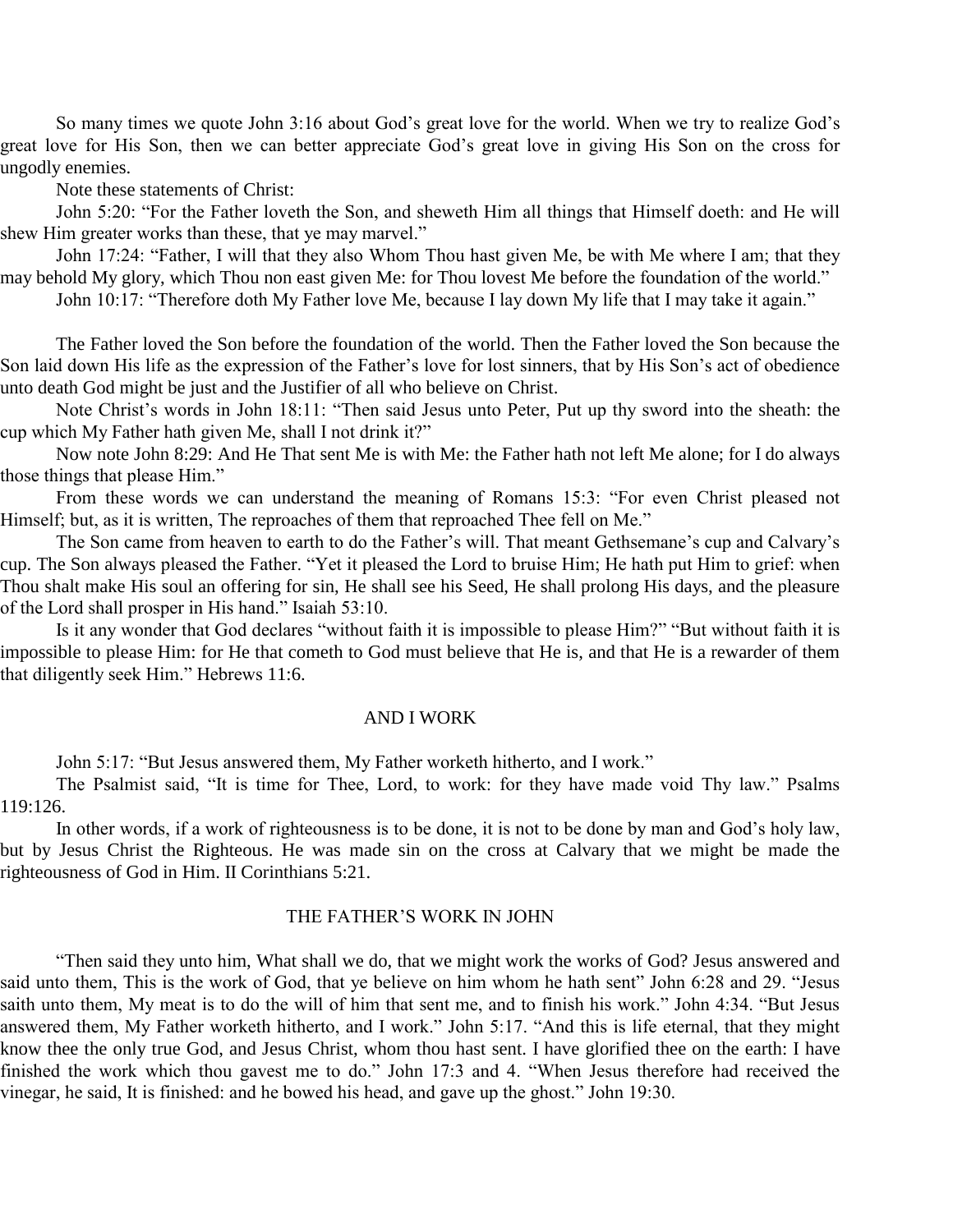Thus in John's Gospel we find that the work of redemption is being accomplished by the Christ who is called in Colossians 1:13 "the Son of God's love."

"The law was given by Moses, but grace and truth came by Jesus Christ." John 1:17.

"For by grace are ye saved through faith; and that not of yourselves: it is the gift of God: Not of works lest any man should boast. For we are His workmanship, created in Christ Jesus unto good works, which God hath before ordained that we should walk in them." Ephesians 2:8 to 10. "Moreover the law entered, that the offence might abound. But where sin abounded grace did much more abound: That as sin hath reigned unto death, even so might grace reign through righteousness unto eternal life by Jesus Christ our Lord." Romans 5:20 and 21.

The sinner's first work in John's Gospel of Grace is John 6:29 and in John 6:40:

"Jesus answered and said unto them, This is the work of God, that ye believe on him whom he hath sent." "And this is the will of him that sent me, that every one which seeth the Son, and believeth on him, may have everlasting life: and I will raise him up at the last day."

The sinner must first be God's workmanship, saved without works and then be God's workman, remembering the truth of Titus 2:14:

"Who gave himself for us, that he might redeem us from all iniquity, and purify unto himself a peculiar people, zealous of good works."

Any attempt to add religion or anything of merit to the finished work of God to make salvation more effective or efficacious will prove futile.

Note Galatians 2:20 and Galatians 5:1:

"I am crucified with Christ: nevertheless I live; yet not I, but Christ liveth in me: and the life which I now live in the flesh I live by the faith of the Son of God, who loved me, and gave himself for me."

"Stand fast therefore in the liberty wherewith Christ hath made us free, and be not entangled again with the yoke of bondage."

The redeemed sinner belongs to the Lord, with his time, his gifts, his substance and his life. And note what Christ declares in John 12:26: "If any man serve Me Him will My Father honor."

#### CHRIST'S HOUR IN JOHN'S GOSPEL

John 2:4. "Jesus saith unto her, Woman, what have I to do with thee? mine HOUR is not yet come."

John 5:25. "Verily, verily, I say unto you, The HOUR is coming, and now is, when the dead shall hear the voice of the Son of God: and they that hear shall live."

John 5:28. "Marvel not at this: for the HOUR is coming, in the which all that are in the graves shall hear his voice."

John 7:30. "Then they sought to take him: but no man laid hands on him, because his HOUR was not yet come."

John 8:20. "These words spake Jesus in the treasury, as he taught in the temple and no man laid hands on him; for his HOUR was not yet come."

John 12:23. "And Jesus answered them, saying, The HOUR is come, that the Son of man should be glorified."

John 12:27. "Now is my soul troubled; and what shall I say? Father, save me from this HOUR: but for this cause came I unto this HOUR."

John 13:1. "Now before the feast of the passover, when Jesus knew that his HOUR was come that he should depart out of this world unto the Father, having loved his own which were in the world, he loved them unto the end."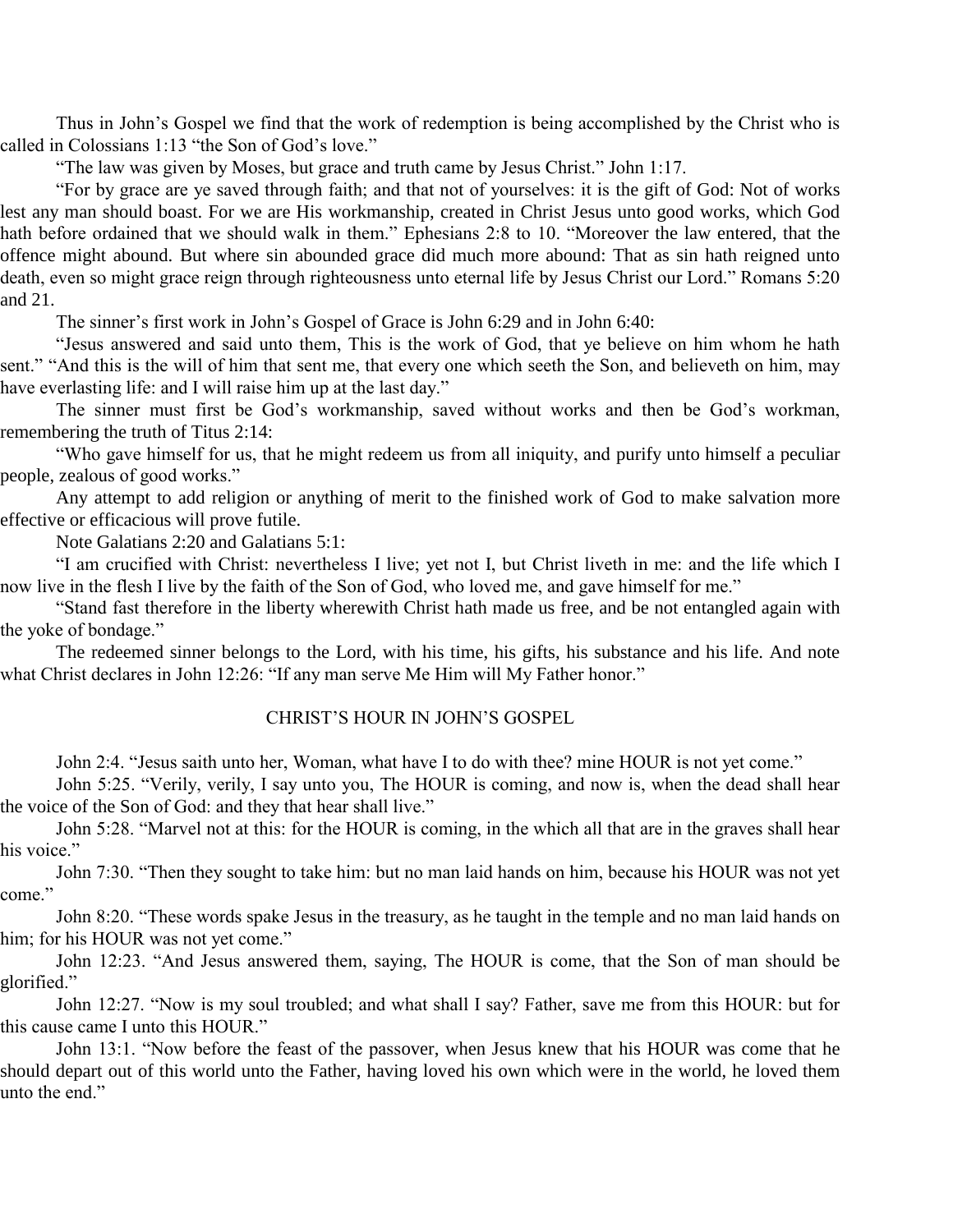John 16:32. "Behold, the HOUR cometh, yea, is now come, that ye shall be scattered, every man to his own, and shall leave me alone: and yet I am not alone, because the Father is with me."

John 17:1. "These words spake Jesus, and lifted up his eyes to heaven, and said, Father the HOUR is come; glorify thy Son, that thy Son also may glorify thee."

Here we learn that Christ's hour meant the time of His death on the cross. Note again John 12:27:

" . . . Father, save me from this hour: but for this cause came I unto this hour."

Christ's death was neither premature nor accidental. His death did not take place either one hour before or one hour after the time God had set. Christ was not a martyr. He was God's foreordained sin-bearer. I Peter 1:18 to 20. Christ was not the helpless victim of circumstances in the hour of His death.

Note Acts 4:26 to 28:

"The kings of the earth stood up, and the rulers were gathered together against the Lord, and against his Christ. For of a truth against thy holy child Jesus, whom thou hast anointed, both Herod, and Pontius Pilate, with the Gentiles, and the people of Israel, were gathered together, For to do whatsoever thy hand and thy counsel determined before to be done."

Let us note again Christ's words to Mary in John 2:4:

" . . . Woman, what have I to do with thee? mine hour is not yet come."

Mary had to be saved by Christ's blood.

#### THE FATHER IN JOHN'S GOSPEL

After we have studied the Son's work in the Gospel of John, we can better understand Christ's words in: John 15:23: "He that hateth Me hateth My Father also."

John 5:23: "That all men should honour the Son, even as they honour the Father. He that honoureth not the Son honoureth not the Father Which hath sent Him."

John 12:26: "If any man serve Me, let Him follow Me; and where I am there shall also My servant be: if any man serve Me him will My Father honour."

From these plain statements, how foolish for any one to claim to love and serve God the Father while they refuse to love and serve Christ as One with the Father. Note Christ's words in John 10:30: "I AND MY FATHER ARE ONE."

And in John 17:21: "That they all may be one: as Thou Father art in Me, and I in Thee, that they also may be one in us: that the world may believe that Thou hast sent Me."

In I John 2:23 we read:

"Whosoever denieth the Son, the same hath not the Father: (but) he that acknowledgeth the Son hath the Father also."

In II John 9, we read:

"Whosoever transgresseth and bideth not in the doctrine of Christ, hath not God. He that abideth in the doctrine of Christ, he hath both the Father and the Son."

And let us even remember II John 7 to 11, in which the Holy Spirit plainly teaches that any one who gives support to any so-called Christian preacher who denies the eternal deity of Jesus Christ is a partaker of his evil deeds. And an evil deed it is. Christ must always be the center of the Christian's worship and the object of his faith. "For there is one God, and one Mediator between God and men, the Man Christ Jesus." I Timothy 2:5.

#### I AND MY FATHER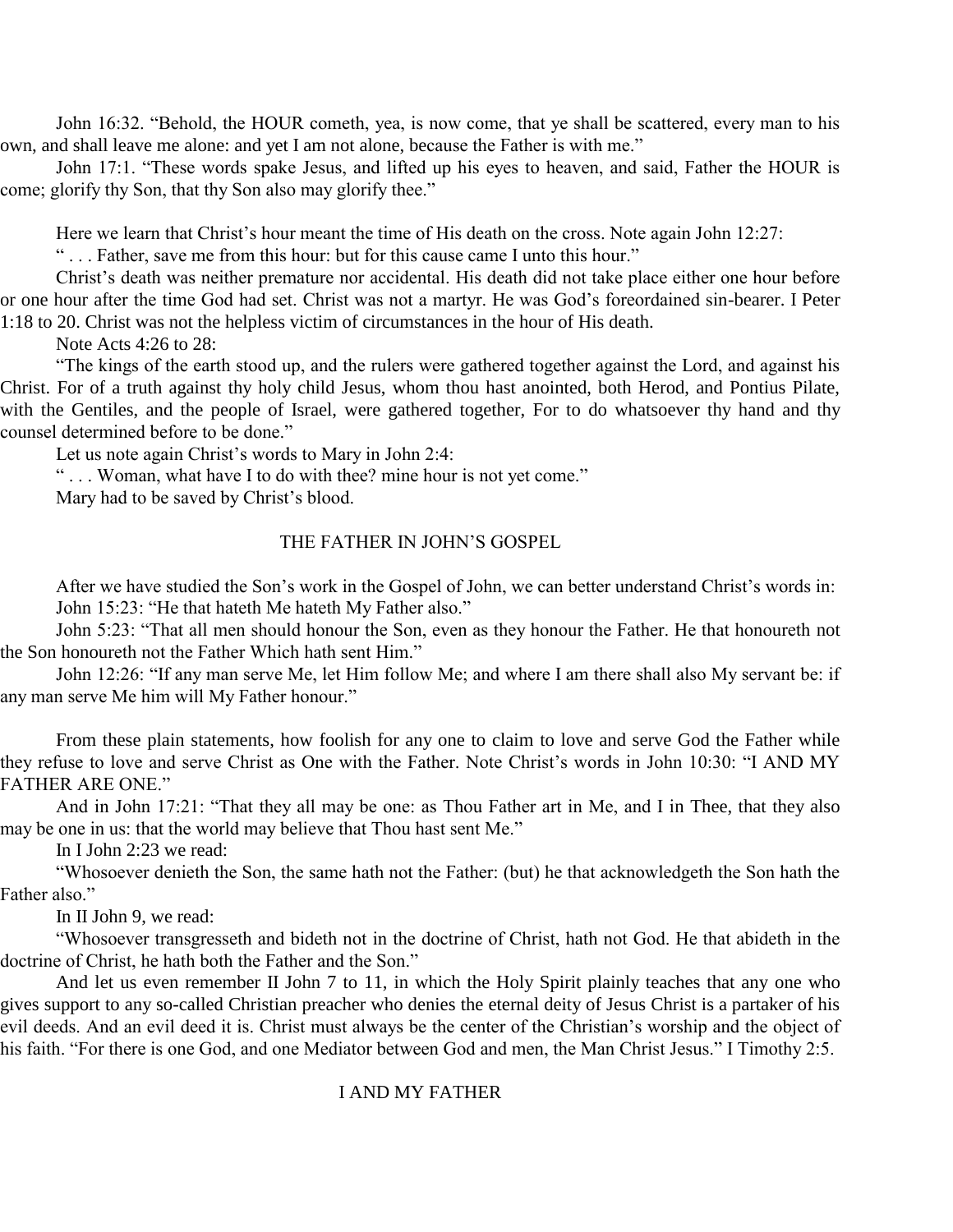It is interesting to note that in John's Gospel the Lord Jesus Christ thirty times calls God, "My Father." All through the Book the obedient Son is doing the Father's will. God is called "Father" 114 times in John. The word "Father" is found a greater number of times in John's Gospel than in Matthew, Mark, Luke, Acts, and all of Paul's Epistles combined.

Note Christ's words in John 6:45: "It is written in the Prophets, And they shall be all taught of God. Every man therefore that hath heard, and hath learned of the Father, cometh unto Me."

John 6:27: "Labour not for the meat which perisheth, but for that meat which endureth unto everlasting life, which the Son of man shall give unto you: for Him hath God the Father sealed." And John 14:6: "Jesus saith unto Him, I am the Way, the Truth and the Life: no man cometh unto the Father but by Me."

Then finally we note these words in John 13:1: "Now before the feast of the Passover, when Jesus knew that His hour was come that He should depart out of the world unto the Father, having loved His own which were in the world, He loved them unto the end."

For a short while the Son came back to His apostles after His death and resurrection and He said, "... Peace be unto you: as My Father hath sent Me, even so send I you." John 20:21.

So we leave you with John 5:23:

"That all men should honour the Son, even as they honour the Father. He that honoureth not the Son honoureth not the Father Which hath sent Him."

I John 2:23:

"Whosoever denieth the Son, the same hath not the Father: (but) he that acknowledgeth the Son hath the Father also."

And John 12:26:

"If any man serve Me let Him follow Me; and where I am there shall also my servant be: if any man serve Me, him will My Father honour."

#### CHRIST THE I AM

In Exodus 3:14 God revealed Himself as "I AM THAT I AM." Now note Christ as the "I AM" in John.

John 6:35. "And Jesus said unto them, I AM the bread of life; he that cometh to me shall never hunger; and he that believeth on me shall never thirst."

John 6:41. "The Jews then murmured at him, because he said, I AM the bread which came down from heaven."

John 6:48. "I AM that bread of life."

John 6:51. "I AM the living bread which came down from heaven: if any man eat of this bread, he shall live for ever: and the bread that I will give is my flesh, which I will give for the life of the world."

John 4:26. "Jesus saith unto her, I that speak unto thee am he."

John 7:29. "But I know him; for I AM from him, and he hath sent me."

John 8:12. "Then spake Jesus again unto them, saying. I AM the light of the world: he that followeth me shall not walk in darkness, but shall have the light of life."

John 8:18. "I AM one that bear witness of myself, and the Father that sent me beareth witness of me."

John 8:23. "And he said unto them, Ye are from beneath; I AM from above: ye are of this world; I AM not of this world."

John 8:24. "I said therefore unto you, that ye shall die in your sins: for if ye believe not that I AM he, ye shall die in your sins."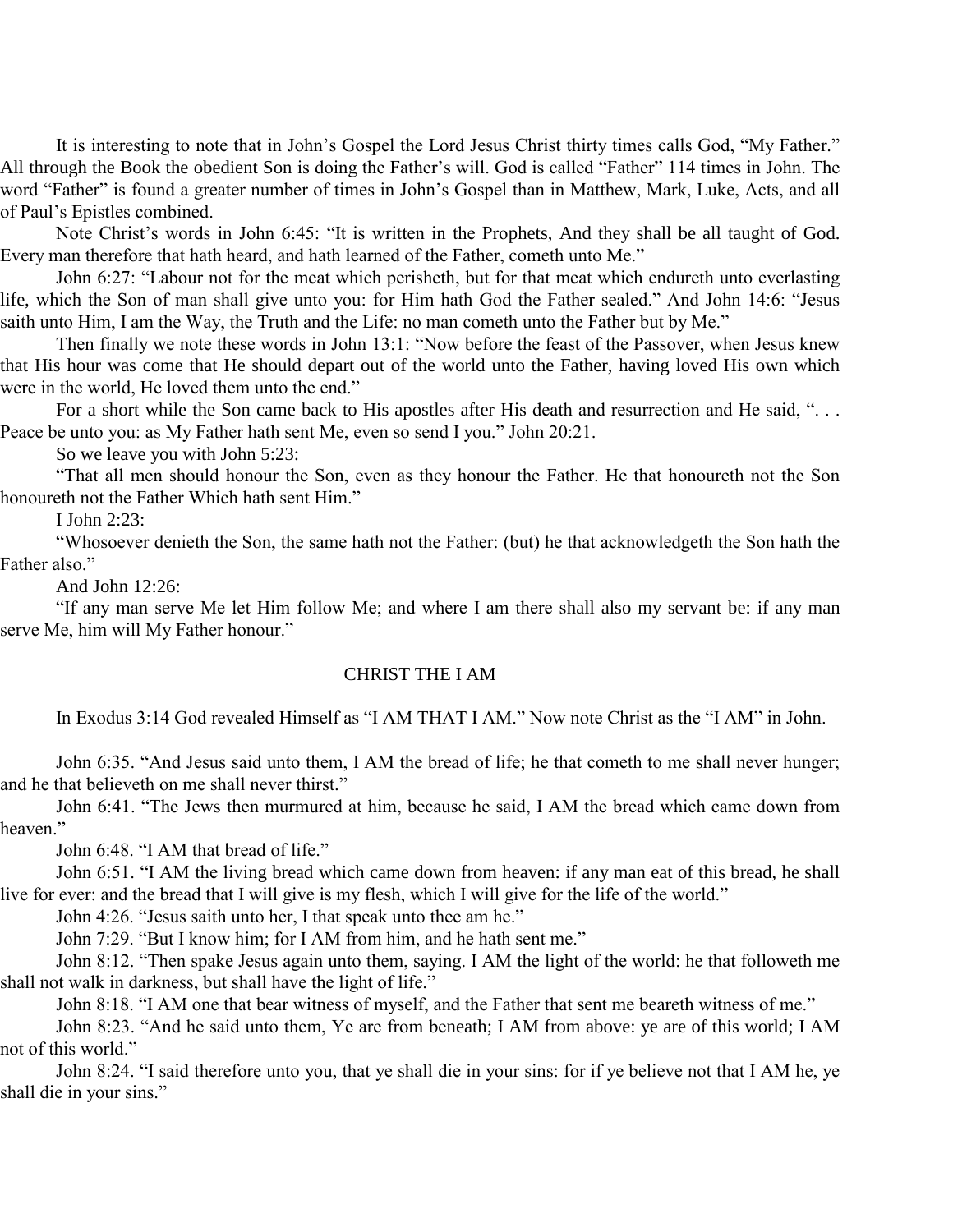John 8:28. "Then said Jesus unto them, When ye have lifted up the Son of man, then shall ye know that I AM he, and that I do nothing of myself; but as my Father hath taught me, I speak these things."

John 8.58. "Jesus said unto them, Verily, verily, I say unto you, Before Abraham was, I AM."

John 9:5 "As long as I AM in the world. I AM the light of the world.".

John 9:9. "Some said, This is he: others said, He is like him: but he said, I AM he."

John 10:7. "Then said Jesus unto them again, Verily, verily, I say unto you. I AM the door of the sheep."

John 10:9. "I AM the door: by me if any man enter in, he shall be saved, and shall go in and out, and find pasture."

John 10:11. "I AM the good shepherd: the good shepherd giveth his life for the sheep."

John 10:14. "I AM the good shepherd, and know my sheep, and am known of mine."

John 10:36. "Say ye of him, whom the Father hath sanctified, and sent into the world, Thou blasphemest; because I said, I AM the Son of God?"

John 11:25. "Jesus said unto her, I AM the resurrection, and the life: he that believeth in me, though he were dead, yet shall he live:"

John 13:19. "Now I tell you before it come, that, when it is come to pass, ye may believe that I AM he."

John 14:6. "Jesus saith unto him, I AM the way, the truth, and the life: no man cometh unto the Father, but by me."

John 16:1. "I AM the true vine, and my Father is the husbandman."

John 15:5. "I AM the vine, ye are the branches. He that abideth in me, and I in him, the same bringeth forth much fruit; for without me ye can do nothing."

John 18:5. "They answered him, Jesus of Nazareth. Jesus saith unto them, I AM he. And Judas also, which betrayed him. stood with them."

John 19:21. "Then said the chief priests of the Jews to Pilate, Write not, The King of the Jews; but that he said, I AM King of the Jews."

#### QUESTIONS-LESSON THIRTY-TWO

- 1. In John 7:46, what did the Jews say concerning the sayings of the Lord Jesus?
- 2. Name several verses and the doctrines in which Christ is referred to as, "this Man."
- 3. How many times in John's Gospel does Christ mention Himself in the first person pronoun?
- 4. Why were the Jews attempting to stone Christ to death, according to John 10:33 and John 5:18?
- 5. In John 20:28, what did Thomas call the Lord Jesus Christ?
- 6. What would you say is the difference between the titles of the Lord Jesus as the Son of man and the Son of God?
- 7. Again state why John's Gospel was written according to John 20:31. Why was I John written according to I John 5:13?
- 8. What does Christ call Himself in John 14:6? How many times in John's Gospel is found the word, "life?"
- 9. Mention the "musts" of John's Gospel? Why must He be lifted up according to John 3:14 and 15? Why must He go through Samaria?
- 10. Mention several verses in the sixth chapter of John in which Christ calls Himself "Bread". Explain how the manna of Exodus typified Christ, the "Bread from heaven."
- 11. In what verses in John does Christ mention the Father's love for the Son? Why did the Father love the Son according to John 10:17?
- 12. What else did Christ say when He told His disciple to put up his sword?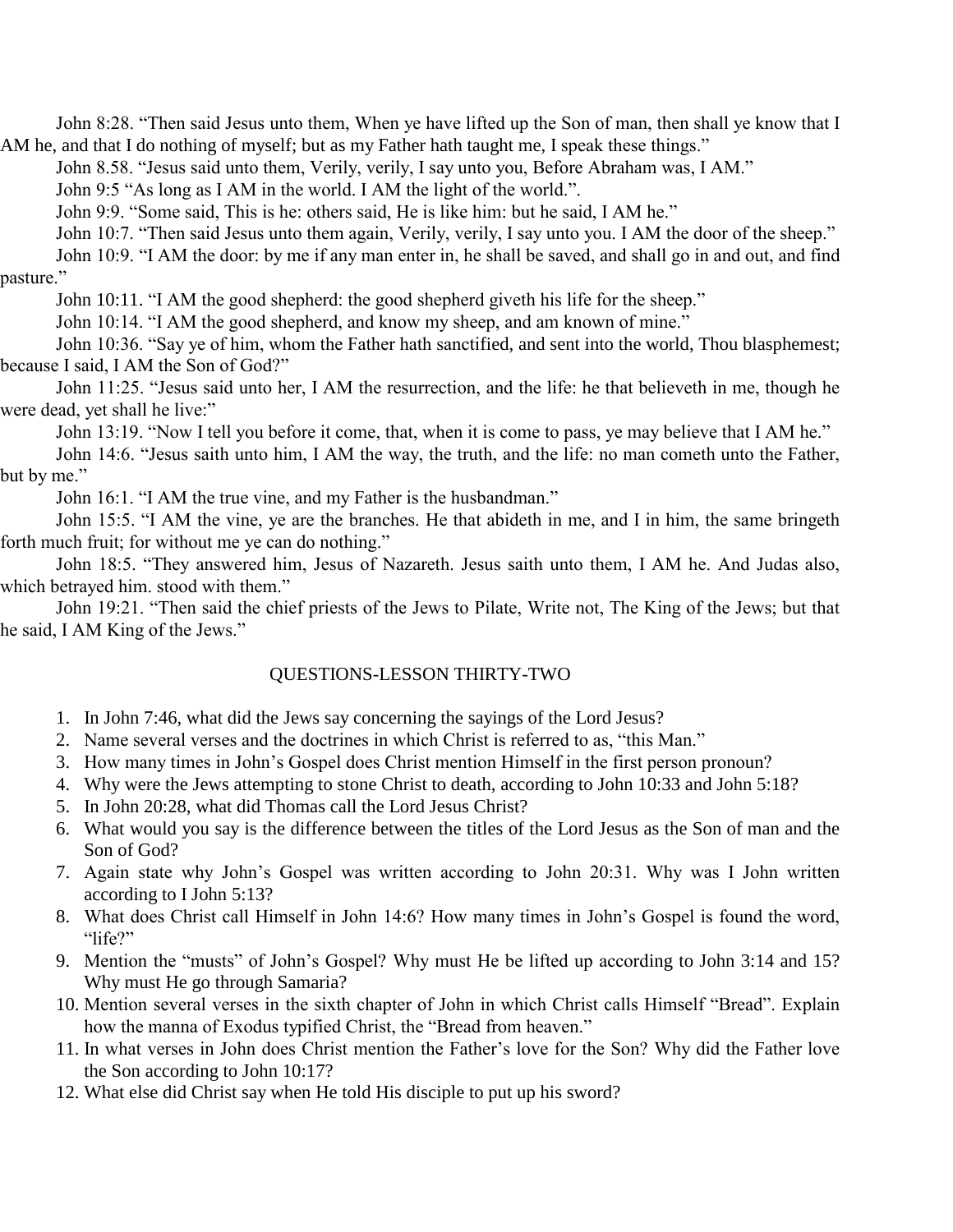- 13. Quote several statements that Christ made concerning the Father's work in John's Gospel.
- 14. In what verse did Christ say, "I have finished the work?" Where was He when He cried, "It is finished" or "Finished?"
- 15. What is the sinner's first work in John's Gospel? What must the sinner be according to Ephesians 2:10 before God will accept his work?
- 16. What would you say concerning Christ's hour in John? Quote and explain John 12:27.
- 17. How many times in John's Gospel does Christ call Himself "I AM?" Quote John 8:24. What is the penalty for not believing that Christ is the I AM?
- 18. How many times is the word "Father," referring to God, found in John's Gospel? What did Christ say in John 10:30; 14:9; and John 5:23?
- 19. In what verse did Christ declare that He had glory with the Father before the world was? That the Father loved Him before the world was?
- 20. Now quote John 13:1. Tell of Christ's love for His disciples.

### **LESSON NUMBER THIRTY-THREE**

# A DIVISION BECAUSE OF JESUS

In the days when Christ was here on earth there was a division among the people because of Jesus. There was even a greater division after His death and resurrection in the days of the apostles. There is a still greater division in the world today because of Jesus.

Note the following Scriptures:

"Others said, This is the Christ. But some said, Shall Christ come out of Galilee? So there was a division among the people because of him." John 7:41 and 43. "Therefore said some of the Pharisees, This man is not of God, because he keepeth not the sabbath day. Others said, How can a. man that is a sinner do such miracles? And there was a division among them." John 9:16. "There was a division therefore again among the Jews for these sayings. And many of them said, He hath a devil, and is mad; why hear ye him? Others said, These are not the words of him that hath a devil. Can a devil open the eyes of the blind?" John 10:19 to 21. "Suppose ye that I am come to give peace on earth? I tell you, Nay; but rather division: For from henceforth there shall be five in one house divided, three against two, and two against three. The father shall be divided against the son, and the son against the father; the mother against the daughter, and the daughter against the mother; the mother in law against her daughter in law, and the daughter in law against her mother in law." Luke 12:51 to 53. "He that is not with me is against me, and he that gathereth not with me scattereth." Luke 11:23.

In the seventh chapter of John, from which chapter we quoted the first Scriptures, note the statement concerning the division because of Jesus:

"AND THERE WAS MUCH MURMURING AMONG THE PEOPLE CONCERNING HIM: FOR SOME SAID, HE IS A GOOD MAN: OTHERS SAID, NAY; BUT HE DECEIVETH THE PEOPLE." John 7:12.

"Much murmuring"—"Some said"—"Others said." This is still going on. Who were right, the some who said or the others who said? Some—"Christ is a good man." Others—"Nay, Christ deceiveth the people."

Note in Matthew 27:63 that the "others" continued in their attitude toward Christ:

"Saying, Sir, we remember that that deceiver said, while he was yet alive, After three days I will rise again." Matthew 27:63.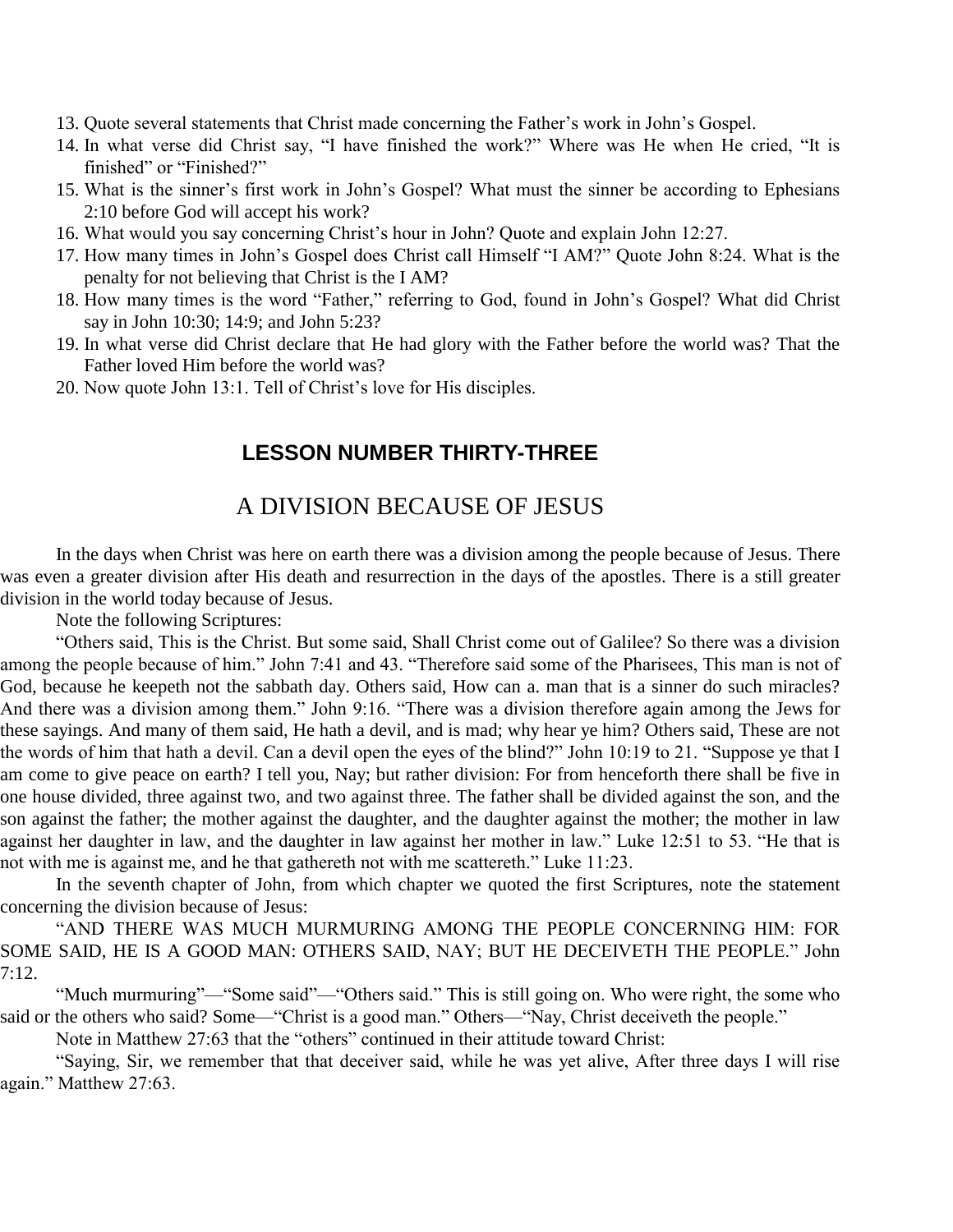To them Christ was a deceiver. To them Christ performed miracles by Beelzebub, the prince of demons—Note Matthew 11:19:

"The Son of man came eating and drinking, and they say, Behold a man gluttonous, and a winebibber, a friend of publicans and sinners. But wisdom is justified of her children."

They called Him a blasphemer, because, being a Man, He made Himself God. John 10:33.

Today intelligent Jews join with Christians in declaring that the Lord Jesus Christ was a good Man. How good? Better than all the rest. There was a time when prejudiced and ignorant men declared that Jesus of Nazareth was deluded. They said He was not mentally sound, therefore, He made some false claims. But today, intelligent Jews, Christians, and non-Christian Gentiles are all agreed that Jesus Christ was the most intelligent man that ever lived on earth, as well as the greatest human benefactor that the world has ever known.

What is the verdict then? The "some" who said, "Christ is a good Man," were right. How about the statement of the "others": "Nay, He deceiveth the people"? Did Christ deceive the people?

If Christ really deceived the people, did He thereby prove that He was a good Man? In other words; could a man really be both a good man and a deceiver, especially if he continues month after month, and year after year, to deceive the people?

From the beginning of His earthly ministry until His death, and again after His resurrection, Jesus Christ claimed that He was God manifest in the flesh, that He was in the beginning in the God head, that He came down from heaven, that He had glory with the Father before the world was. Christ received worship as God. Christ proved His claim to Deity by His supernatural power, by His miracles.

If Christ declared that He was God from the beginning, that He had glory with the Father, that He came down from heaven, and if He really was not what He claimed, then surely He deceived the people. Such a deceiver could not be called a good man. We must decide by common sense logic that Jesus Christ was both God and good, or He was not God and good. The Modernists who have crept unawares into the Christian church are far more inconsistent than were the Jews who took up stones to kill Christ when He was here on earth. They stoned Him, "because He made Himself equal with God." John 5:17 to 20. In John 19:7, we learn why they had Christ crucified. Because He claimed equality with God.

These foolish Modernists among church members, join with religious Jews in expressing great admiration for the man of Galilee, and dote much on the ideal Man, Jesus, with His ideal philosophy and His interpretation of God and true religion. They eulogize Him, quote Him, praise Him, and preach Him to Jews and Gentiles. But with all this they ever seek to make Christ, the Holy Spirit, and all the apostles, liars, by saying that Jesus was a very good man, but that He was not born as the Bible declares He was born; that He did not come down from heaven; that He did not have Divine authority to forgive sins. He was not God, the Son. He was not God's foreordained sin-bearer. His body was not raised from the dead. He is not now the resurrected Jesus at God's right hand, as the Bible claims. Salvation is not by faith in the shed blood of the Lord Jesus Christ, but by character, by good behaviour, by imitating Jesus, by trying to live up to the religion of Jesus.

Surely you and I agree that these pretenders, who call themselves Modernists, are only Christianized agnostics. They are far less consistent than were the Jews, who in the first century also denied the eternal Deity of the Son of God, and took a decided stand against Him, declaring that He was worthy of death.

Note this law of the Jews in Leviticus 24:16:

"And he that blasphemeth the name of the Lord, he shall surely be put to death, and all the congregation shall certainly stone him: as well the stranger, as he that is born in the land, when he blasphemeth the name of the Lord, shall be put to death."

If Jesus Christ was not God, as He claimed time and time again, were not the Jews right when they said to Pilate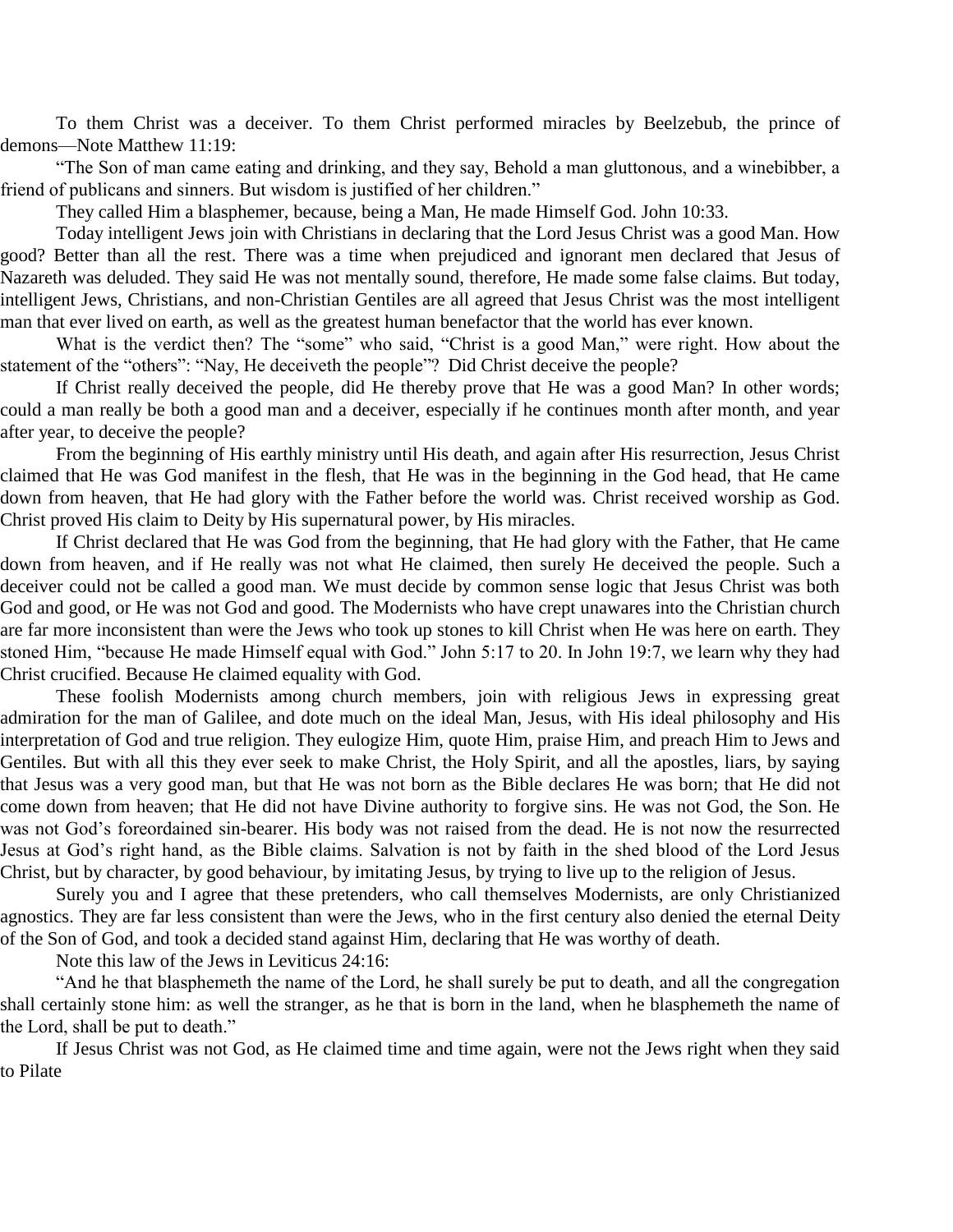"The Jews answered him, We have a law, and by our law he ought to die, because he made himself the Son of God." John 19:7?

Leviticus 24:16 was the law to which the Jews referred when they spoke the words of John 19:7.

Even the thinking Jews today believe that Jesus Christ was too good to have been a blasphemer. They should accept Him then as God: for God He was.

Remember what Thomas said when he was fully convinced "And Thomas answered and said unto Him, My Lord and my God." John 20:28.

Christ did not say, "Thomas, you are mistaken. I am a very good Man, but I am not Lord and God." He received the worship. And remember His own words in Luke 4:8:

"And Jesus answered and said unto him, Get thee behind me Satan: for it is written, Thou shalt worship the Lord thy God, and him only shalt thou serve."

The pseudo-Christians claim to believe in the historical Jesus. The historical Jesus is the Bible Jesus. So when they decide on the authority of the Bible Record that Jesus was a good man, they must, if intelligent and consistent, acknowledge that by the same Record He was and is God.

"JESUS CHRIST THE SAME YESTERDAY, AND TODAY, AND FOR EVER." Hebrews 13:8.

"And he is before all things, and by him all things consist."

Colossians 1:17.

#### HOUSEHOLD DIVIDED

Note again Luke 12:51:

"Suppose ye that I am come to give peace on earth? I tell you, Nay; but rather division."

Look all about on every side, and see not only nations, cities, and communities divided because of Jesus, but families. If we could only know what is going on in homes where some members of the household are for Christ and some are against Him.

Yes, there has been, and there is a division among the people because of Jesus.

In the eternal ages there will be a division among the people, because of Jesus. Some will spend eternity with the Lord and His redeemed in glory. Some will be in perdition suffering the sorrows of the second death.

Christ declared, "he that is not with Me is against Me." Luke 11:23.

#### IS CHRIST DIVIDED?

"Now I beseech you, brethren, by the name of our Lord Jesus Christ, that ye all speak the same thing, and that there be no divisions among you; but that ye be perfectly joined together in the same mind and in the same judgment." I Corinthians 1:10. "For ye are yet carnal: for whereas there is among you envying, and strife, and divisions, are ye not carnal, and walk as men?" I Corinthians 3:3. "For first of all, when ye come together in the church, I hear that there be divisions among you; and I partly believe it" I Corinthians 11:18. "That there should be no schism in the body; but that the members should have the same care one for another." I Corinthians 12:25.

Note God's will; that there should be no "schism"; no "division."

What a pity! Christ's Church so divided that the apostles asked "is Christ divided?" Since that day divisions and subdivisions have increased, until today there are more than 300 branches of the Christian Church. The Lord said, "that there be no schism (division) in the Body."

Note Ephesians 4:3 to 7: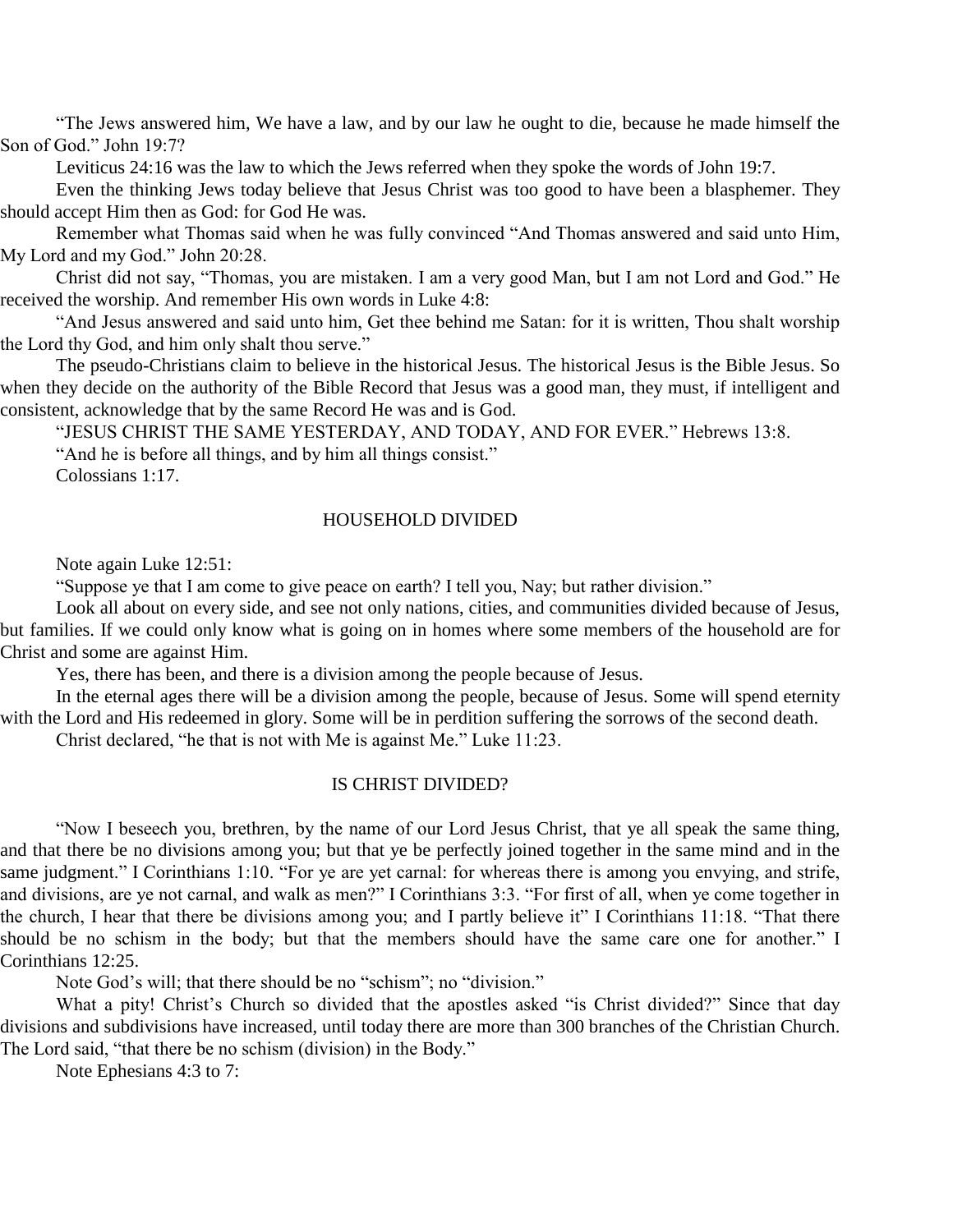"Endeavoring to keep the unity of the Spirit in the bond of peace. There is one body, and one Spirit, even as ye are called in one hope of your calling; One Lord, one faith, one baptism, One God and Father of all, who is above all, and through all, and in you all. But unto every one of us is given grace according to the measure of the gift of Christ"

Note again Romans 12:4 and 5:

"For as we have many members in one body, and all members have not the same office: So we, being many, are one body in Christ, and every one members one of another."

Note again Christ's prayer in John 17:21 and 11:

"That they all may be one; as thou, Father, art in me, and I in thee, that they also may be one in us: that the world may believe that thou host sent me." "And now I am no more in the world, but these are in the world, and I come to thee. Holy Father, keep through thine own name those whom thou host given me, that they may be one, as we are."

#### ONE NEW MAN

When we believers reach heaven perfect unity will prevail, and there we shall learn that God's purpose in this age is expressed in Ephesians 2:15:

"Having abolished in his flesh the enmity, even the law of commandments contained in ordinances; for to make in himself of twain one new man, so making peace."

One in Christ. In one Body of which Christ is the Head. Again note Galatians 3:28

"There is neither Jew nor Greek, there is neither bond nor free, there is neither male nor female: for ye are all one in Christ Jesus."

Note I Corinthians 12:12 and 13:

"For as the body is one, and hath many members, and all the members of that one body, being many, are one body: so also is Christ. For by one Spirit are we all baptized into one body, whether we be Jews or Gentiles, whether we be bond or free; and have been made to drink into one Spirit" As the unbeliever looks on and beholds the division, sectarianism, and lack of unity among Christians, he is asking, "Is Christ divided?"

#### THE OMNISCIENT CHRIST I KNOW MY SHEEP

"I am the good shepherd, and know my sheep, and am known of mine." "My sheep hear my voice, and I know them, and they follow me." John 10:14 and 10:27.

We read these words in II Timothy 2:19:

"Nevertheless the foundation of God standeth sure, having this seal, The Lord knoweth them that are his. And, Let every one that nameth the name of Christ depart from iniquity."

The Lord knoweth them that are His. The good Shepherd knows His sheep. He said

"I am the good shepherd: the good shepherd giveth his life for the sheep." "As the Father knoweth me, even so know I the Father: and I lay down my life for the sheep." John 10:11 and 15. "My sheep hear my voice, and I know them, and they follow me: And I give unto them eternal life; and they shall never perish, neither shall any man pluck them out of my hand." John 10:27 and 28.

The Lord Jesus knows who is saved and who is unsaved. But God wants the believer to know that he is saved "These things have I written unto you that believe on the name of the Son of God; THAT YE MAY KNOW THAT YE HAVE ETERNAL LIFE, and that ye may believe on the name of the Son of God." I John 5:13.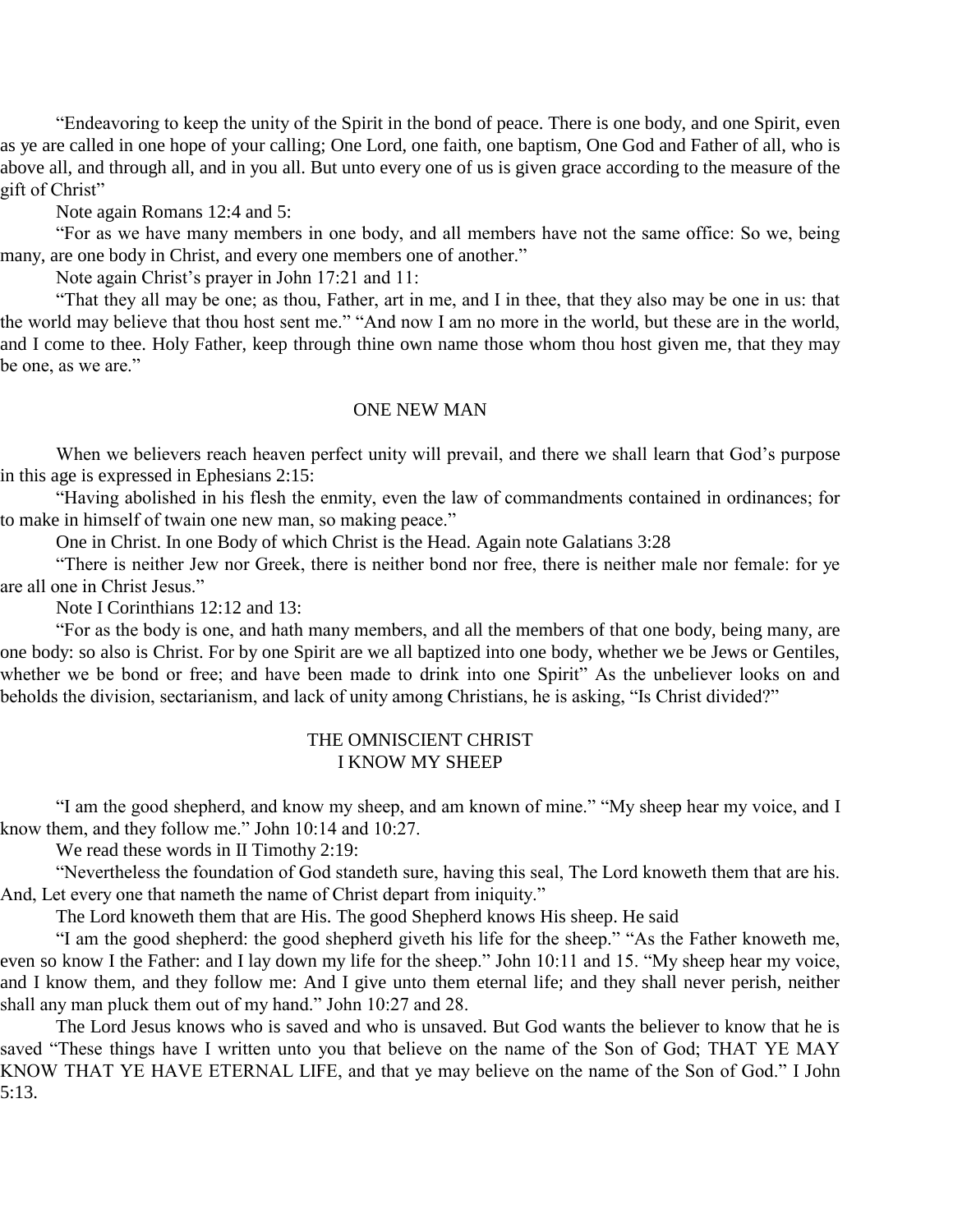We read something more about Christ the Shepherd in Hebrews 13:20 and 21:

"Now the God of peace, that brought again from the dead our Lord Jesus, that great Shepherd of the sheep, through the blood of the everlasting covenant, Make you perfect in every good work to do his will, working in you that which is well pleasing in his sight, through Jesus Christ; to whom be glory for ever and ever. Amen."

and in I Peter 5:4:

"And when the chief Shepherd shall appear, ye shall receive a crown of glory that fadeth not away." So we learn that Jesus Christ is the good Shepherd, the great Shepherd and the chief Shepherd.

#### JESUS KNEW ALL

"But Jesus did not commit himself unto them, because he knew all. And needed not that any should testify of man; for he knew what was in man." John 2:24 and 25.

To know all is to be omniscient. Let us read Peter's words to the Lord Jesus, "And he (Peter) said unto Him, Lord Thou knowest all things." John 21:17. The woman at the well said to the Lord Jesus,

". . . . . . I know that Messias cometh, which is called Christ: when he is come, he will tell us all things." John 4:25.

Note Christ's reply,

" . . . . .. I that speak unto thee am he." John 4:26.

That sinful woman learned that day that Christ needed not that any should testify of woman; for He knew what was in woman.

Christ saw Nathanael under the fig tree. But because it was not with physical eye-sight, Nathanael cried, "Rabbi, Thou art the Son of God." Christ assured Nathanael that He would see greater things. John 1:46 to 51.

In John 13:1, Jesus knew that His hour was come that He should depart out of the world.

"Now before the feast of the passover, when Jesus knew that his hour was come that he should depart out of this world unto the Father, having loved his own which were in the world, he loved them unto the end."

#### JESUS KNEW FROM THE BEGINNING

"But there are some of you that believe not. For Jesus knew from the beginning who they were that believed not, and who should betray him." John 6:64. "For he knew who should betray him; therefore said he, Ye are not all clean." John 13:11.

#### THE CHIEF SHEPHERD AND SIMON PETER

"This is now the third time that Jesus shewed himself to his disciples, after that he was risen from the dead. So when they had dined, Jesus saith to Simon Peter, Simon, son of Jonas, lovest thou me more than these? He saith unto him, Yea, Lord; thou knowest that I love thee, He saith unto him, Feed my lambs. He saith to him again the second time, Simon, son of Jonas, lovest thou me? He saith unto him, Yea Lord; thou knowest that I love thee. He saith unto him, Feed my sheep. He saith unto him the third time, Simon, son of Jonas, lovest thou me? Peter was grieved because he said unto him the third time, Lovest thou me? And he said unto him, Lord, thou knowest all things; thou knowest that I love thee. Jesus saith unto him, Feed my sheep." John 21:14 to 17.

Here the chief Shepherd was instructing one of His undershepherds to feed and tend His lambs and to feed His sheep. The Lord's pastors are expected to feed the Lord's sheep and lambs. Those who are faithful in this will receive a crown of glory when the chief Shepherd shall appear.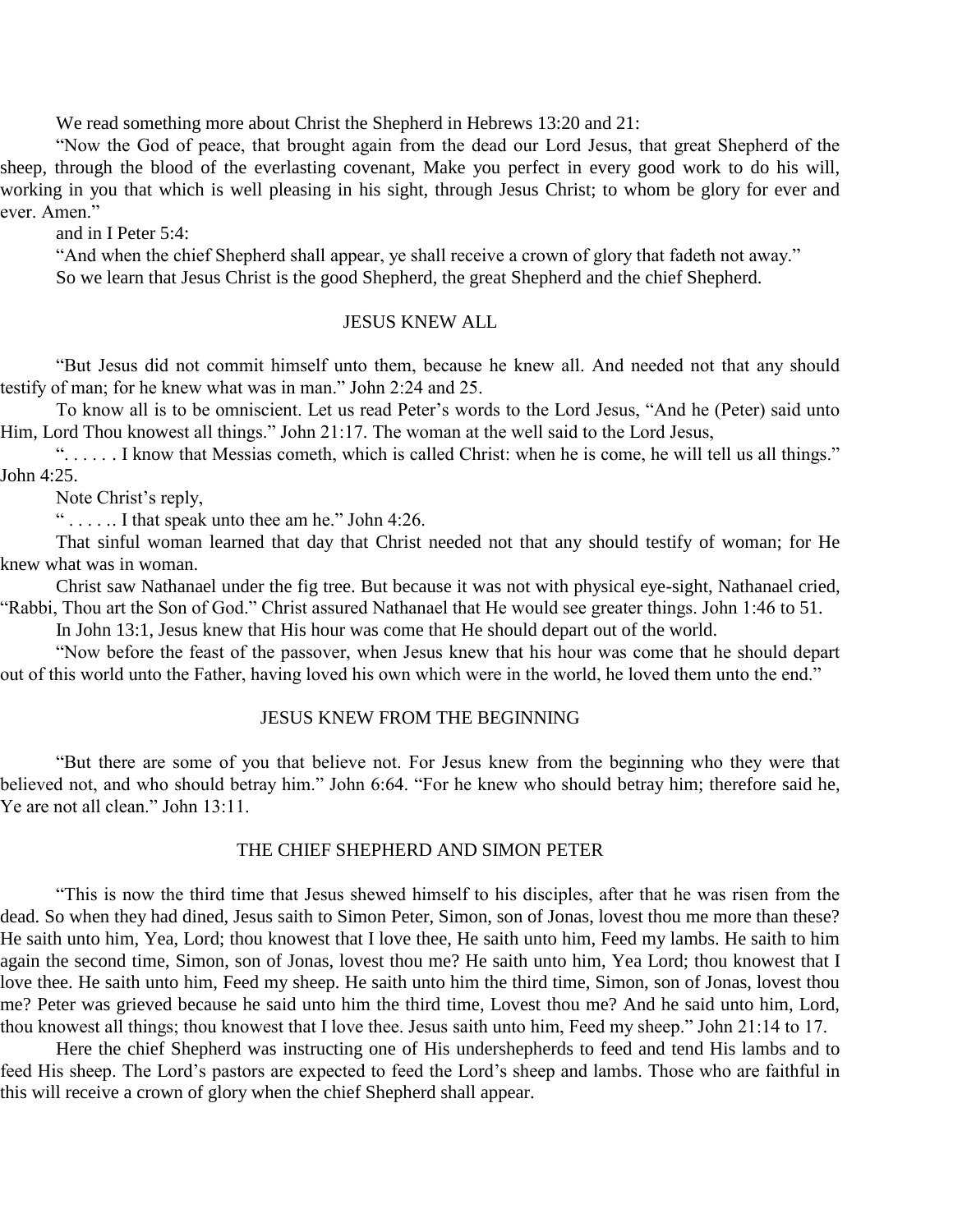Then the shepherd has another duty; he is to keep the wolves out of the flock.

"Take heed therefore unto yourselves, and to all the flock, over the which the Holy Ghost hath made you overseers, to feed the church of God, which he hath purchased with his own blood. For I know this, that after my departing shall grievous wolves enter in among you, not sparing the flock." Acts 20:28 and 29.

The Lord Jesus pictures Himself as the good Shepherd in Luke 15:4:

"What man of you, having a hundred sheep, if he lose one of them, doth not leave the ninety and nine in the wilderness, and go after that which is lost, until he find it?"

Then remember the words of the Shepherd-King in Luke 12:32:

"Fear not, little flock; for it is your Father's good pleasure to give you the kingdom."

Simon Peter became a faithful shepherd. He was faithful unto death. John 21:18 and 19:

"Verily, verily, I say unto thee, When thou wast young, thou girdedst thyself, and walkedst whither thou wouldest: but when thou shalt be old, thou shalt stretch forth thy hands, and another shall gird thee, and carry thee whither thou wouldest not This spake he, signifying by what death he should glorify God. And when he had spoken this, he saith unto him, Follow me."

#### WHAT CHRIST KNEW ABOUT THE WOMAN AT THE WELL

In John 4:5 to 26 is recorded a most interesting story of a sinful woman of Sychar of Samaria. Before the story, we read in John 4:4:

"And he must needs go through Samaria."

Now we see why He must needs go through Samaria. The Saviour was wearied with His journey and He sat at noontime on Jacob's well.

"There cometh a woman of Samaria to draw water: Jesus saith unto her, Give me to drink." John 4:7.

The woman was surprised that Jesus should have asked her for a drink "for the Jews have no dealings with the Samaritans." John 4:9:

"Then saith the woman of Samaria unto him, 'How is it that thou, being a Jew, askest drink of me, which am a woman of Samaria? for the Jews have no dealings with the Samaritans.'" Then the Lord Jesus talked to that poor sinful woman about water that would satisfy her soul. He called it "living water." John 4:10.

"'But whosoever drinketh of the water that I shall give him shall never thirst; but the water that I shall give him shall be in him a well of water springing up into everlasting life.' The woman saith unto him, 'Sir, give me this water, that I thirst not, neither come hither to draw.'" John 4:14 and 15.

Here we think of I Timothy 1:15:

"This is a faithful saying, and worthy of all acceptation, that Christ Jesus came into the world to save sinners; of whom I am chief."

Note also Luke 19:10:

"For the Son of man is come to seek and to save that which was lost."

The Lord Jesus Christ came to be the Shepherd seeking lost sheep. He came into the world to save sinners.

Almost any person will say, "I am a sinner," because all of us are sinners. But only the Lord Himself can convince the individual that he is not only a sinner, but a lost sinner. The sinner will not be much concerned about salvation until he realizes that he is lost. The Lord went right to that woman's conscience after He had her interest and attention.

He will now get right at her sin.

"Jesus saith unto her, 'Go, call thy husband, and come hither.' The woman answered and said, 'I have no husband.' Jesus said unto her, 'Thou hast well said, I have no husband: For thou hast had five husbands; and he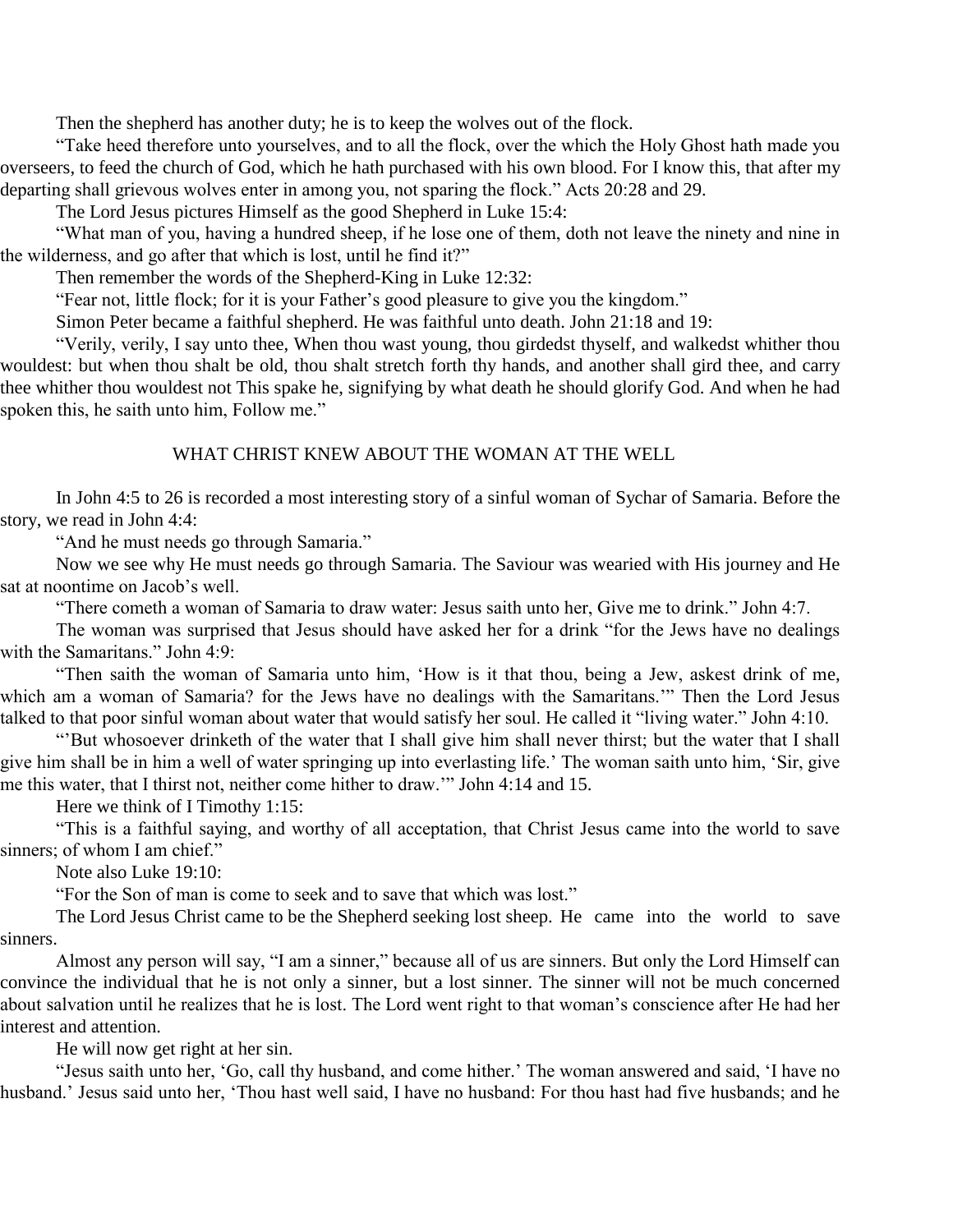whom thou now hast is not thy husband: in that saidst thou truly.' The woman saith unto him, 'Sir, I perceive that thou art a prophet.'" John 4:16 to 19. Another moment or two and she learned that she was in the presence of the Messiah, the Christ.

Note what she did:

"The woman then left her waterpot, and went her way into the city, and saith to the men, 'Come, see a man, which told me all things that ever I did: is not this the Christ?' Then they went out of the city, and came unto him." John 4:28 to 30.

Note also John 4:39:

"And many of the Samaritans of that city believed on him for the saying of the woman, which testified, 'He told me all that ever I did.'"

She knew that the Messiah could tell all things. Now the Messiah had read her sinful heart.

But here we have the confirmation of John 3:17:

"For God sent not his Son into the world to condemn the world; but that the world through him might be saved."

and II Corinthians 5:19:

"To wit, that God was in Christ, reconciling the world unto himself, not imputing their trespasses unto them; and hath committed unto us the word of reconciliation."

#### NEITHER DO I CONDEMN THEE ANOTHER SINNING WOMAN

In John 8:1 to 11 we have another interesting story of Jesus and a sinful woman:

"Jesus went unto the mount of Olives. And early in the morning he came again into the temple, and all the people came unto him; and he sat down, and taught them. And the scribes and Pharisees brought unto him a woman taken in adultery; and when they had set her in the midst, They say unto him, Master, this woman was taken in adultery, in the very act. Now Moses in the law commanded us, that such should be stoned: but what sayest thou? This they said, tempting him, that they might have to accuse him. But Jesus stooped down, and with his finger wrote on the ground as though he heard them not. So when they continued asking him, he lifted up himself, and said unto them, He that is without sin among you, let him first cast a stone at her. And again he stooped down, and wrote on the ground. And they which heard it, being convicted by their own conscience, went out one by one, beginning at the eldest, even unto the last: and Jesus was left alone, and the woman standing in the midst. When Jesus had lifted up himself, and saw none but the woman, he said unto her, Woman, where are those thine accusers, hath no man condemned thee? She said, No man, Lord. And Jesus said unto her, Neither do I condemn thee: go, and sin no more."

Here we have in action the truth of John 1:17:

"For the law was given by Moses, but grace and truth came by Jesus Christ."

and John 3:17 and 18:

"For God sent not his Son into the world to condemn the world; but that the world through him might be saved. He that believeth on him is not condemned: but he that believeth not is condemned already, because he hath not believed in the name of the only begotten Son of God."

What did the law say? "Stone her to death." Christ was without sin. He could have thrown the stone that would have meant the woman's death. The law was the ministration of condemnation and death. II Corinthians 3:7 and 9. Under the law she deserved death. For every one under the law the law meant bondage.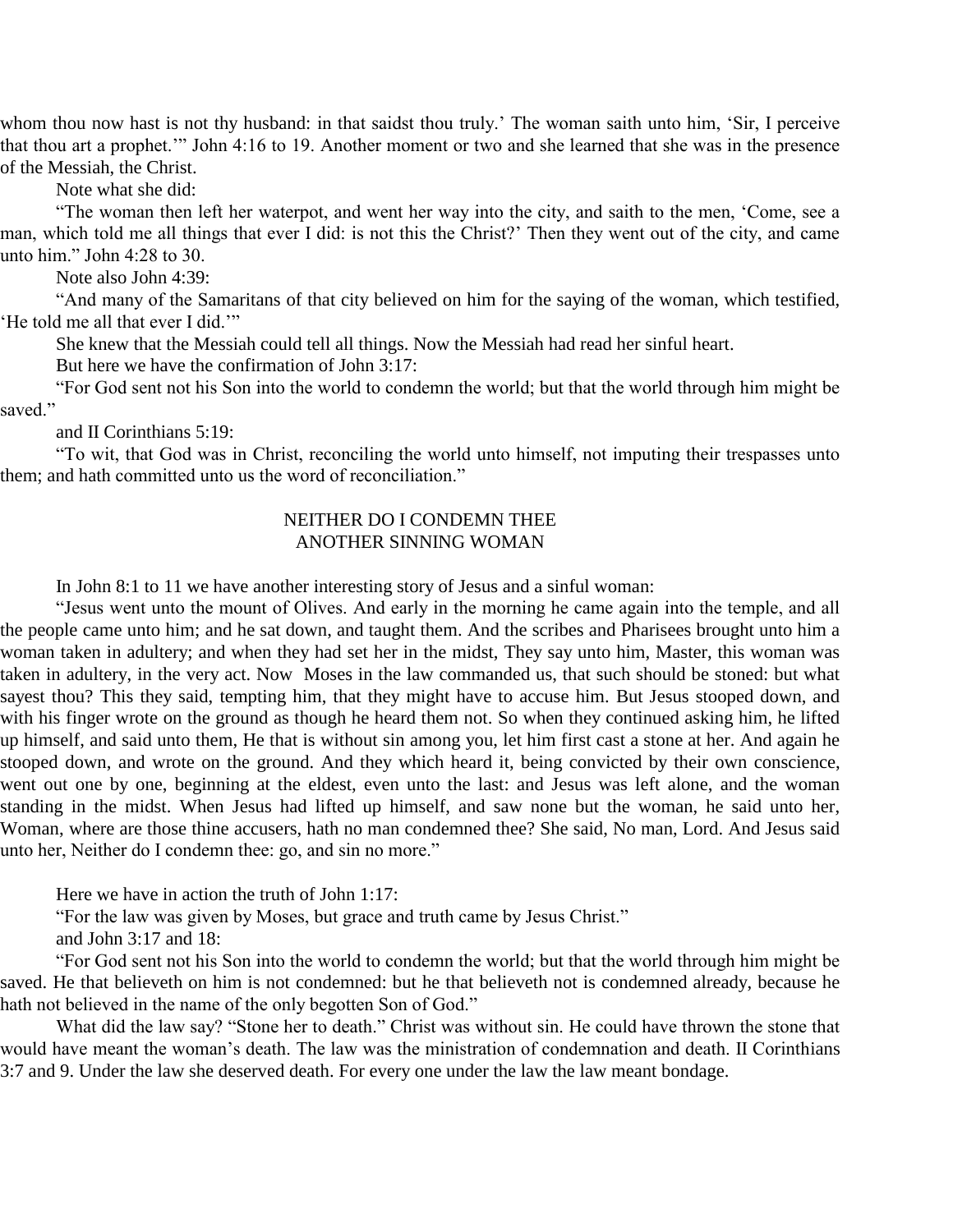"Now we know that what things soever the law saith, it saith to them who are under the law: that every mouth may be stopped, and all the world may become guilty before God. Therefore by the deeds of the law there shall no flesh be justified in his sight: for by the law is the knowledge of sin." Romans 3:19 and 20.

Jesus Christ came to set the captive free. Christ did not come to throw stones at sinners. He came to judge hypocrites and unclothe the self-righteous. But undoubtedly we have noted in the Four Gospels that Christ never said an unkind word to any sinner who was willing to confess and receive pardon.

To another sinful woman, who was very penitent and sought Christ and His pardoning grace, He said,

"Wherefore I say unto thee, Her sins, which are many, are forgiven; for she loved much: but to whom little is forgiven, the same loveth little. And he said unto her, Thy sins are forgiven." Luke 7:47 and 48.

That woman learned the truth of Romans 5:20, that "where sin abounded grace did much more abound."

Christ never once winked at sin, or condoned sin, or minimized sin in any way. When His enemies wanted to condemn Him, they said,

"And the Pharisees and scribes murmured, saying, This man receiveth sinners, and eateth with them." Luke 15:2.

In. reply to this charge, the Lord told one of the greatest stories in all the Bible, the Parable of the Prodigal Son. We shall deal with this in our next book, but read Luke 15:20:

"And he arose, and came to his father. But when he was yet a great way off, his father saw him, and had compassion, and ran, and fell on his neck, and kissed him."

Now the words of Christ to the prodigal daughter:

"She said, No man, Lord. And Jesus said unto her, Neither do I condemn thee: go, and sin no more." John 8:11.

Carefully note the words, "Go, and sin no more."

We say that God saves us first from the penalty of sin and then from the practice of sin.

"God forbid. How shall we, that are dead to sin live any longer therein?" "What then? shall we sin, because we are not under the law, but under grace? God forbid." Romans 6:2 and 15. "My little children, these things write I unto you, that ye sin not. And if any man sin, we have an advocate with the Father, Jesus Christ the righteous." I John 2:1. "Again, a new commandment I write unto you, which thing is true in him and in you: because the darkness is past, and the true light now shineth. He that saith he is in the light, and hateth his brother, is in darkness even until now." I John 2:8 and 9.

We read in Romans 8:1 to 4, that in Christ Jesus the believer is without condemnation by the law of the Spirit of life. And in Christ Jesus and by the same law he is enabled to walk in the Spirit and fulfill the righteousness of the law.

#### ANOTHER COMFORTER

There is perhaps more said in the Gospel of John concerning the Holy Spirit than in all the thirty-nine Books of the Old Testament Scriptures.

Before we look into the fourteenth and sixteenth chapters of John to study something of the ministry of the Holy Spirit,

let us note John 7:38 and 39:

"He that believeth on me, as the Scripture hath said, out of his belly shall flow rivers of living water. (But this spake he of the Spirit, which they that believe on him should receive: for the Holy Ghost was not yet given; because that Jesus was not yet glorified.)"

"The Holy Spirit was not yet, because that Jesus was not yet. glorified." Now note John 16:7: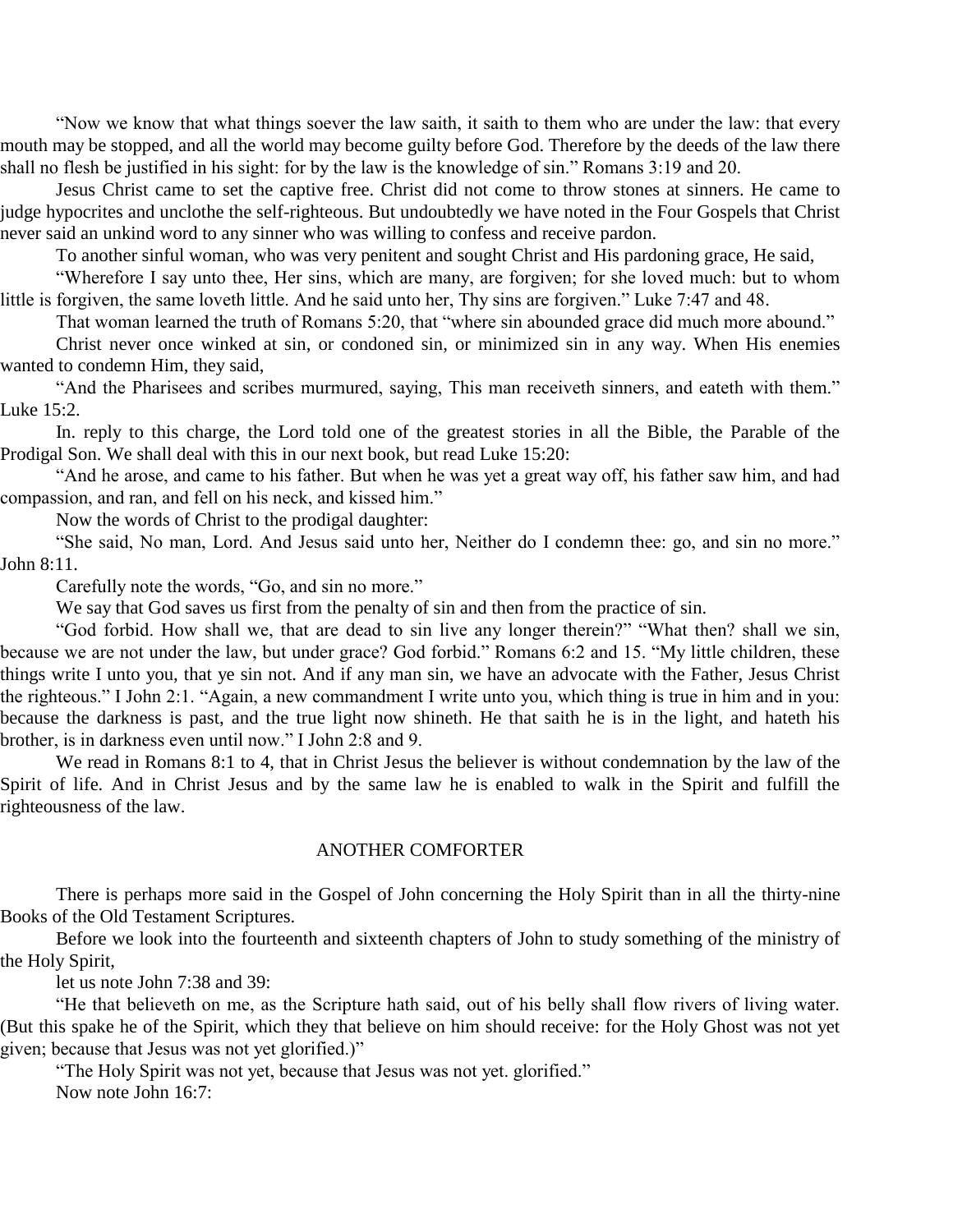"Nevertheless I tell you the truth; It is expedient for you that I go away: for if I go not away, the Comforter will not come unto you; but if I depart, I will send him unto you."

Again Acts 1:5:

"For John truly baptized with water; but ye shall be baptized with the Holy Ghost not many days hence."

Here we have the information that while Christ was on earth, the Holy Spirit did not begin the work He was to do, as outlined in John 14 and 16. The Lord's disciples had not yet been baptized in the Holy Spirit when Christ was with them in His resurrection body. Most assuredly the disciples of the Lord Jesus entered into a new experience on the day of Pentecost. About four years before that time some of them had heard John the Baptist say

"I indeed baptize you with water unto repentance: but he that cometh after me is mightier than I, whose shoes I am not worthy to bear: he shall baptize you with the Holy Ghost, and with fire." Matthew 3:11.

We learn in John 17:25 that the world knows not the Father. We learn in John 1:10 that the world knows not the Son. And we learn in John 14:17 that the world knows not the Holy Spirit. We quote John 14:16 and 17:

"And I will pray the Father, and he shall give you another Comforter, that he may abide with you for ever; Even the Spirit of truth; whom the world cannot receive, because it seeth him not, neither knoweth him: but ye know him; for he dwelleth with you, and shall be in you."

In Galatians 3:14 and Ephesians 1:13, we learn that the believing sinner receives the Holy Spirit by believing the gospel, by receiving Christ, by going by faith to the cross of Calvary. As eternal .life is the free gift of God, so is the Holy Spirit.

Note Galatians 3:2 and 3:

"This only would I learn of you, Received ye the Spirit by the works of the law, or by the hearing of faith? Are ye so foolish? having begun in the Spirit, are ye now made perfect by the flesh?"

We read this statement in Romans 5:5:

"And hope maketh not ashamed; because the love of God is shed abroad in our hearts by the Holy Ghost which is given unto us."

Again in II Corinthians 1:21 and 22:

"Now he which stablisheth us with you in Christ, and hath anointed us, is God; Who hath also sealed us, and given the earnest of the Spirit in our hearts."

Here we learn that the Holy Spirit is God's gift. The believer does not have to labor for, or agonize for the Holy Spirit any more than he has to work for salvation, which God declared "not of works," "it is the gift of God." Ephesians 2:8 and 9.

We also learn that the believer is anointed. The word "Christ" means "anointed." The moment the believing sinner receives Christ, he is an anointed one with Christ.

And note in I John 2:27:

"But the anointing which ye have received of Him abideth in you."

If the Holy Spirit is not in the individual's heart, he is not saved, he is not a Christian. Strictly speaking it is doubtful if it is Scriptural to ask for a fresh or new anointing.

It is altogether unscriptural to teach that in this reign of grace the believer receives the Holy Spirit with him when saved and in him when he is sanctified by a second definite Divine work.

Let us not try to have an experience similar to that of the apostles, who had to wait for the Holy Spirit more than three years after they were saved. The three thousand who were saved on the day of Pentecost did not have to wait one day. The Samaritans in Acts 8:5 to 16 had to wait several days. Sinners saved by the gospel of the grace of God today do not have to wait three minutes. The very moment the believing sinner accepts Christ he is sealed by the Holy Spirit unto the day of redemption (Ephesians 1:14 and Ephesians 4:30). He is blessed at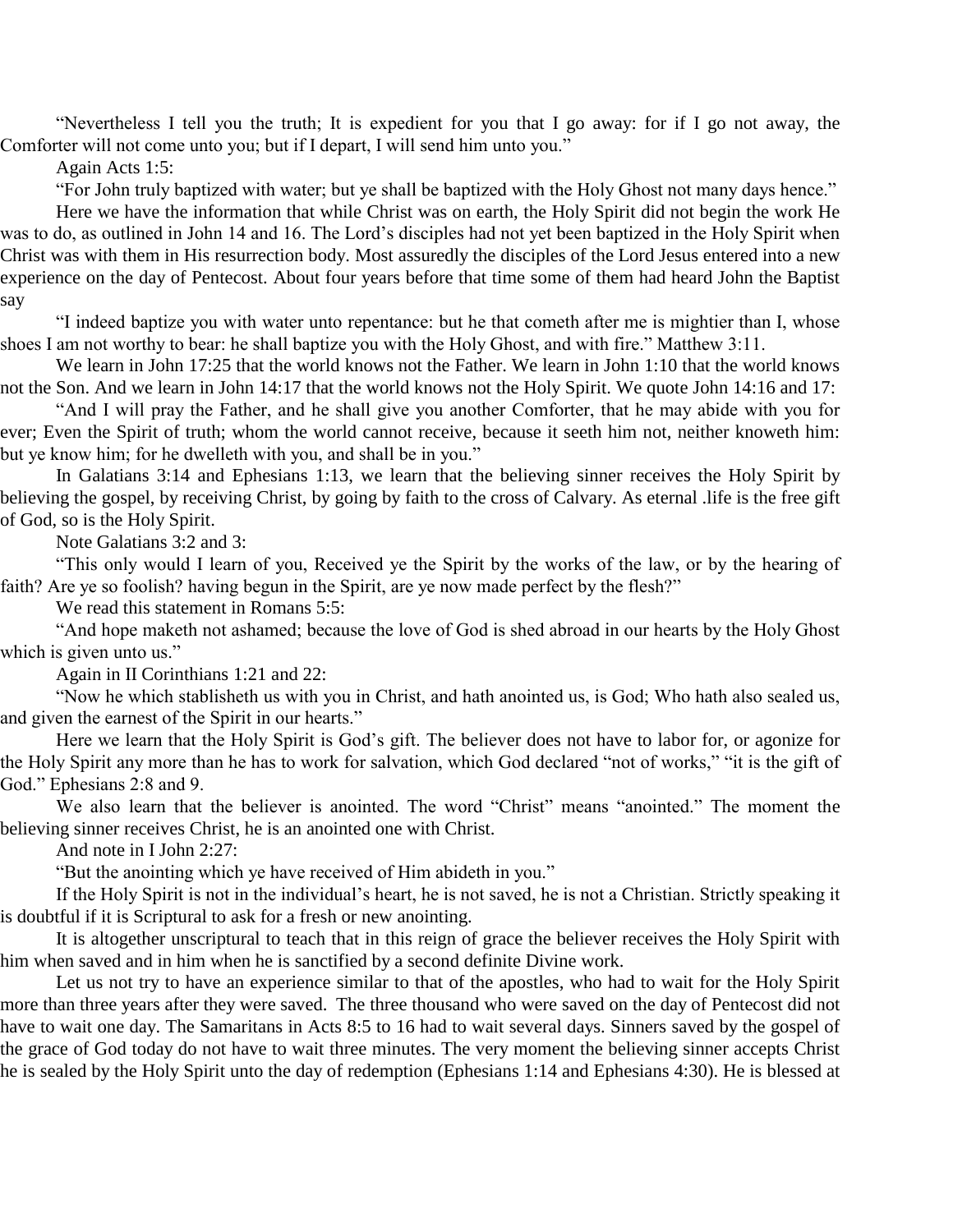the same time with all spiritual blessings in the heavenlies (Ephesians 1:3). How foolish for a believer to be looking for a second blessing when he has been blessed with all spiritual blessings in Christ.

The Comforter was to come from the Father to abide in and with the disciples of Christ for ever.

"But the Comforter, which is the Holy Ghost, whom the Father will send in my name, he shall teach you all things, and bring all things to your remembrance, whatsoever I have said unto you." John 14:26. "But when the Comforter is come, whom I will send unto you from the Father, even the Spirit of truth, which proceedeth from the Father, he shall testify of me: And ye also shall bear witness, because ye have been with me from the beginning." John 15:26 and 27.

Jesus Christ, the Son of God, was on earth to bear witness of the Father. The Holy Spirit was to come to bear witness of the Son to testify of Him. He was to teach the disciples all things and to bring to their remembrance the things Christ had spoken to them in John's Gospel and the others. But undoubtedly the deep things, recorded in John, were less understood by the apostles than His utterances in the Synoptics.

Note again John 16:12 to 14:

"I have yet many things to say unto you, but ye cannot bear them now. Howbeit when he, the Spirit of truth, is come, he will guide you into all truth: for he shall not speak of himself; but whatsoever he shall hear, that shall he speak: and he will shew you things to come. He shall glorify me: for he shall receive of mine, and shall shew it unto you."

Here we can learn the important work of the Holy Spirit and how helpless would have been the disciples of Christ without Him. Let us note something more of the ministry of the Holy Spirit in Acts and the Epistles.

"And we are his witnesses of these things; and so is also the Holy Ghost, whom God hath given to them that obey him." Acts 5:32. "As they ministered to the Lord, and fasted, the Holy Ghost said, Separate me Barnabas and Saul for the work whereunto I have called them." Acts 13:2. "Save that the Holy Ghost witnesseth in every city, saying that bonds and afflictions abide me." Acts 20:23. "And not only they, but ourselves also, which have the firstfruits of the Spirit, even we ourselves groan within ourselves, waiting for the adoption, to wit, the redemption of our body." Romans 8:23. "For as many as are led by the Spirit of God, they are the sons of God. For ye have not received the spirit of bondage again to fear; but ye have received the Spirit of adoption, whereby we cry, Abba, Father. The Spirit itself beareth witness with our spirit, that we are the children of God: And if children, then heirs; heirs of God, and joint heirs with Christ; if so be that we suffer with him, that we may be also glorified together." Romans 8:14 to 17. "For by one Spirit are we all baptized into one body, whether we be Jews or Gentiles, whether we be bond or free; and have been all made to drink into one Spirit." I Corinthians 12:13. "What! know ye not that your body is the temple of the Holy Ghost which is in you, which ye have of God, and ye are not your own? For ye are bought with a price: therefore glorify God in your body, and in your spirit, which are God's." I Corinthians 6:19 and 20.

#### THE TWO PARACLETES THE SON OF GOD AND ANOTHER COMFORTER

In chapters 13 to 16, in John's Gospel, we have the record of the ministry of the two Paracletes in behalf of the saints of God. Let us note the words of Christ in John 14:16 and 17:

"And I will pray the Father, and he shall give you another Comforter, that he may abide with you for ever; Even the Spirit of truth; whom the world cannot receive, because it seeth him not, neither knoweth him: but ye know him; for he dwelleth with you, and shall be in you."

"Another Comforter." The Greek word translated "Comforter" is "Paracletos (Paraclete)". Jesus Christ the Righteous is in God's presence to appear for saints. Hebrews 9:24.

Now note Hebrews 7:24 and 25: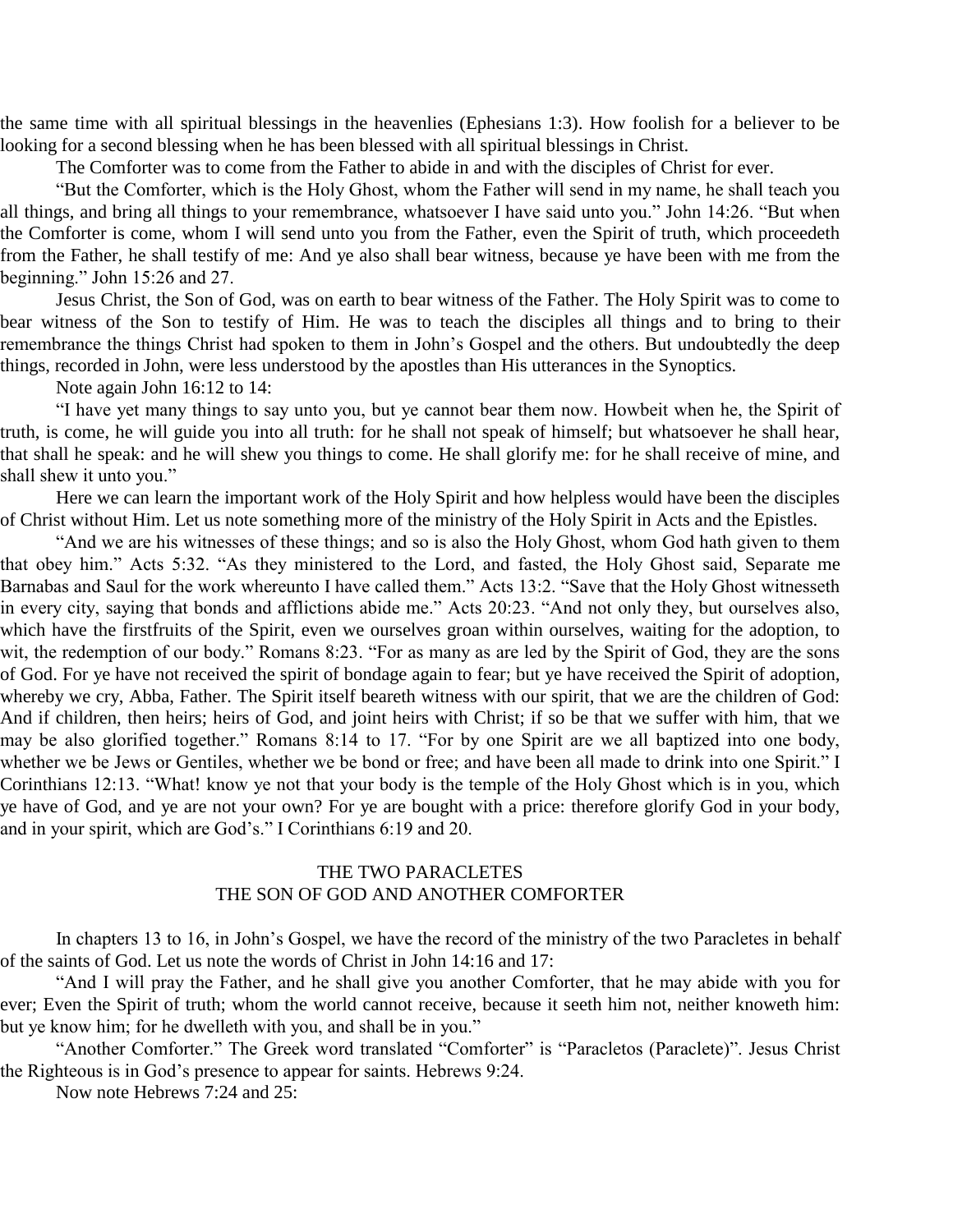"But this man, because he continueth ever, hath an unchangeable priesthood. Wherefore he is able also to save them to the uttermost that come unto God by him, seeing he ever liveth to make intercession for them."

Christ is in God's presence in heaven representing the believers. He is the believer's Priest,. Intercessor and Advocate. Christ ever lives to make intercession for saints.

Now note Romans 8:26 and 27:

"Likewise the Spirit also helpeth our infirmities: for we know not what we should pray for as we ought: but the Spirit itself maketh intercession for us with groanings which cannot be uttered. And he that searcheth the hearts knoweth what is the mind of the Spirit, because he maketh intercession for the saints according to the will of God."

Here we note the wonderful intercessory work of the other Paraclete. Each Paraclete has a very definite ministry for the child of God.

Note Ephesians 1:13 and 14:

"In whom ye also trusted, after that ye heard the word of truth, the gospel of your salvation: in whom also, after that ye believed, ye were sealed with that Holy Spirit of promise, Which is the earnest of our inheritance until the redemption of the purchased possession, unto the praise of his glory."

The indwelling Holy Spirit is the believer's guarantee of his inheritance, the earnest, until the redemption of the purchased possession.

#### CHRIST WASHING HIS DISCIPLES FEET

Now let us note the word of the believer's Advocate in John 13:1 to 11:

"Now before the feast of the passover, when Jesus knew that his hour was come that he should depart out of this world unto the Father, having loved his own which were in the world, he loved them unto the end. And supper being ended, the devil having now put into the heart of Judas Iscariot, Simon's son, to betray him; Jesus knowing that the Father had given all things into his hands, and that he was come from God, and went to God; He riseth from supper, and laid aside his garments; and took a towel, and girded himself. After that he poureth water into a basin, and began to wash the disciples' feet, and to wipe them with the towel wherewith he was girded. Then cometh he to Simon Peter: and Peter saith unto him, Lord, dost thou wash my feet? Jesus answered and said unto him, What I do thou knowest not now; but thou shalt know hereafter. Peter saith unto him, Thou shalt never wash my feet. Jesus answered him, If I wash thee not, thou hast no part with me. Simon Peter saith unto him, Lord, not my feet, only, but also my hands and my head. Jesus saith to him, He that is washed needeth not save to wash his feet, but is clean every whit: and ye are clean, but not all. For he knew who should betray him; therefore said he, Ye are not all clean."

"He loved them unto the end." With this let us read Philipians 1:6

"Being confident of this very thing, that he which hath begun a good work in you will perform it until the day of Jesus Christ."

We call your special attention to two statements of Christ in connection with the washing of His disciples' feet:

"Jesus answered and said unto him, What I do thou knowest not now; but thou shalt know hereafter." John 13:7. "Jesus saith to him, He that is washed needeth not save to wash his feet, but is clean every whit: and ye are clean, but not all." John 13:10.

"Thou knowest not now." "Thou shalt know hereafter." Two different Greek words translated "know." The second one means to understand, that is, after Christ's resurrection from the dead His disciples would understand the real meaning of the washing of their feet. This cleansing spoke of Christ's work as the believer's Advocate. "If we sin we have an Advocate with the Father." I John 2:1.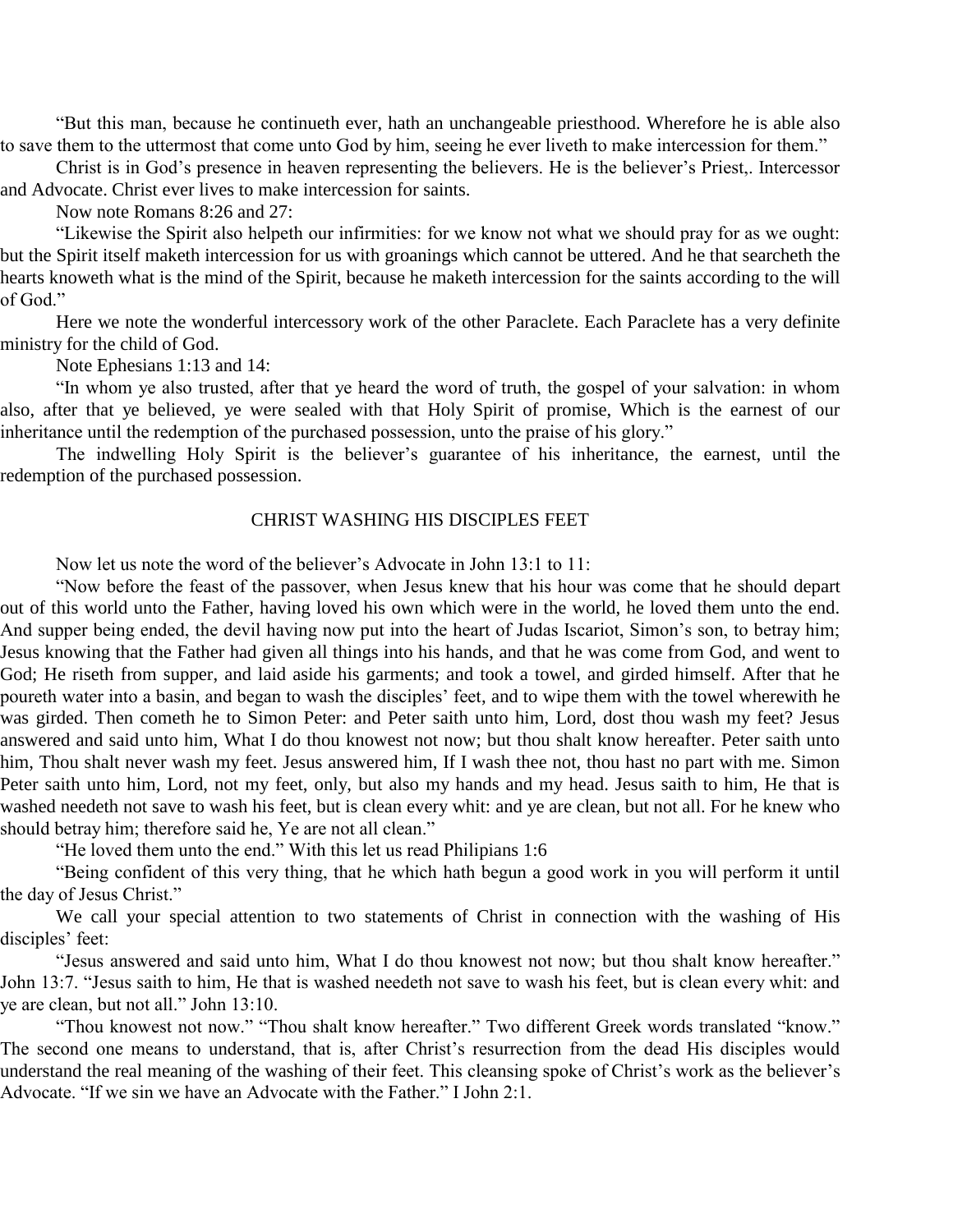"He that is washed needeth not save to wash his feet, but is clean every whit." Again we have two different Greek words translated "wash." The first has the meaning of a washing all over; the other a subsequent cleansing. First the believer comes to Christ on the cross, the propitiation for the sins of the whole world. There the believer is cleansed all over and there he becomes the child of God. His relationship is established by the once-for-all work of Christ. At God's right hand Christ continually intercedes for the redeemed and maintains their fellowship.

Let us remember His words in Luke 17:3 and 4:

"Take heed to yourselves: If thy brother trespass against thee, rebuke him; and if he repent, forgive him. And if he trespass against thee seven time in a day, and seven times in a day turn again to thee, saying, I repent; thou shalt forgive him."

and Matthew 18:21 and 22:

"Then came Peter to him, and said, Lord, how oft shall my brother sin against me, and I forgive him? till seven times? Jesus saith unto him, I say not unto thee, Until seven times: but, Until seventy times seven."

Certainly Christ would not expect one of His disciples to do more forgiving than He Himself would do.

Let us remember that John's First Epistle was addressed to believers and that I John 1:9 is for God's children

"If we confess our sins, he is faithful and just to forgive us our sins, and to cleanse us from all unrighteousness." I John 1:9.

#### CHRIST INTERCEDING

Now carefully read and study the seventeenth chapter of John, for it is one of the greatest chapters in all the Bible. There we have Christ as Priest, interceding.

Note John 17:9:

"I pray for them: I pray not for the world, but for them which thou hast given me; for they are thine."

Now note Hebrews 9:24:

"For Christ is not entered into the holy places made with hands, which are the figures of the true; but into heaven itself, now to appear in the presence of God for us."

Christ, in heaven, appears, not for the world of unbelievers but for those who have been washed by His precious blood.

Note John 17:15 to 18 and 20 and 24:

"I pray not that thou shouldest take them out of the world, but that thou shouldest keep them from the evil. They are not of the world, even as I am not of the world. Sanctify them through thy truth: thy word is truth. As thou hast sent me into the world, even so have I also sent them into the world." "Neither pray I for these alone, but for them also which shall believe on me through their word." "Father, I will that they also, whom thou hast given me, be with me where I am; that they may behold my glory, which thou hast given me: for thou lovedst me before the foundation of the world."

If these petitions of the Son of God speak of the present intercessory work of the Lord Jesus Christ in heaven, we can understand the why of the uttermost salvation in Hebrews 7:25, and we can understand Hebrews 6:19 and 20.

"Wherefore he is able also to save them to the uttermost that come unto God by him, seeing he ever liveth to make intercession for them." Hebrews 7:25. "Which hope we have as an anchor of the soul, both sure and steadfast, and which entereth into that within the vail; Whither the forerunner is for us entered, even Jesus, made a high priest for ever after the order of Melchisedec." Hebrews 6:19 and 20.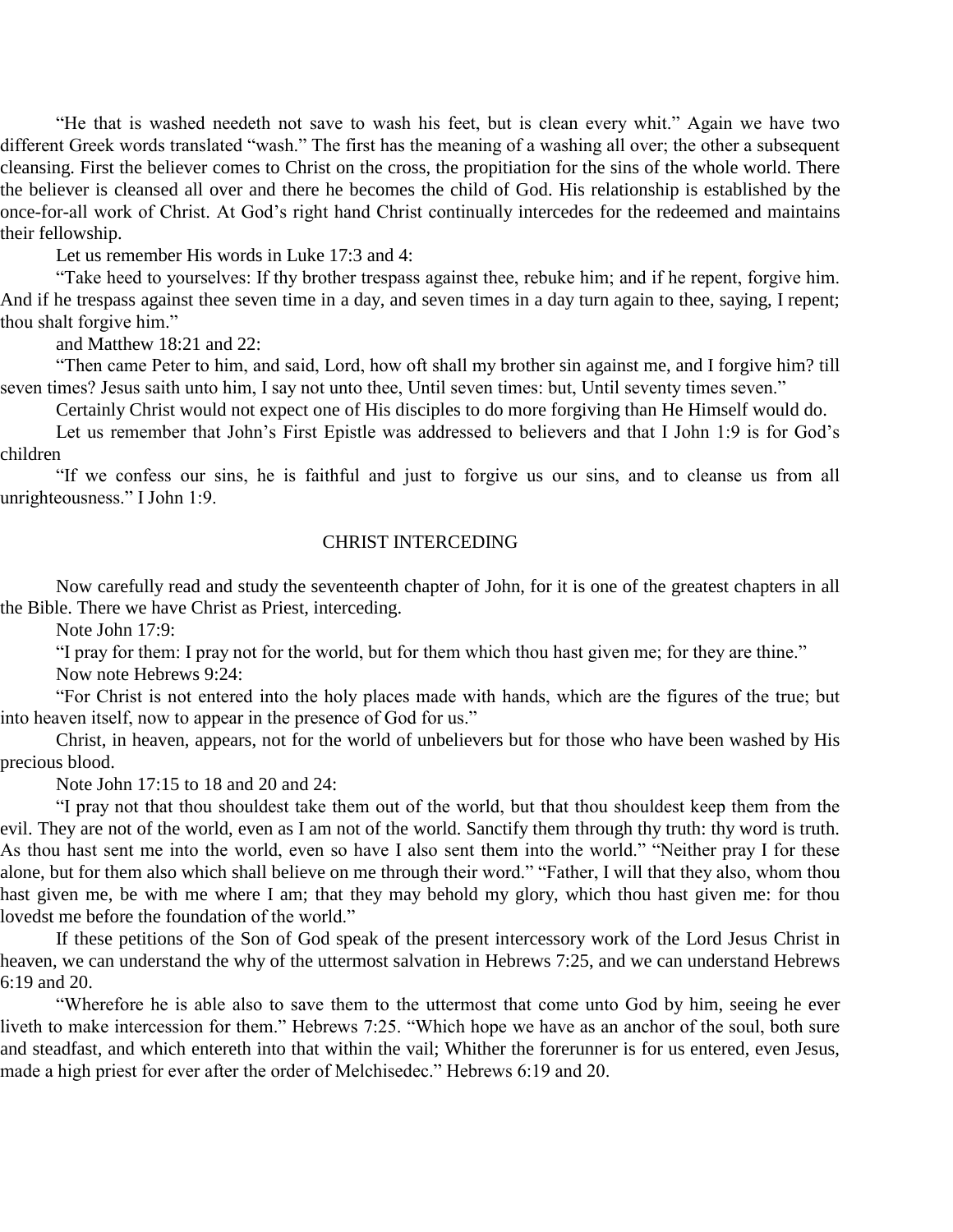#### CHRIST AS PRIEST IN JOHN 17

John 17:11: "And now I am no more in the world, but these are in the world, and I come to Thee. Holy Father, keep through Thine own name those which Thou hast given Me, that they may be one, as We are."

John 17:14: "I have given them Thy Word; and the world hath hated them, because they are not of the world, even as I am not of the world."

John 17:15: "I pray not that Thou shouldest take them out of the world, but that Thou shouldest keep them from the evil."

Christ said, "I pray not for the world." John 17:9.

The believer is in the world but not of the world.

In John's First Epistle are found these words: "Love not the world, neither the things that are in the world. If any man love the world, the love of the Father is not in him. For all that is in the world, the lust of the flesh, and the lust of the eyes, and the pride of life, is not of the Father, but is of the world." "And the world passeth away, and the lust thereof: but he that doeth the will of God abideth for ever." I John 2:15.

Christ's desire for His disciples was that they would touch the world but that the world would not touch them.

Note again John 16:33:

"These things I have spoken unto you, that in Me ye might have peace. In the world ye shall have tribulation: but be of good cheer; I have overcome the world."

We read in Hebrews 11:38 concerning God's men of faith: "Of Whom the world was not worthy."

#### CAIAPHAS' PROPHECY

"Nor consider that it is expedient for us, that one man should die for the people, and that the whole nation should perish not. And this spake he not of himself: but being high priest that year, he prophesied that Jesus should die for that nation; And not for that nation only, but that also he should gather together in one the children of God that were scattered abroad." John 11:50 to 52.

It was expedient that Christ should die for His own Nation Israel and also that the children of God should be gathered together.

Note the words of Christ in John 10:16:

"And other sheep I have, which are not of this fold: them also I must bring, and they shall hear my voice; and there shall be one fold, and one shepherd."

Also note Christ's words in John 12:31 to 33:

"Now is the judgment of this world: now shall the prince of this world be cast out. And I, if I be lifted up from the earth, will draw all men unto me. This he said, signifying what death he should die."

Also note Christ's words in John 3:14:

"And as Moses lifted up the serpent in the wilderness, even so must the Son of man be lifted up."

Christ must be lifted up. He came to be the rejected King and the Corn of Wheat. "For this cause came I unto this hour." John 12:27. As Moses lifted up the brazen serpent in the wilderness (Numbers 21:6) that the Israelites who were dying with the bite of the serpents might look, believe and live, so the Lord Jesus Christ was lifted up and nailed to Calvary's cross, that Jews and Gentile descendants of the first woman and man beguiled by the serpent in Eden might be saved from sin.

"I, if I be lifted up"—"Signifying what death He should die."

#### ISRAEL'S BLINDNESS AND UNBELIEF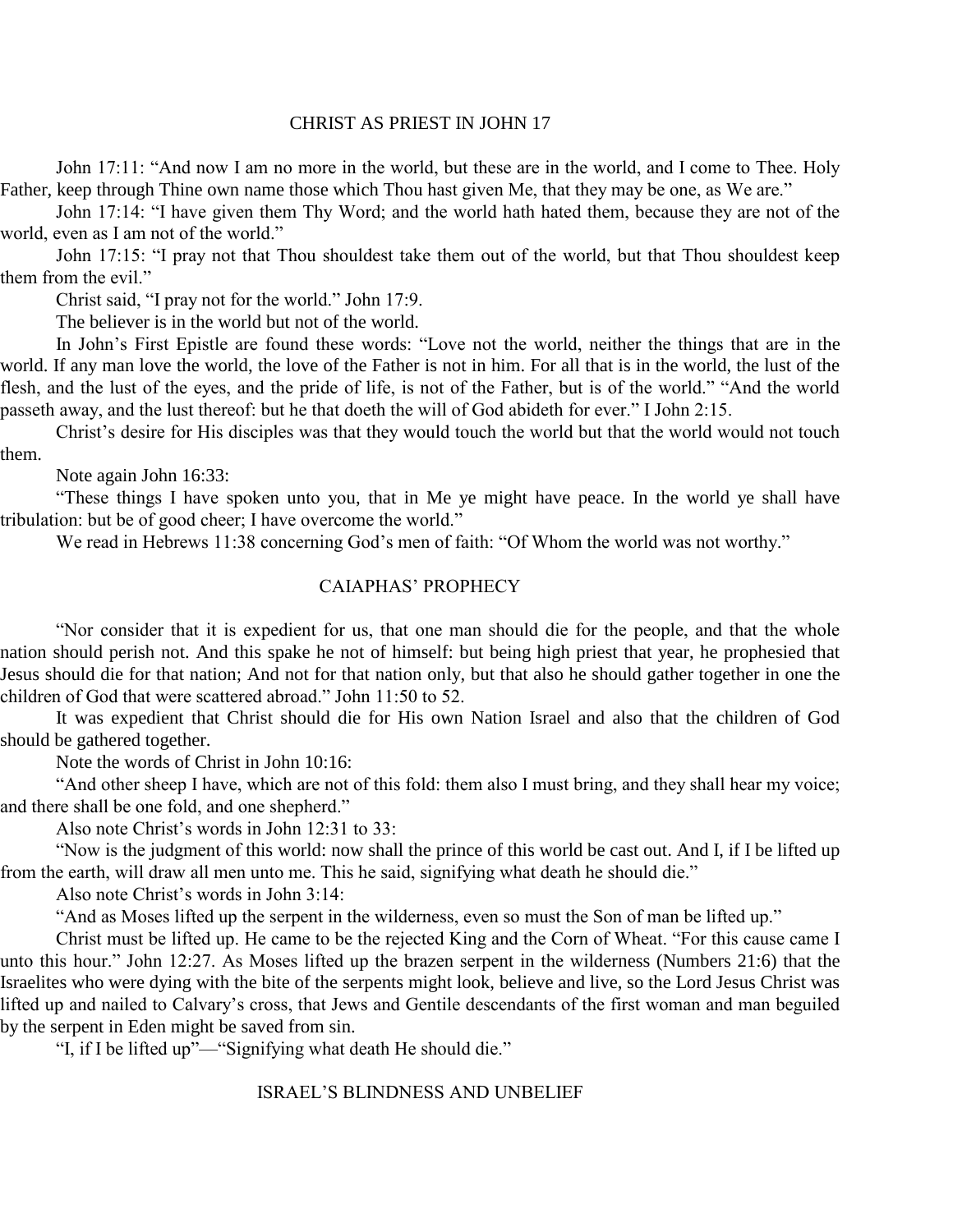#### THE GENTILES OBTAINED MERCY

We learned in John 1:11 and 12, that Christ's own rejected Him, but as many as received Him and believed on Him were born of God.

We learn a most important truth in Romans 11:30:

"For as ye in times past have not believed God, yet have now obtained mercy through their unbelief."

Note again Romans 11:15:

"For if the casting away of them be the reconciling of the world, what shall the receiving of them be, but life from the dead?"

Here we learn that the unbelief and casting away of Israel brought mercy and reconciliation to the Gentiles. After this Divine truth is stated,

note the words of the Holy Spirit in Romans 11:33 and 34:

"O the depth of the riches both of the wisdom and knowledge of God! how unsearchable are his judgments, and his ways past finding out! For who hath known the mind of the Lord? or who hath been his counsellor?"

What shall we Gentiles say?

"Thou wilt say then, The branches were broken off, that I might be graffed in." Romans 11:19.

Before we quote again from John 12,

let us note Romans 11:7 and 8:

"What then? Israel hath not obtained that which he seeketh for; but the election hath obtained it, and the rest were blinded (According as it is written, God hath given them the spirit of slumber, eyes that they should not see, and ears that they should not hear;) unto this day."

Now note John 12:37 to 40:

"But though he had done so many miracles before them, yet they believed not on him: That the saying of Esaias the prophet might be fulfilled, which he spake, Lord, who hath believed our report? and to whom hath the arm of the Lord been revealed? Therefore they could not believe, because that Esaias said again, He hath blinded their eyes, and hardened their heart; that they should not see with their eyes, nor understand with their heart, and be converted, and I should heal them."

And here we might say again the words of Romans 11:33 and 34:

"O the depth of the riches both of the wisdom and knowledge of God! how unsearchable are his judgments, and his ways past finding out! For who hath known the mind of the Lord? or who hath been his counsellor?" Therefore Israel could not believe.

Here we think again of Acts 2:22 and 23:

"Ye men of Israel, hear these words; Jesus of Nazareth, a man approved of God among you by miracles and wonders and signs, which God did by him in the midst of you, as ye yourselves also know: Him, being delivered by the determinate counsel and foreknowledge of God, ye have taken, and by wicked hands have crucified and slain."

When Israel, with wicked hands, slew Jesus of Nazareth, when the rulers crucified the Lord of glory (I Corinthians 2:6 to 8) when Israel's rulers killed the Prince of Life (Acts 3:14 and 15) the Son of God was delivered according to the determinate counsel and foreknowledge of God.

If Christ was God's spotless Lamb foreordained before the foundation of the world (I Peter 1:18 to 21), and if His death was in fulfillment of Scriptures (Acts 13:29) then we say that Christ's death was not only inevitable but Christ had to die at the time that He died and in the manner that He died by the hands of His own Nation.

But even so, God did not minimize or excuse the guilt of the men who had Christ put to death.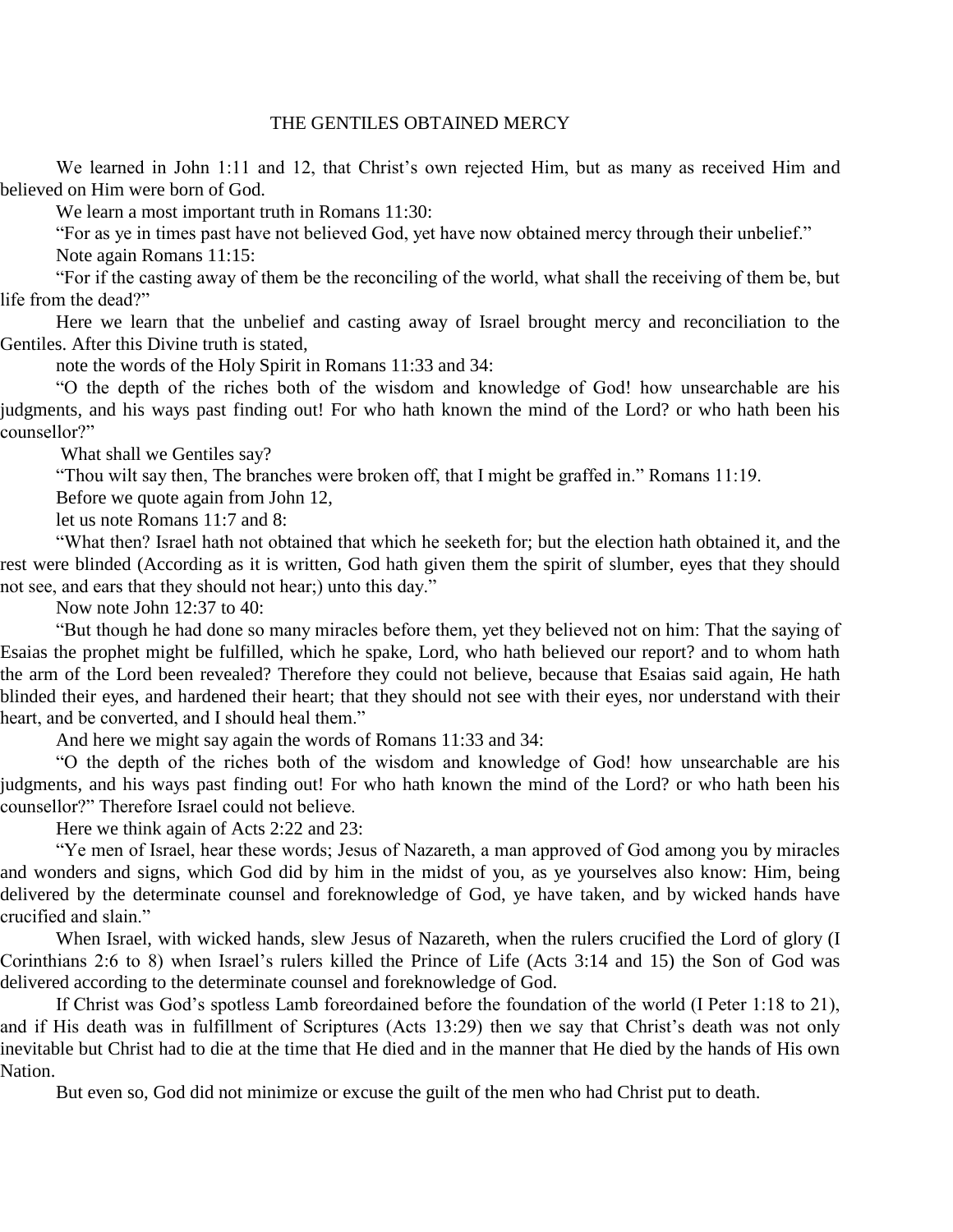Note Acts 7:51 and 52:

"Ye stiffnecked and uncircumcised in heart and ears, ye do always resist the Holy Ghost: as your fathers did, so do ye. Which of the prophets have not your fathers persecuted? and they have slain them which shewed before of the coming of the Just One; of whom ye have been now the betrayers and murderers."

and I Thessalonians 2:14, 15, and 16:

". . . of the Jews: Who both killed the Lord Jesus, and their own prophets, and have persecuted us; and they please not God, and are contrary to all men: Forbidding us to speak to the Gentiles that they might be saved, to fill up their sins always  $\dots$ ."

By carefully reading Acts 3:12 to 26, we learn that God was willing to forgive Israel for their terrible crime if they would repent. To those murderers the message was, "I know that through ignorance ye did it" (Acts 3:17). But when they refused to repent the crime was charged against them.

But note what they did when they killed Christ

"For to do whatsoever thy hand and thy counsel determined before to be done." Acts 4:28.

#### THE KING AND THE CORN OF WHEAT

"On the next day much people that were come to the feast, when they heard that Jesus was coming to Jerusalem, Took branches of palm trees, and went forth to meet Him, and cried, Hosanna, BLESSED IS THE KING OF ISRAEL THAT COMETH IN THE NAME OF THE LORD. And Jesus, when He had found a young ass, sat thereon; as it is written, FEAR NOT, DAUGHTER OF SION: BEHOLD, THY KING COMETH, SITTING ON AN ASS'S COLT." John 12:12 to 15.

"And there were certain Greeks among them that came up to worship at the feast: The same came therefore to Philip, which was of Bethsaida of Galilee, and desired him, saying, 'Sir, we would see Jesus.' Philip cometh and telleth Andrew: and again Andrew and Philip tell Jesus. And Jesus answered them, saying, The hour is come, That the Son of man should be glorified. Verily, verily, I say unto you, Except a corn of wheat fall into the ground and die, it abideth alone: but if it die, it bringeth forth much fruit." John 12:20 to 24.

In the twelfth chapter of John, the Lord Jesus presented Himself to Israel. "Blessed is the King of Israel." He did not present Himself to the Greeks but sent word to them that like the corn of wheat must abide alone or die, so He must die and be buried to bring forth much fruit.

About twenty years later, note what happened:

"And it came to pass in Iconium, that they went both together into the synagogue of the Jews, and so spake, that a great multitude both of the Jews and also of the Greeks believed." Acts 14:1.

The few Greeks were not permitted to see the King of Israel, but the multitude of Greeks were saved by believing that the corn of wheat had died and risen again.

#### WILL DRAW ALL MEN

When Christ said, "I, if I be lifted up, will draw all men unto Me," He most assuredly was not saying that all men would be saved. The doctrine of universal salvation or reconciliation is repudiated by many Scriptures such as John 3:36:

"He that believeth on the Son hath everlasting life: and he that believeth not the Son shall not see life; but the wrath of God abideth on him."

God's will in this matter is expressed in I Timothy 2:4 to 6: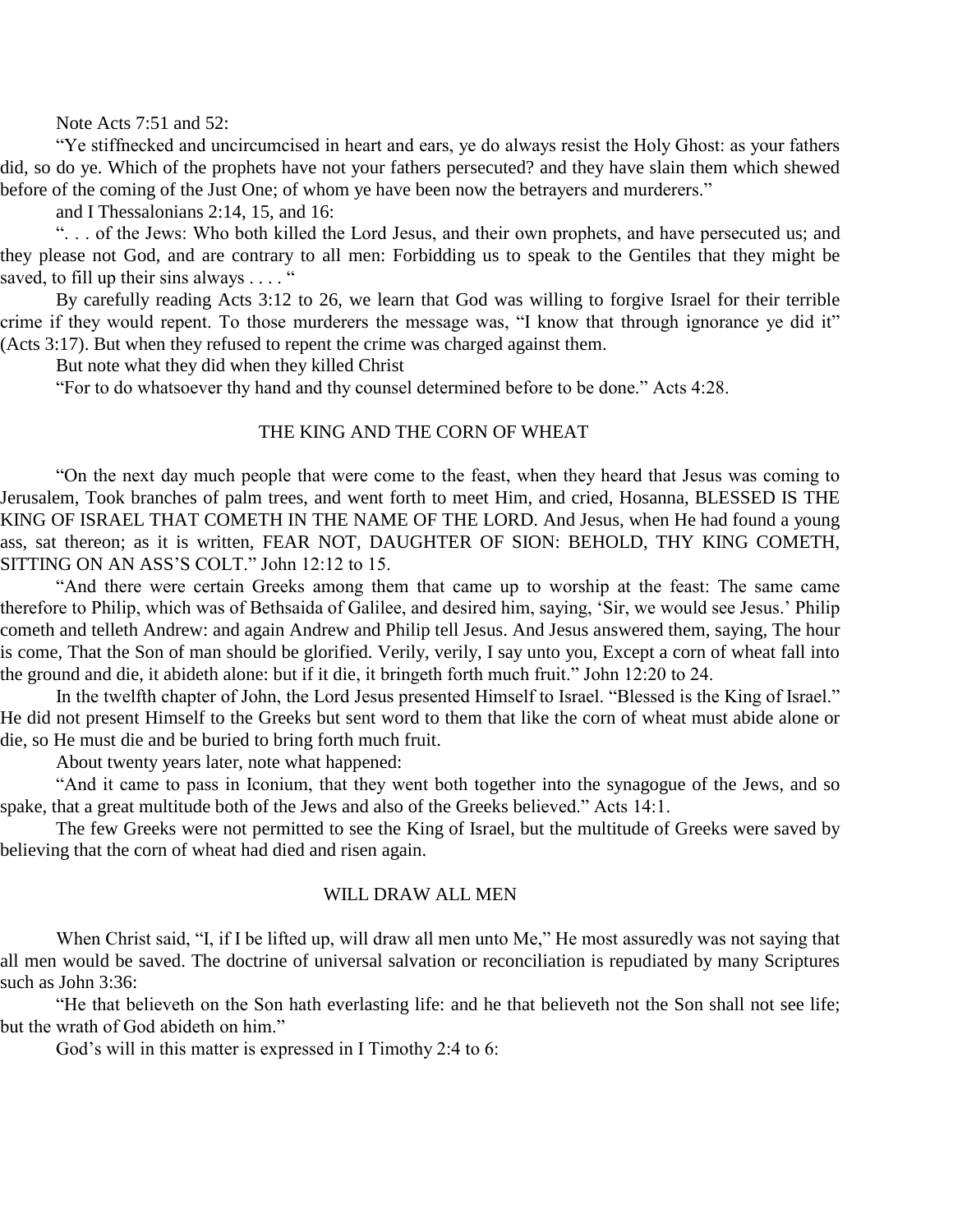"Who will have all men to be saved, and to come unto the knowledge of the truth. For there is one God, and one mediator between God and men, the man Christ Jesus; Who gave himself a ransom for all to be testified in due time."

When Christ was on earth, He uttered these words,

"And ye will not come to me, that ye might have life." John 5:40.

And remember His words of warning in John 8:24:

"If ye believe not that I am, ye shall die in your sins."

### QUESTIONS—LESSON THIRTY-THREE Lesson Number Thirty-Four

- 1. When there was a division among the people because of Jesus, according to John 7:12, what division was expressed?
- 2. According to Luke 12:51 to 53, what division was to be found in households?
- 3. If Christ was a good Man, did He deceive the people when He said, "I came down from heaven?" Why did the Jews want Christ put to death, according to John 19:7 and Leviticus 24:16?
- 4. How did Thomas address the Lord Jesus Christ in John 20:28? What does that prove?
- 5. State some of the things the Holy Spirit mentioned in Paul's Epistles to the Corinthians about divisions among members of the Body of Christ.
- 6. Why did the Holy Spirit ask the question in I Corinthians 1:13, "Is Christ divided?" What was the prayer of Christ in John 17:11 and 21? What instructions are given concerning the unity of the Spirit in Ephesians 4:4 to 7?
- 7. What is God's purpose for this age expressed in Ephesians 2:15 and in Galatians 3:28?
- 8. Mention several statements in John 10 concerning Christ and His sheep. What verse in II Timothy assures us that God knows who is saved? What verse suggests that God wants the believer to know that He is saved?
- 9. In what verses do we learn that Jesus Christ is the Good Shepherd, the Great. Shepherd and the Chief Shepherd?
- 10. Relate the instructions that Christ, the Great Shepherd raised from the dead, gave to Peter, Peter's response, and what Peter wrote in I Peter 5:1 to 5.
- 11. Who did Christ meet at the well in Sychar of Samaria? Tell something of the conversation between the two.
- 12. What did the woman do after Christ told her her sin and she perceived that He was a prophet, the Messiah? What was the fruit of her testimony?
- 13. Relate the conversation between the sinful woman, her accusers and the Lord Jesus Christ in John 8:1 to 11. What great truth are we taught there?
- 14. When Christ said to the woman "Neither do I condemn thee," what else did He say? How does this correspond with Romans 6:2 and 15 and I John 1:8 and 9, and 2:1?
- 15. Note in John 7:39 and John 16:7, we are told that the Holy Spirit was not yet given because Christ was not yet glorified. What did Christ say in Acts 1:5? How was that fulfilled?
- 16. How does a believing sinner receive the Holy Spirit today? Does every Christian have the Holy Spirit within? Explain Romans 8:23 and Ephesians 4:30.
- 17. What Scriptures tell us of the intercessory work of the two Paracletes? What is Christ doing as an Advocate in heaven? Explain I John 2:1 and 2; Hebrews 9:24 and Hebrews 7:25.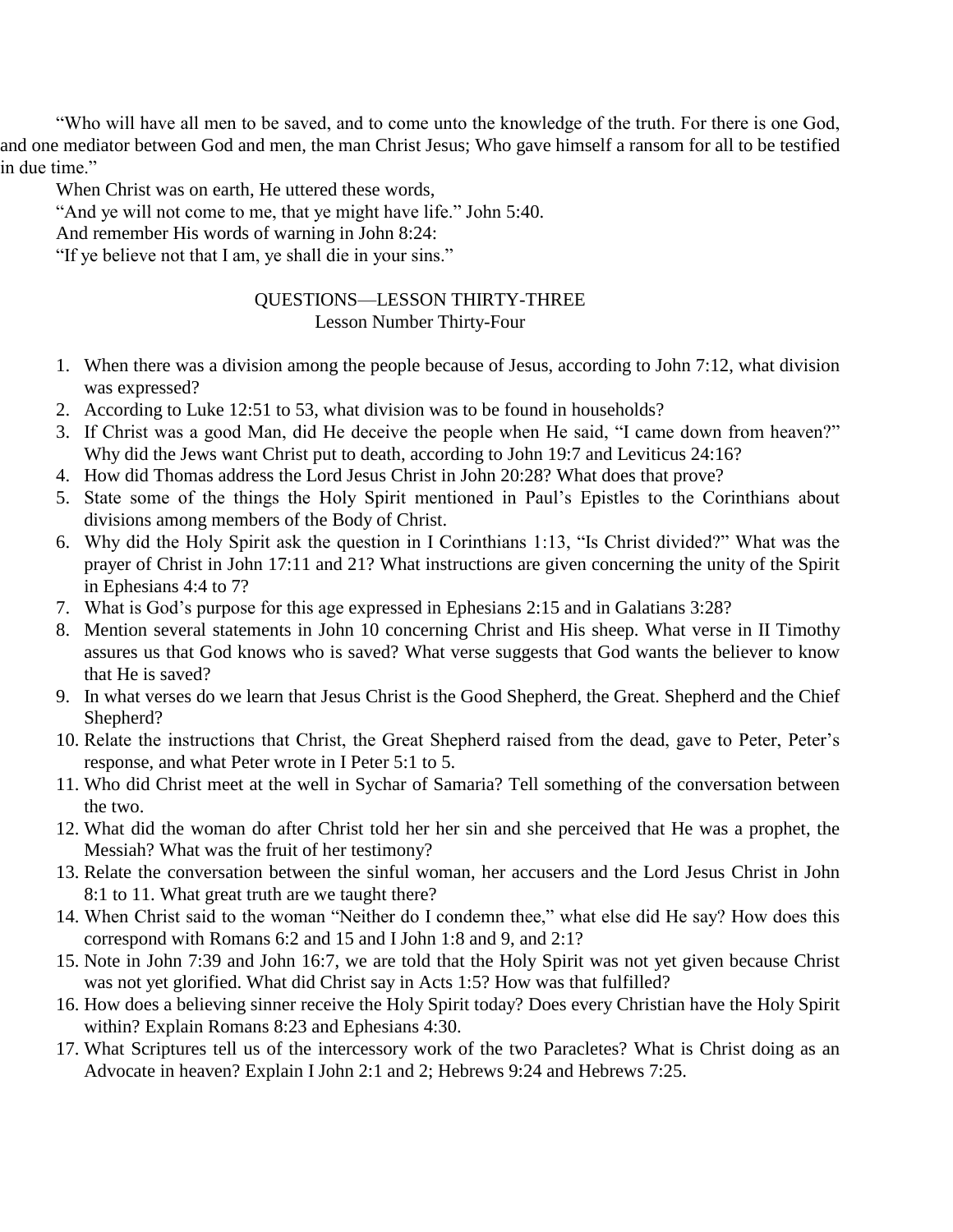- 18. What prophecy did Caiaphas make? What were the meaning of Christ's words in John 12:31 and 32: "And I, if I be lifted up from the earth, will draw all men unto Me?"
- 19. Explain the difference between the King of Israel and the Corn of Wheat in John 12. Explain the salvation of the Greeks in Acts 14:1.
- 20. How did God use the blindness and unbelief of Israel to His glory? Compare John 12:37 and Acts 2:22 and 23; Acts 4:36 to 38 and Romans 11:30 to 33. Explain.

### **LESSON NUMBER THIRTY-FOUR**

# FROM GETHSEMANE TO CALVARY

We have learned that more than eighty percent of the facts stated in John's Gospel concerning the life and ministry of the Lord Jesus Christ are not found in Matthew, Mark and Luke.

In all Four Gospels we find the record of the feeding of the five thousand, the so-called triumphant entry, the betrayal of Christ by Judas, Christ in Gethsemane, Peter's denial of Christ, Christ before the high priest, Christ before Pilate, Christ's crucifixion, the burial of Christ's body by Joseph and the resurrection ministry of Christ.

In the matter of Christ's betrayal, trial, death, His sayings on the cross, and His resurrection ministry, John gives some facts not mentioned in the other Records, and he omits many facts stated in the other Records.

According to John's Record, Christ went to Gethsemane following His wonderful prayer, in the seventeenth chapter. That prayer is recorded only in John's Gospel. Gethsemane was over the brook Cedron. Christ and His disciples had often resorted thither. John 18:1 and 2.

A mob from the chief priests and Pharisees came into the garden with lanterns, torches and weapons. Try to visualize this night scene: an angry mob after the greatest Benefactor the human race has ever known. That mob was led by one of the disciples of the Son of God.

Note John 18:4:

"Jesus therefore, knowing all things that should come upon him, went forth, and said unto them, Whom seek ye?"

Here we learn again that Jesus Christ knew all things and that His rejection and murder came as no surprise; but it did bring Him much grief.

We note in John 18:6, that when Christ said, "I AM", they went backward and fell on the ground. We have learned that Christ called Himself "I AM" more than twenty times in John's Record. Undoubtedly here He, in some way, momentarily manifested His Deity. But immediately He yielded to them. John 18:10 and 11.

Note in this connection what Christ said to Pilate in John 18:36:

"Jesus answered, My kingdom is not of this world: if my kingdom were of this world, then would my servants fight, that I should not be delivered to the Jews: but now is my kingdom not from hence."

Again in John 19:10 and 11:

"Then saith Pilate unto him, Speakest thou not unto me? knowest thou not that I have power to crucify thee, and have power to release thee? Jesus answered, Thou couldest have no power at all against me, except it were given thee from above: therefore he that delivered me unto thee hath the greater sin."

Here again we remember the sayings of Romans 15:3: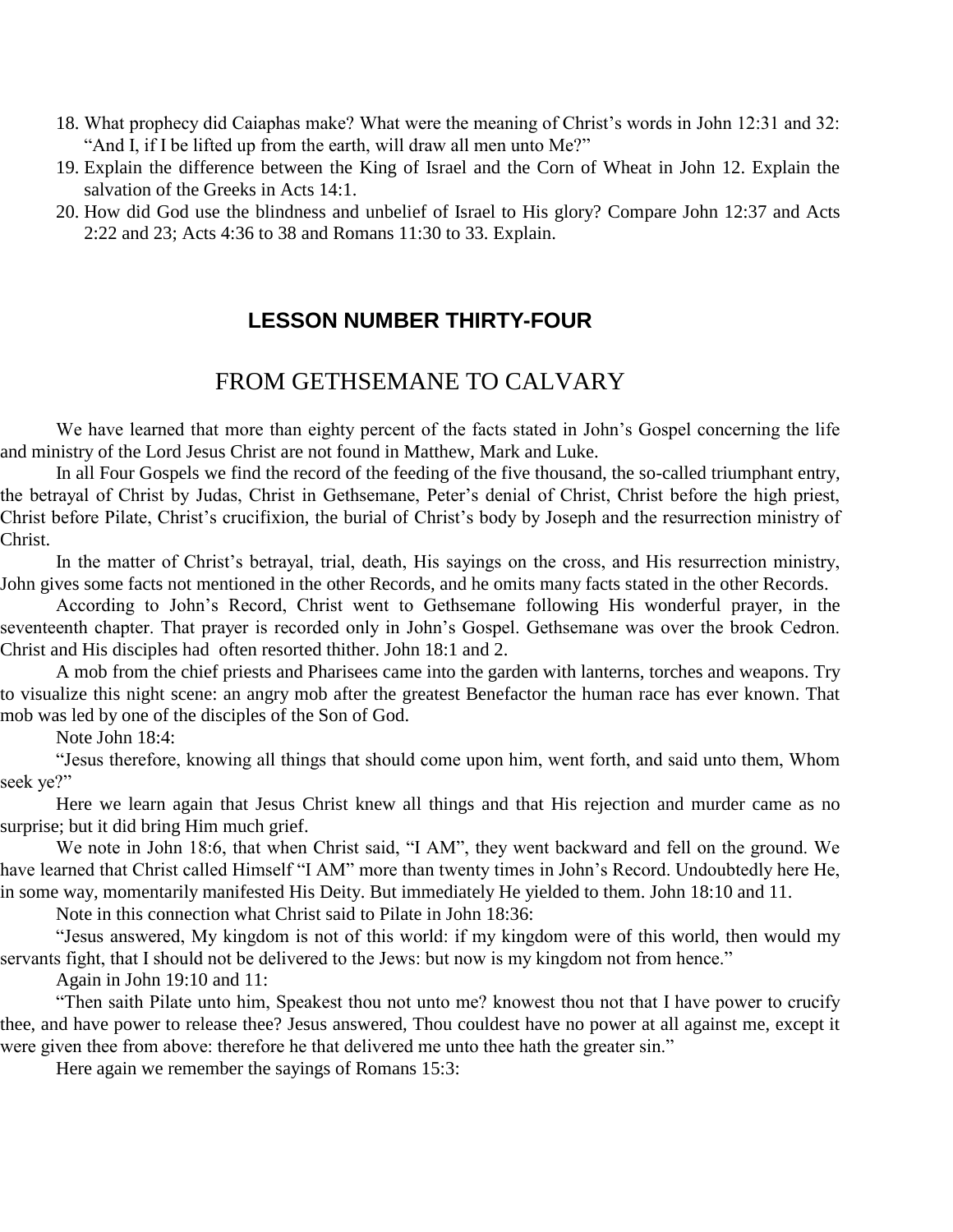"For even Christ pleased not himself; but, as it is written, The reproaches of them that reproached thee fell on me."

This was in fulfillment of the fifty-third chapter of Isaiah.

Note Isaiah 53:7:

"He was oppressed, and he was afflicted, yet he opened not his mouth: he is brought as a lamb to the slaughter, and as a sheep before her shearers is dumb, so he opened not his mouth."

#### BEHOLD THE LAMB—THE MAN—YOUR KING John 1:29—John 19:5—John 18:37

"The next day John seeth Jesus coming unto him, and saith, Behold the Lamb of God, which taketh away the sin of the world!" "Then came Jesus forth, wearing the crown of thorns, and the purple robe, And Pilate saith unto them, Behold the man!" "And it was the preparation of the passover, and about the sixth hour: and he saith unto the Jews, Behold your King!" John 1:29; 19:5; and 19:14.

Pilate asked of Jesus, "Art Thou a King then?" John 18:37.

Note Christ's answer:

" . . . Thou sayest that I am a king. To this end was I born, and for this cause came I into the world, that I should bear witness unto the truth. Every one that is of the truth heareth my voice." John 18:37.

Christ became the Man to be God's Lamb and God's King; Israel's King.

Note the Father's will concerning His Son, who is also Head of the Church, Which is His Body

"And he is the head of the body, the church: who is the beginning, the firstborn from the dead; that in all things He might have the preeminence." Colossians 1:18.

We have observed that in John's Gospel very little is mentioned concerning the physical, literal aspect of Christ's kingdom on earth, concerning David's throne which Christ was born to occupy.

Note these words in Luke 1:32 and 33:

"He shall be great, and shall be called the Son of the Highest; and the Lord God shall give unto him the throne of his father David: And he shall reign over the house of Jacob for ever; and of his kingdom there shall be no end."

We do not read the words of John the Baptist in John's Record, "the kingdom of heaven is at hand." In the first chapter John the Baptist says, "Behold, the Lamb of God Which beareth away the sin of the world."

We have learned that the King is rejected in the very first chapter of John, "He came unto His own and His own received Him not." "Grace and truth came by Jesus Christ."

Let us note John 6:15:

"When Jesus therefore perceived that they would come and take him by force, to make him a king, he departed again into a mountain himself alone."

Here Christ refused to be made King. He had to be the Lamb slain before the foundation of the world. He will return to earth to be a King, the King of Kings.

The mob led Christ, bound, from Gethsemane to Annas, the father-in-law of Caiaphas. John 18:12 and 13. He was treated as a felon. Remember His words in John 15:25: "they hated Me without a cause."

Then note John 18:24:

"Now Annas had sent him bound unto Caiaphas the high priest."

Early in the morning they led Christ before Pilate.

Note John 18:29 to 31:

"Pilate then went out unto them, and said, What accusation bring ye against this man? They answered and said unto him, If he were not a malefactor, we would not have delivered him up unto thee. Then said Pilate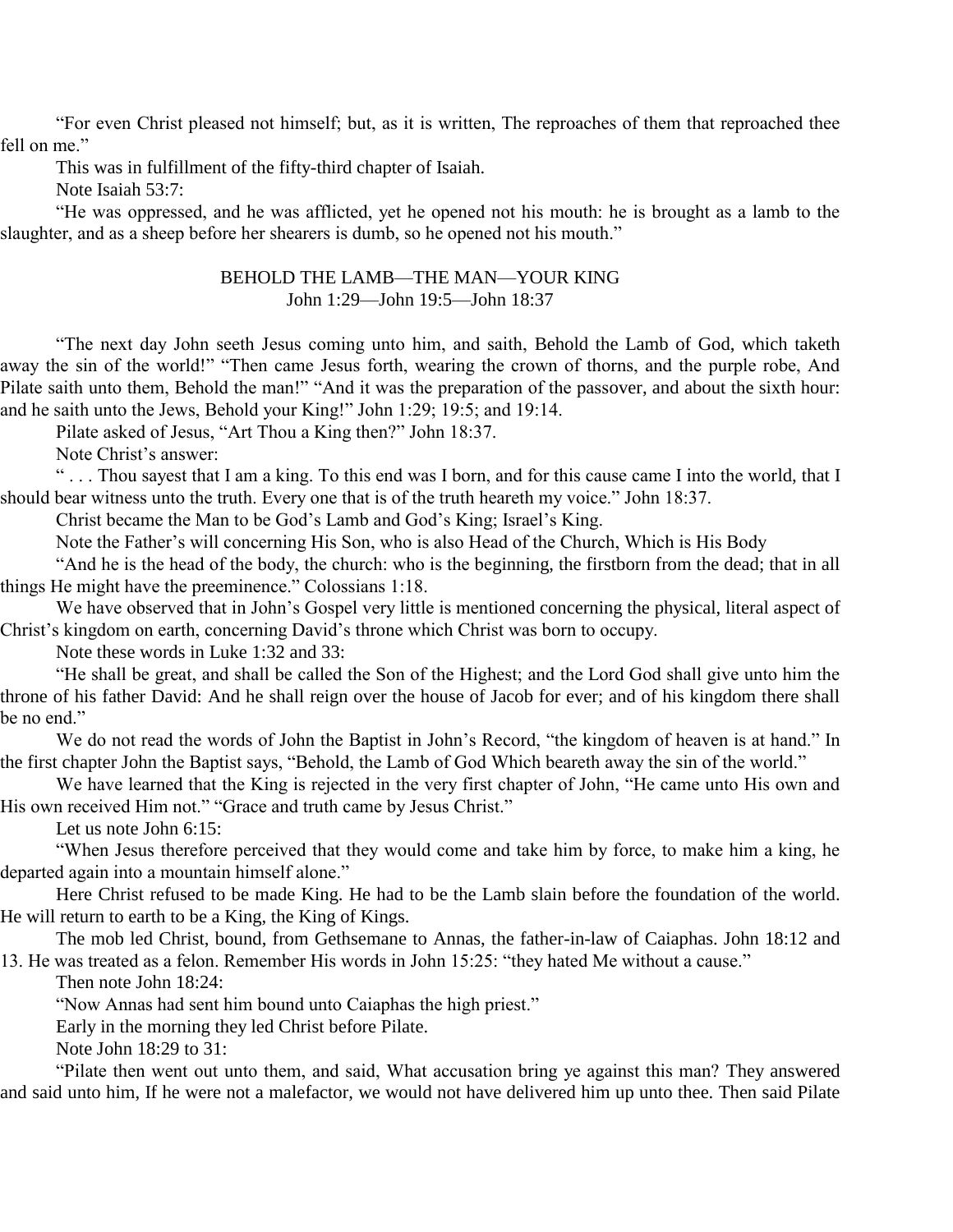unto them, Take ye him, and judge him according to your law. The Jews therefore said unto him, It is not lawful for us to put any man to death."

and 19:7:

"The Jews answered him, We have a law, and by our law he ought to die, because he made himself the Son of God."

Note Pilate's verdict in John 18:38, "I find no fault in Him."

Note again John 19:4 and 6:

"Pilate therefore went forth again, and saith unto them, Behold, I bring him forth to you, that ye may know that I find no fault in him." "When the chief priests therefore and officers saw him, they cried out, saying, Crucify him, crucify him. Pilate saith unto them, Take ye him, and crucify him: for I find no fault in him."

#### WE HAVE A LAW

Note John 19:7:

"The Jews answered him, We have a law, and by our law he ought to die, because he made himself the Son of God."

They referred to the law as recorded in Leviticus 24:16:

"And he that blasphemeth the name of the Lord, he shall surely be put to death, and all the congregation shall certainly stone him: as well the stranger, as he that is born in the land, when he blasphemeth the name of the Lord, shall be put to death."

The Jews said, "it is not lawful for us to put any man to death." Pilate acknowledged that Jesus Christ had broken no law of the Roman government. The trial of Christ was illegal in every way. The witnesses were false witnesses who had been paid to swear to a lie. Christ's execution by the decree of Pilate was contrary to justice.

Note the Jews' final appeal to Pilate the politician:

"And from thenceforth Pilate sought to release him: but the Jews cried out saying, If thou let this man go, thou art not Caesar's friend: whosoever maketh himself a king speaketh against Caesar. But they cried out, Away with him, away with him, crucify him. Pilate saith unto them, Shall I crucify your King? The chief priests answered, We have no king but Caesar." John 19:12 and 15.

We however note these words of Christ and the Holy Spirit in favor of Pilate, "He that delivereth Me unto thee hath the greater sin." John 19:11. "His Son Jesus, Whom ye delivered up, and denied Him in the presence of Pilate when he was determined to let Him go." Acts 3:13.

We read all of the foregoing in the light of Acts 2:23:

"Him, being delivered by the determinate counsel and foreknowledge of God, ye have taken, and by wicked hands have crucified and slain."

We have also referred to Acts 4:27 and 28:

"For of a truth against thy holy child Jesus, whom thou hast anointed, both Herod, and Pontius Pilate, with the Gentiles, and the people of Israel, were gathered together, For to do whatsoever thy hand and thy counsel determined before to be done."

The death of Christ was inevitable. He said, "For this cause came I unto this hour." John 12:27. But this did not excuse the sin of Israel:

"Which of the prophets have not your fathers persecuted? and they have slain them which showed before of the coming of the Just One; of whom ye have been now the betrayers and murderers." Acts 7:52.

It was God's determinate counsel and foreknowledge, but by Israel's wicked hands.

Therefore note again Christ's words in Matthew 22:7: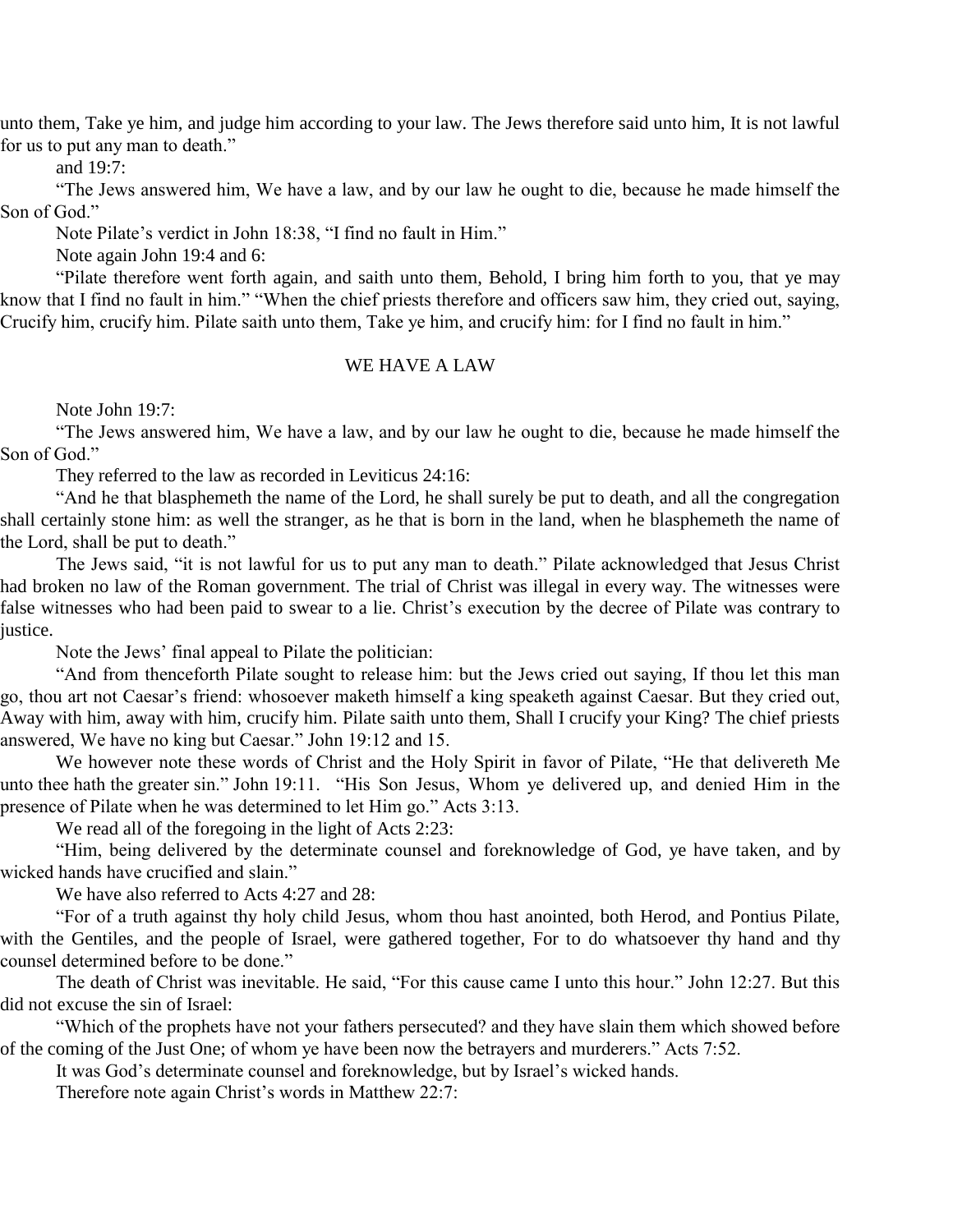"But when the king heard thereof, he was wroth: and he sent forth his armies, and destroyed those murderers, and burned up their city."

Note these plain words of Christ in John 8:37, 40 and 44:

"I know that ye are Abraham's seed; but ye seek to kill me, because my word hath no place in you." "But now ye seek to kill me, a man that hath told you the truth, which I have heard of God: this did not Abraham." "Ye are of your father the devil, and the lusts of your father ye will do: he was a murderer from the beginning, and abode not in the truth, because there is no truth in him. When he speaketh a lie, he speaketh of his own: for he is a liar, and the father of it."

#### IT IS FINISHED

"And Pilate wrote a title, and put it on the cross. And the writing was, JESUS OF NAZARETH THE KING OF THE JEWS. This title then read many of the Jews; for the place where Jesus was crucified was nigh to the city: and it was written in Hebrew, and Greek, and Latin. Then said the chief priests of the Jews to Pilate, Write not, The King of the Jews; but that he said, I am King of the Jews. Pilate answered, What I have written I have written." John 19:19 to 22. "When Jesus therefore saw his mother, and the disciple standing by, whom he loved, he saith unto his mother, Woman, behold thy son! Then saith he to the disciple, Behold thy mother! And from that hour that disciple took her unto his own home." John 19:26 and 27.

"After this, Jesus knowing that all things were now accomplished, that the Scripture might be fulfilled, saith, I thirst. Now there was set a vessel full of vinegar: and they filled a sponge with vinegar, and put it upon hyssop, and put it to his mouth. When Jesus therefore had received the vinegar, he said, IT IS FINISHED: and he bowed his head, and gave up the ghost. And again another Scripture saith, They shall look on him whom they pierced." John 19:28 to 30 and 37.

Let us again carefully note John 6:28 and 29:

"Then said they unto him, What shall we do, that we might work the works of God? Jesus answered and said unto them, This is the work of God, that ye believe on him whom he hath sent."

Again John 8:24:

"I said therefore unto you, that ye shall die in your sins: for if ye believe not that I am he, ye shall die in your sins."

Here we note that man's first work in the gospel of grace is to believe on God's Son.

In Luke 10:28 we read Christ's words to the man who was under the law, reducing the law to the two great love commandments. To him Christ said, "This do and thou shalt live." But he could not do what he was given to do; so he could not live by doing.

In John 8:24, "if ye believe not, ye shall die in your sins." "Do and live." Impossible. "Believe not and die." "Believe and live." Possible. "The free gift of God is eternal life through Jesus Christ our Lord."

Something of Christ's finished work is told in Hebrews 10:12: "But this man, after he had offered one sacrifice for sins for ever, sat down on the right hand of God."

and Hebrews 9:12:

"Neither by the blood of goats and calves, but by his own blood he entered in once into the holy place, having obtained eternal redemption for us."

Then in Hebrews 12:2 Christ is called "the Author and Finisher of our faith." We often speak of the finished work of Christ on the cross. There He cried "finished." But there was more to be done. "He abolished death and brought life and incorruptibility to light through the gospel." II Timothy 1:10.

Then note Hebrews 7:25: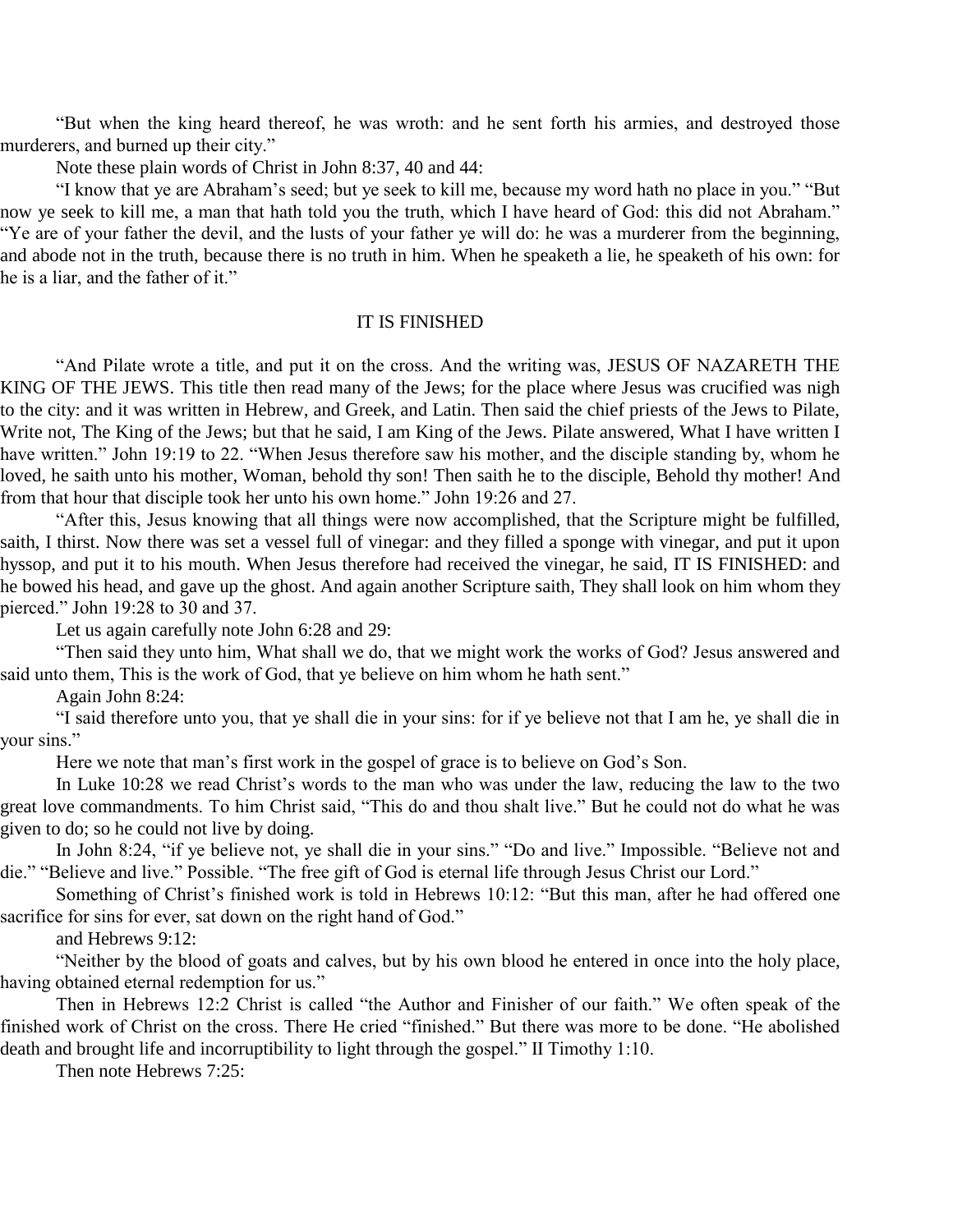"Wherefore he is able also to save them to the uttermost that come unto God by him, seeing he ever liveth to make intercession for them."

This word "uttermost" is from the Greek "pan-teleo." The word Christ spoke on the cross, "finished" is from the Greek "teleo," "the end" or "the finish." "Pan" means "whole" or "all." "Panteleo" has the thought of "all the way to the end."

Note Philippians 1:6:

"Being confident of this very thing, that he which hath begun a good work in you will perform it until the day of Jesus Christ."

The word "perform" is from the Greek "epi-teleo." "Epi" has the meaning of "thoroughly" or "fully."

#### TO FINISH HIS WORK

Let us note Christ's words in John 4:34:

"Jesus saith unto them, My meat is to do the will of him that sent me, and to finish his work."

"But I have greater witness than that of John: for the works which the Father hath given me to finish, the same works that I do, bear witness of me, that the Father hath sent me." John 5:36. "But Jesus answered them, My Father worketh hitherto, and I work." John 5:17. "I have glorified thee on the earth: I have finished the work which thou gavest me to do." John 17:4.

The Father gave the Son some very definite work to do.

That Son said:

"And he that sent me is with me: the Father hath not left me alone; for I do always those things that please him: John 8:29.

What did that Son say in John 18:11?

"Then said Jesus unto Peter, Put up thy sword into the sheath: the cup which my Father hath given me, shall I not drink it?"

Note Christ's words in Matthew 20:28:

"Even as the Son of man came not to be ministered unto, but to minister, and to give his life a ransom for many."

#### "FOR THIS CAUSE CAME I UNTO THIS HOUR."

He appeared to put away sin by the sacrifice of Himself. Hebrews 9:26. He was made for the suffering of death, to taste death for every man. Hebrews 2:9. He was obedient unto death, even the death of the cross. Philippians 2:8. Note this deep mystery in Hebrews 5:8 and 9:

"Though he were a Son, yet learned he obedience by the things which he suffered; And being made perfect, he became the author of eternal salvation unto all them that obey him."

So we read again Acts 13:29 and 30:

"And when they had fulfilled all that was written of him, they took him down from the tree, and laid him in a sepulchre. But God raised him from the dead."

The word "fulfilled" here is from the same Greek word which Christ cried on the cross, "telex."

When all prophecy was finished, concerning the sufferings of Christ, they took Him down from the tree and put Him in the sepulchre. "But God raised Him from the dead." This is the story of John, chapters 19 to 21. Note John 19:28, 36 and 37: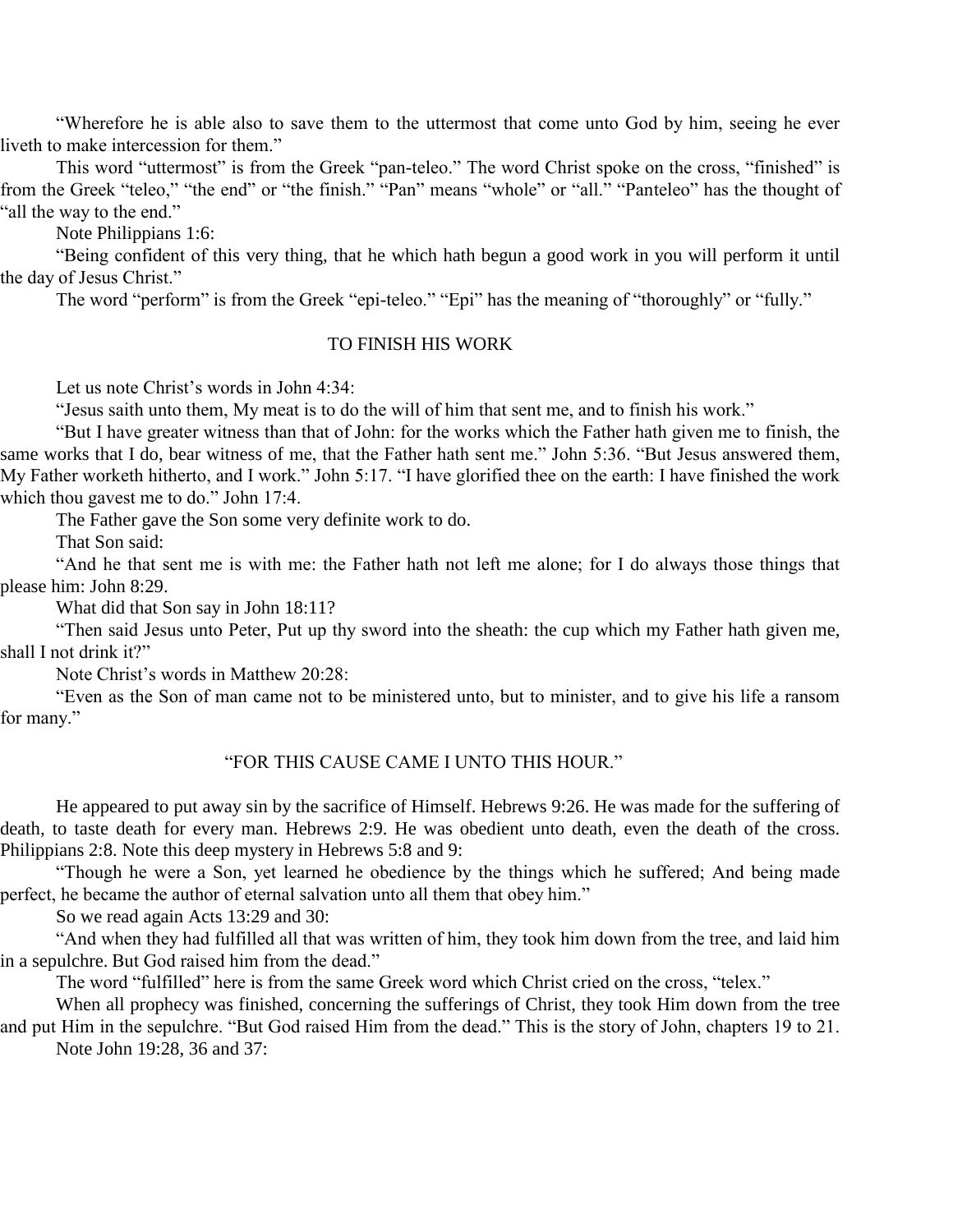"After this, Jesus knowing that all things were now accomplished, that the Scripture might be fulfilled, saith, I thirst." "For these things were done, that the Scripture should be fulfilled, A bone of him shall not be broken. And again another Scripture saith, They shall look on him whom they pierced."

With the nineteenth chapter of John read carefully the twenty-second Psalm. Remember that crucifixion was never used by any one at the time the Psalms were written and yet we read in Psalms 22:14 to 16:

"I am poured out like water, and all my bones are out of joint: my heart is like wax; it is melted in the midst of my bowels. My strength is dried up like a potsherd; and my tongue cleaveth to my jaws; and thou hast brought me into the dust of death. For dogs have compassed me: the assembly of the wicked have inclosed me: they pierced my hands and my feet "

Note also in Psalms 22:1 and 18:

"My God, my God, why hast thou forsaken me? why art thou so far from helping me, and from the words of my roaring?" "They part my garments among them, and cast lots upon my vesture."

All the way from the manger to the open sepulchre, Jesus was born and lived and spoke and did everything that He did, that the Scriptures might be fulfilled. Many times the Jews tried to stone Him to death. That was the Jews' method of putting lawbreakers to death.

But note these words in John 18:32:

"That the saying of Jesus might be fulfilled, which he spoke, signifying what death he should die." and John 19:37:

"And again another scripture saith, They shall look on him whom they pierced."

Try to imagine the weeping and rejoicing that will take place when Zechariah 12:10 shall be fulfilled:

"And I will pour upon the house of David, and upon the inhabitants of Jerusalem, the spirit of grace and of supplications: and they shall look upon me whom they have pierced, and they shall mourn for him, as one mourneth for his only son, and shall be in bitterness for him, as one that is in bitterness for his firstborn."

Perhaps you have wondered with me why more Jews do not realize and confess the great sin of their forefathers, in repudiating the claims of Christ, in rejecting Him and demanding that He be crucified.

But we remember the words of John 12:39 and 40:

""therefore they could not believe, because that Esaias said again, He hath blinded their eyes, and hardened their heart; that they should not see with their eyes, nor understand with their heart, and be converted, and I should heal them."

#### THAT SABBATH—A HIGH DAY

We note in John 19:31 that the devout Jews, who were religious sabbath-keepers, did not want Christ's body on the cross on that sabbath day which was a high day.

There have been many arguments as to whether or not Christ was crucified on Friday. Christ said that His body was to be in the earth three days and three nights.

Note these words in Matthew 12:39 and 40:

" . . . The sign of the prophet Jonas: For as Jonas was three days and three nights in the whale's belly; so shall the Son of man be three days and three nights in the heart of the earth."

The argument is, that if Christ died Friday afternoon and was raised before day on the first day of the week, His body was not in the grave three days and three nights, therefore He must have died before Friday. Some claim that the high day sabbath was not Israel's sabbath. But whether or not He died on the day we now call Friday, He arose on the first day of the week.

Note: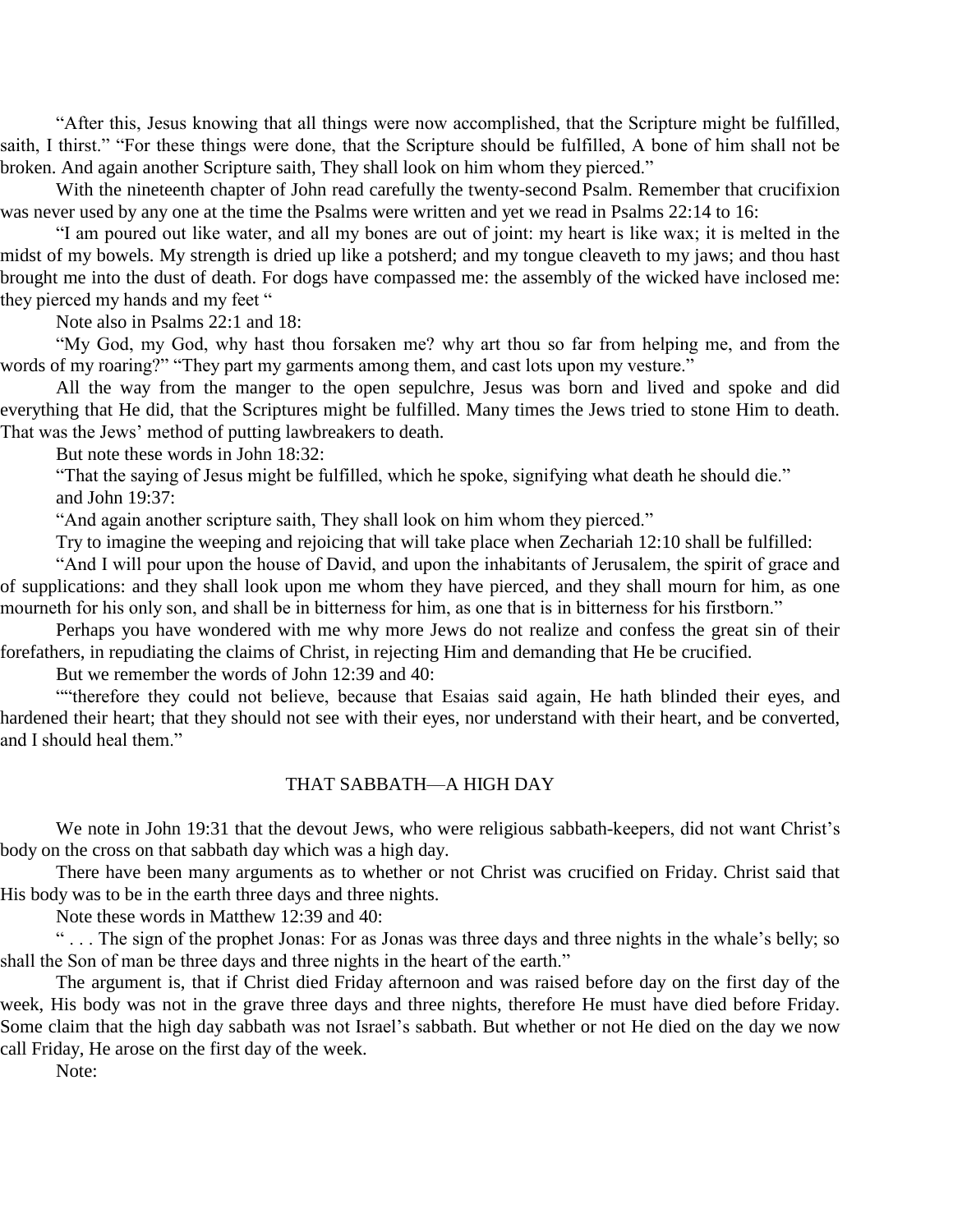"The first day of the week cometh Mary Magdalene early, when it was yet dark, unto the sepulchre, and seeth the stone taken away from the sepulchre." John 20:1. "Then the same day at evening, being the first day of the week, when the doors were shut where the disciples were assembled for fear of the Jews, came Jesus and stood in the midst, and saith unto them, Peace be unto you." John 20:19. "And after eight days again his disciples were within, and Thomas with them: then came Jesus, the doors being shut, and stood in the midst, and said, Peace be unto you." John 20:26. "And upon the first day of the week, when the disciples came together to break bread, Paul preached unto them, ready to depart on the morrow; and continued his speech until midnight." Acts 20:7.

Then it seems that the day of Pentecost was also the first day of the week.

We learn from these Scriptures that there is a great difference between Israel's sabbath and the first day of the week. Although it has been by rather general agreement that the first day of the week has been called the Christian sabbath, there is no Scriptural authority for so doing.

Neither can be sure that there is any scriptural authority for calling the first day of the week "the Lord's day." This has been done by some Christians who have taught that John was referring to the first day of the week in Revelation 1:10:

"I was in the Spirit on the Lord's day, and heard behind me a great voice, as of a trumpet."

Let us note here several Scriptures:

"Let no man therefore judge you in meat, or in drink, or in respect of a holyday, or of the new moon, or of the sabbath days: Which are a shadow of things to come; but the body is of Christ." Colossians 2:16 and 17. "One man esteemeth one day above another: another esteemeth every day alike. Let every man be fully persuaded in his own mind. He that regardeth the day, regardeth it unto the Lord; and he that regardeth not the day, to the Lord he doth not regard it. He that eateth, eateth to the Lord, for he giveth God thanks; and he that eateth not, to the Lord he eateth not, and giveth God thanks." Romans 14:5 and 6. "Ye observe days, and months, and times and years. I am afraid of you, lest I have bestowed upon you labour in vain." Galatians 4:10 and 11.

Let us learn from Ephesians 1:3 and 2:6 that members of Christ's body are a heavenly people, seated with Christ in the heavenlies and blessed with spiritual blessings in the heavenlies. We are not under the law. Sabbath is cessation of work: rest. We rest in Christ, Who is the end of the law for righteousness to every one that believeth. We have no religious holy days. We have no ritualism or religious program. We are complete in Christ. He is our life. We are identified with Him in His death, His burial and His resurrection, as new creatures. He arose the first day of the week to become the Head of the New Creation, the One New Man of Ephesians  $2:15.$ 

We should be delighted to gather in His name on the first day of the week to remember His resurrection and ours, whether or not we call it the Lord's day.

#### THE RESURRECTION OF CHRIST

"For as yet they knew not the Scripture, that He must rise again from the dead." John 20:9.

In this connection we think of Mark 9:9 and 10:

"And as they came down from the mountain, he charged them that they should tell no man what things they had seen, till the Son of man were risen from the dead. And they kept that saying with themselves, questioning one with another what the rising from the dead should mean."

Note also Luke 18:33 and 34: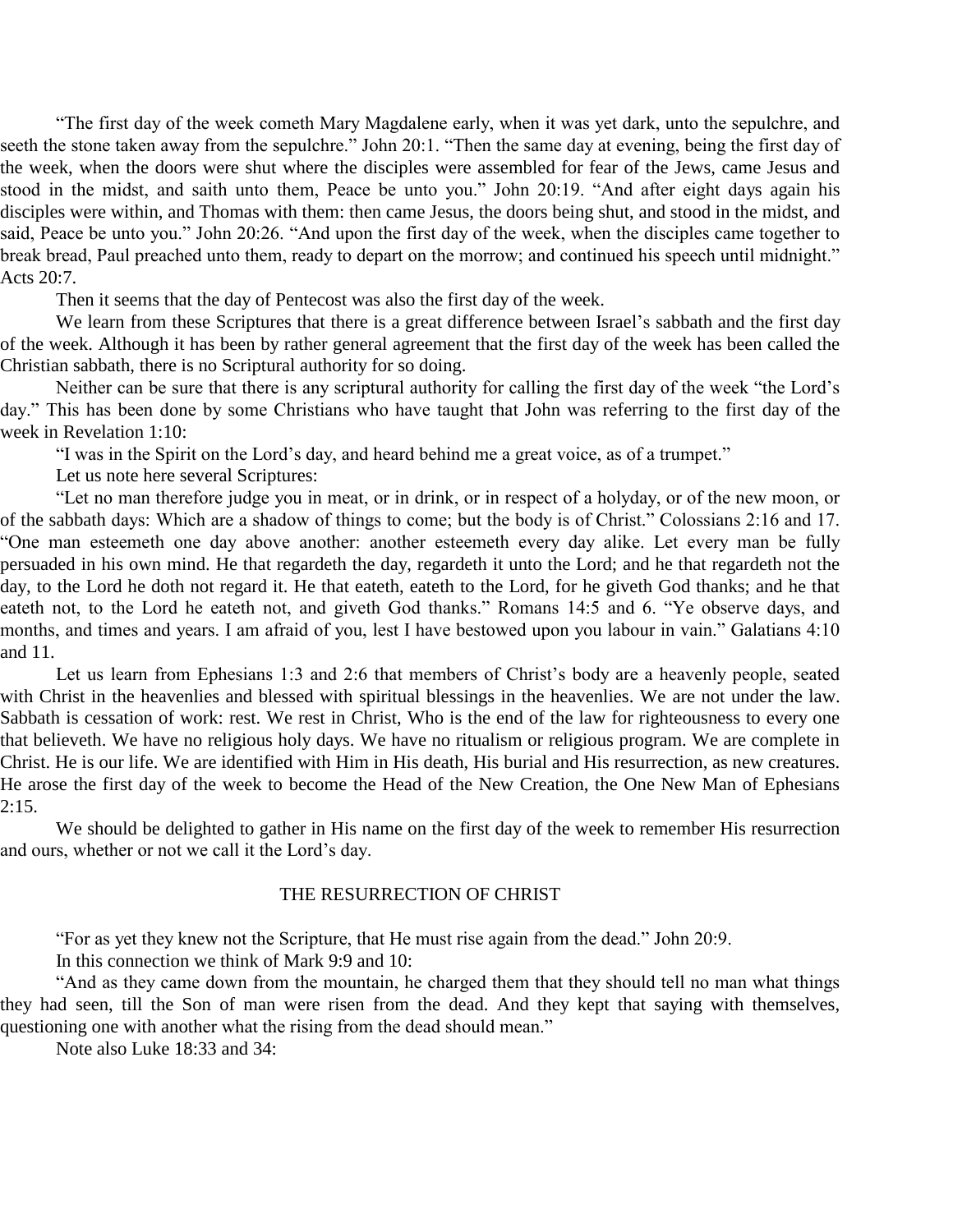"And they shall scourge him, and put him to death; and the third day he shall rise again. And they understood none of these things: and this saying was hid from them, neither knew they the things which were spoken."

For centuries Israel has been taught concerning the resurrection of the dead. But the resurrection from the dead or "out from among the dead" was something new. Israel had never been taught that between the first advent and the second advent of the Messiah there would be years and centuries, that Christ would be the first to rise from the dead; and that He would go back to heaven to remain in His glorified body during these centuries; that He would be the Head of the Church which is His Body during God's reign of grace and then return and be Israel's King. So far as Israel was concerned, the truth of the Lord's program for His Body during this age was a secret.

Some years after God had ushered in this present age, Christ, in heaven revealed God's spiritual program for this age to the Apostle Paul.

Concerning the resurrection Paul wrote:

"Behold, I shew you a mystery; We shall not all sleep, but we shall all be changed, In a moment, in the twinkling of an eye, at the last trump: for the trumpet shall sound, and the dead shall be raised incorruptible, and we shall be changed." I Corinthians 15:51 and 52.

He wrote in I Corinthians 15:21 and 22:

"For since by man came death, by man came also the resurrection of the dead. For as in Adam all die, even so in Christ shall all be made alive."

Note verse 23. Christ was the firstfruits; afterward they that are Christ's at His coming.

Note Philippians 3:20 and 21:

"For our conversation is in heaven; from whence also we look for the Saviour, the Lord Jesus Christ: Who shall change our vile body, that it may be fashioned like unto his glorious body, according to the working whereby he is able even to subdue all things unto himself."

Concerning the present age Paul wrote:

"For this cause I Paul, the prisoner of Jesus Christ for you Gentiles, If ye have heard of the dispensation of the grace of God which is given me to you-ward: How that by revelation he made known unto me the mystery; (as I wrote afore in few words." Ephesians 3:1 to 3.

And note also Ephesians 3:9, that God wants His servants to make known the dispensation of the mystery.

#### TILL I COME

Note John 21:21 to 23:

"Peter seeing him saith to Jesus, Lord, and what shall this man do? Jesus saith unto him, If I will that he tarry till I come, what is that to thee? follow thou me. Then went this saying abroad among the brethren, that that disciple should not die: yet. Jesus said not unto him, He shall not die; but, If I will that he tarry till I come, what is that to thee?"

Many saints will be alive when Christ comes. This we learn in I Thessalonians 4:13 to 18. Peter and John died many years ago. And surely we know that saint Peter is not in heaven at the gate. As to the resurrection of Peter, John, Paul and all the saints of God God's truth is: "Afterward they that are Christ's at His coming."

"For the Lord himself shall descend from heaven with a shout, with the voice of the archangel, and with the trump of God: and the dead in Christ shall rise first: Then we which are alive and remain shall be caught up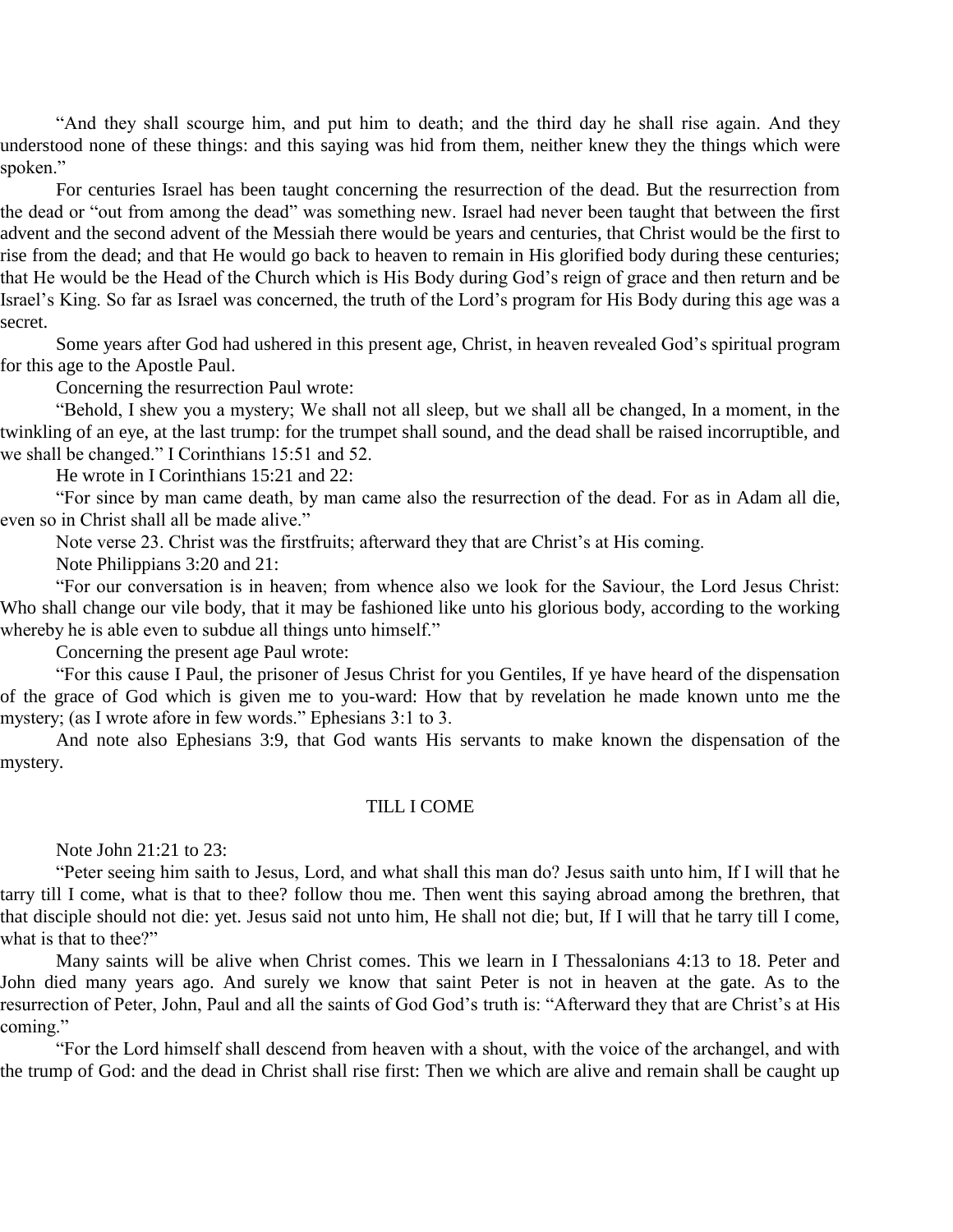together with them in the clouds, to meet the Lord in the air: and so shall we ever be with the Lord." I Thessalonians 4:16 and 17.

#### HE SHEWED UNTO THEM HIS HANDS AND HIS SIDE

"And when he had so said, he shewed unto them his hands and his side. Then were the disciples glad, when they saw the Lord. Then said Jesus to them again, Peace be unto you; as my Father hath sent me, even so send I you. And when he had said this, he breathed on them, and saith unto them, Receive ye the Holy Ghost: Whose soever sins ye remit, they are remitted unto them; and whose soever sins ye retain, they are retained." John 20:20 to 23.

In Acts 1:3, we learn that Christ shewed Himself alive after His death by many infallible proofs. In John Chapters 20 and 21, we have several of the infallible proofs recorded.

The little company of disciples were assembled behind closed doors. It is not difficult to imagine what they were thinking about and talking about. They were thinking about the miracle of miracles, the resurrection of Christ. They were afraid. They feared the Jews. Peter had so feared them before he had denied Christ.

In the midst of their fear they heard the words, "Peace"—"Peace be unto you." It was the first day of the week. The resurrected Jesus stood in their presence to repeat the message He had spoken before His death

"Peace I leave with you, my peace I give unto you: not as the world giveth, give I unto you. Let not your heart be troubled, neither let it be afraid." John 14:27.

"These things I have spoken unto you, that in me ye might have peace. In the world ye shall have tribulation: but be of good cheer; I have overcome the world." John 16:33.

When the Lord Jesus shewed His disciples the place in His hands where the nails had fastened Him to the cross and the mark where the spear had been in His side, they were glad. There must have been strange sensations in their hearts and minds. In spite of the determined opposition of the Jews, twelve of them were to make their headquarters right in the midst of the Jews in Jerusalem and most of them were to remain there and testify to the Jews that the Jesus Whom they had crucified was both Lord and Christ. We have this testimony some months later, concerning these twelve men now locked in because of their fear of the Jews:

"And daily in the temple, and in every house, they ceased not to teach and preach Jesus Christ." Acts 5:42.

This is not the last time that John, on earth, saw the resurrected Christ. It was perhaps more than fifty years later when Christ appeared to John, who was an exile in Patmos. Note what Christ said:

"I am he that liveth, and was dead; and, behold, I am alive for evermore, Amen; and have the keys of hell and of death." Revelation 1:18.

#### GOD'S APOSTLE—CHRIST'S APOSTLES

In Hebrews 3:1 and 2 we read:

"Wherefore, holy brethren, partakers of the heavenly calling, consider the Apostle and High Priest of our profession, Christ Jesus, Who was faithful to him that appointed him . . . "

Christ was God's Apostle to Israel. The word "apostle" is from the Greek word "send." Now Christ was to have some apostles.

#### "AS MY FATHER HATH SENT ME EVEN SO SEND I YOU"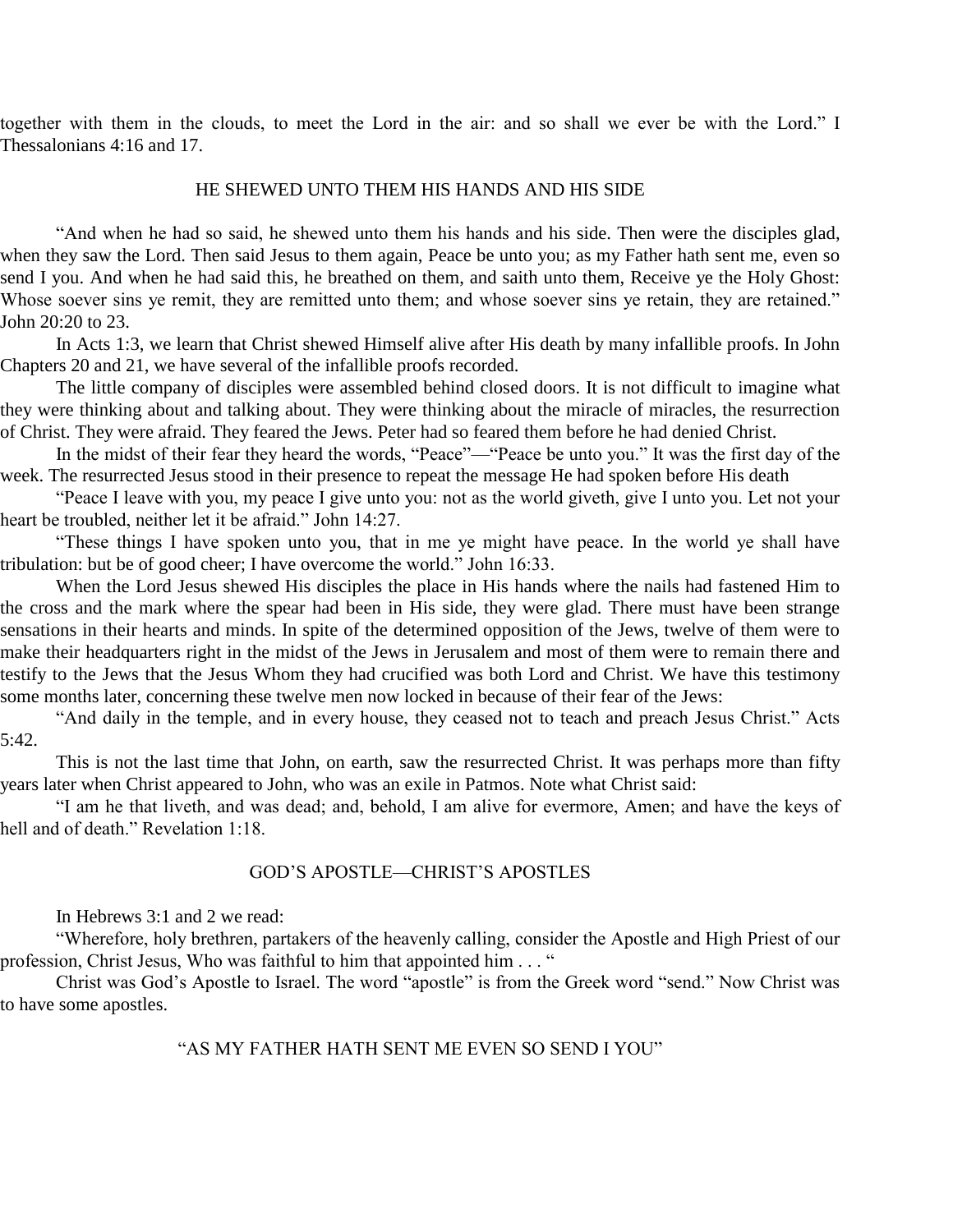For some reason the so-called "great commission" of Matthew 28:19 and 20 and Mark 16:14 to 18 is not repeated in John's Gospel. But Christ sent them to carry on His work.

#### RECEIVE YE THE HOLY SPIRIT

There has been much misunderstanding and speculation because of the seeming discrepancies between John 20:22 and Luke 24:49:

"And when he had said this, he breathed on them, and saith unto them, Receive ye the Holy Ghost." John 20:22. "And, behold, I send the promise of my Father upon you: but tarry ye in the city of Jerusalem, until ye be endued with power from on high." Luke 24:49.

Why were they to tarry at Jerusalem for the Holy Spirit, if Christ had breathed on them and said, "receive ye the Holy Spirit." Christ had already told them that the Holy Spirit was with them and that He would be in them. John 14:17.

Some have taught that they received the Holy Spirit in them when Christ spoke the words of John 20:22. But later on they received the baptism of the Holy Spirit on the day of Pentecost. Some even go so far as to teach that Christians today must receive the Holy Spirit to be saved and subsequently receive the Holy Spirit baptism to be sanctified.

By reading Acts 11:12 to 18, we learn that Cornelius had no such experience; when he heard words whereby he was to be saved he was baptized in the Holy Spirit.

Then we notice God's order in I Corinthians 6:11 and II Corinthians 2:21 and 22. The Corinthians were sanctified, but many of them did wrong. They had the Holy Spirit in their hearts; but some of them defrauded one another. I Corinthians 6:7 to 10.

Note I Corinthians 6:11: "but ye are washed, but ye are sanctified, but ye are justified." How? By the Spirit of our God. Note "sanctified" is placed before "justified." Note God's order again in II Thessalonians  $2:13:$ 

"But we are bound to give thanks always to God for you, brethren beloved of the Lord, because God hath from the beginning chosen you to salvation through sanctification of the Spirit and belief of the truth."

Here we are taught in no uncertain language that sanctification precedes salvation.

In Ephesians 4:30 we are taught that the believer may grieve the Holy Spirit, but by the Holy Spirit he is sealed unto the day of redemption. In Ephesians 1:13 the words, "after that ye believed" are translated from one Greek word "pisteusantes," the participle of the word "believe." "Believing" ye were sealed with the Holy Spirit. This same Greek "pisteusantes" is incorrectly translated in Acts 19:2—"since ye believed."

Tarrying-meetings for the Holy Spirit have never been in God's program since the days of the twelve apostles. We do not tarry or work for God's free gifts. We take God's gifts by faith.

Eternal life, salvation, sanctification, redemption, regeneration, peace and the Holy Spirit are all the free gifts of God to believing sinners. Believers do not receive the Holy Spirit on the installment plan.

Note Romans 8:32:

"He that spared not his own Son, but delivered him up for us all, how shall he not with him also freely give us all things?"

However, we have not reconciled John 20:22 and Luke 24:29. It is suggested by some Bible teachers that Christ did say in John 20:22, "receive ye the Holy Spirit." But He did not mean immediately. He was saying in different language what He said in Luke 24:29 that they would soon receive the Holy Spirit.

There are others who teach, that not only did the apostles receive the Holy Spirit when Christ spoke the words of John 20:22, but that that was the beginning of the New Testament Church.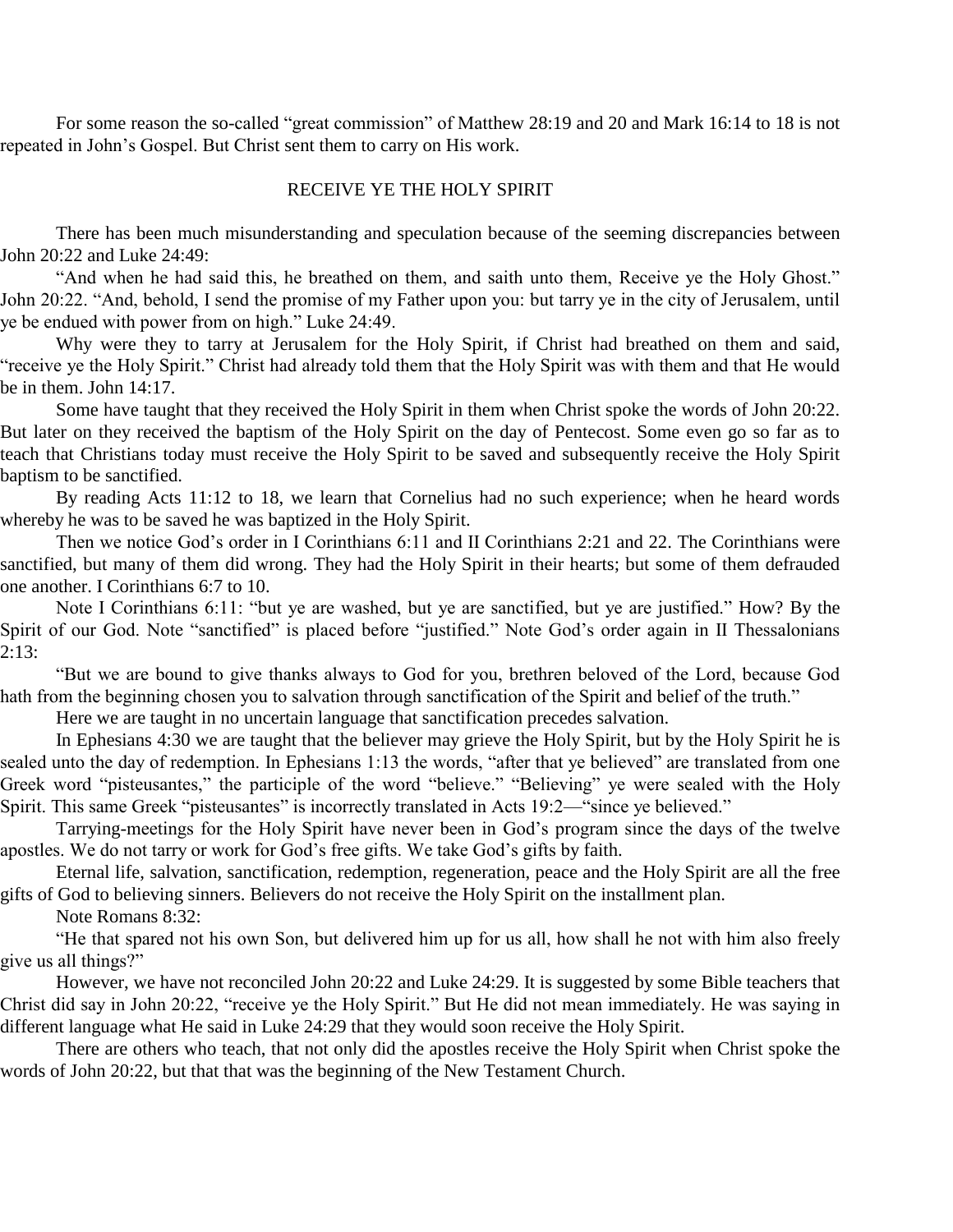It seems, from the careful reading of Acts 1:5, and all of the second chapter of Acts, we may be positive that the Lord's disciples entered into a new experience in the Holy Spirit on the day of Pentecost.

#### WHOSE SOEVER SINS YE REMIT

There has been much discussion as to the meaning of Christ's words in John 20:23:

"Whose soever sins ye remit, they are remitted unto them; and whose soever sins ye retain, they are retained."

There is no doubt that special Divine prerogatives, power and authority were given to the apostles. But as to the forgiveness of sins, we think of the words of Mark 2:7:

"Why doth this man thus speak blasphemies? who can forgive sins but God only?"

We join in the question, "What man hath power to forgive sins?"

Note these several verses from the ministry of Peter and Paul.

#### PETER

#### Acts 10:25 and 26

"And as Peter was coming in, Cornelius met him, and fell down at his feet, and worshipped him. But Peter took him up, saying, Stand up; I myself also am a man."

Acts 10:43

"To him give all the prophets witness, that through his name whosoever believeth in him shall receive remission of sins."

#### I Peter 5:5

"Likewise, ye younger, submit yourselves unto the elder. Yea, all of you be subject one to another, and be clothed with humility: for God resisteth the proud, and giveth grace to the humble."

#### PAUL

#### Acts 14:12 to 15

"And they called Barnabas, Jupiter; and Paul, Mercurius, because he was the chief speaker. Then the priest of Jupiter, which was before their city, brought oxen and garlands unto the gates, and would have done sacrifice with the people. Which when the apostles, Barnabas and Paul, heard of, they rent their clothes, and ran in among the people, crying out, And saying, Sirs, why do ye these things? We also are men of like passions with you, and preach unto you that ye should turn from these vanities unto the living God, which made heaven, and earth, and the sea, and all things that are therein:"

#### Acts 13:38

"Be it known unto you therefore, men and brethren, that through this man is preached unto you the forgiveness of sins."

Any child of God can forgive sins just as the apostles did; by preaching forgiveness and cleansing by the blood of Jesus Christ; remembering the words of Paul in I Corinthians 3:7 and 8: "So then neither is he that planteth any thing, neither he that watereth; but God That giveth the increase. He that planteth and he that watereth are one: and every man shall receive his own reward according to his own labour."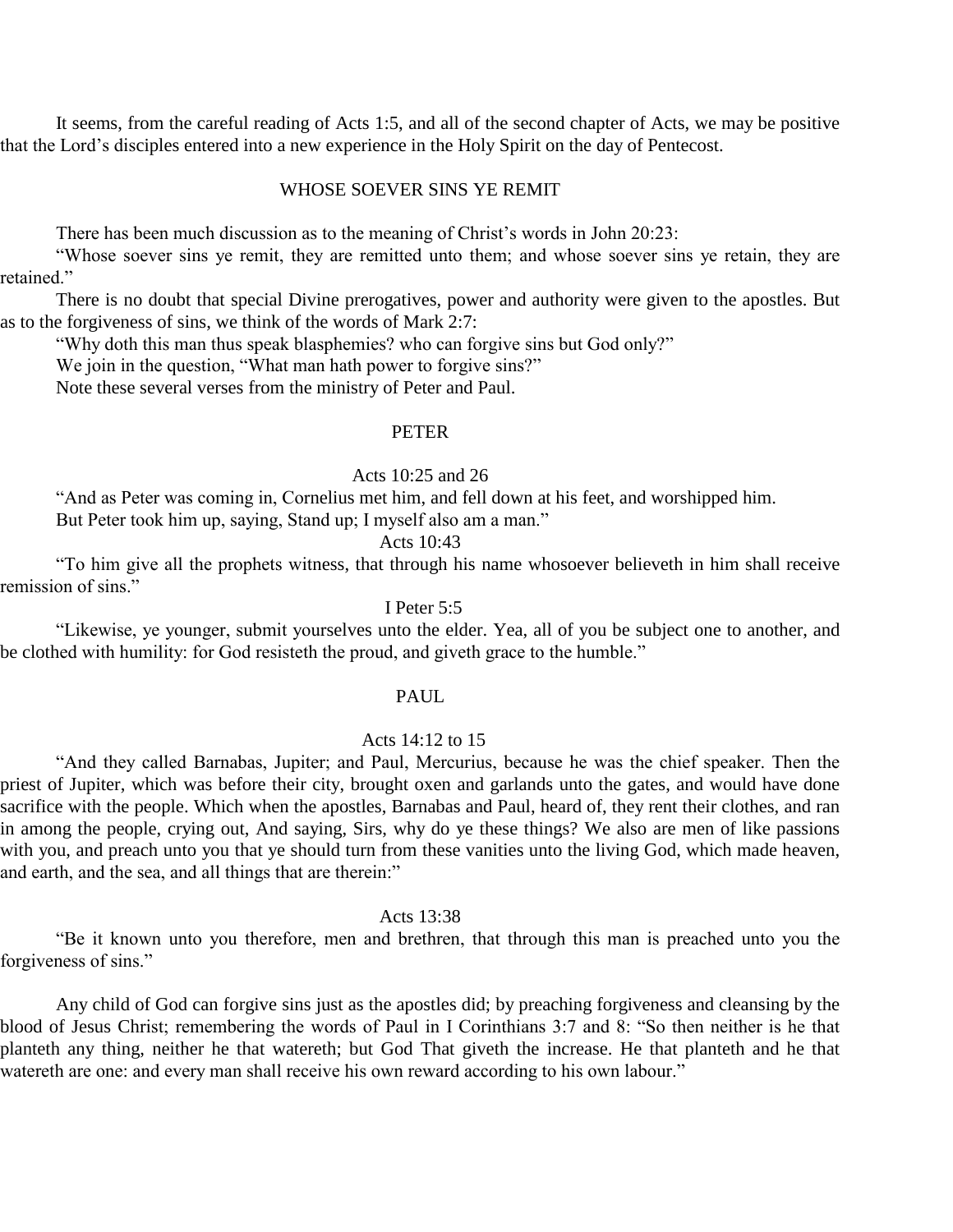As to the teaching of apostolic succession, such teaching is scripturally controverted by the message of Paul in Galatians 2:6 to 15. Read these verses in your Bible.

Matthias succeeded Judas. Acts 1:20 to 26. That is the only case of apostolic succession in the Bible.

Paul took his own place. He was born out of due time. Read I Corinthians 15:3 to 10.

After the Holy Spirit, in Acts 13:2, separated Paul for his unique apostleship, there is no record of the sayings and doings of the Twelve in the Book of Acts, except as they have dealings with Paul. Paul was the special ambassador, apostle and teacher of the Gentiles and the custodian of the highest truths concerning the Church (Body). But Paul never forgave sins except as he preached Christ.

Note his words in Romans 10:14 and 15:

"How then shall they call on Him in Whom they have not believed? and how shall they believe in Him of Whom they have not heard? and how shall they hear without a preacher?"

#### BLESSED ARE THEY THAT HAVE NOT SEEN AND YET HAVE BELIEVED

Note the words in I Peter 1:8:

"Whom having not seen ye love: in Whom, though now ye see Him not, yet believing, ye rejoice with joy unspeakable and full of glory."

Thomas saw and believed.

Note the Scripture:

"The other disciples therefore said unto him, We have seen the Lord. But he said unto them, Except I shall see in his hands the print of the nails, and put my finger into the print of the nails, and thrust my hand into his side, I will not believe." "Then saith he to Thomas, Reach hither thy finger, and behold my hands; and reach hither thy hand, and thrust it into my side; and be not faithless, but believing. And Thomas answered and said unto him, My Lord and my God." John 20:25, 27 and 28.

Thomas was convinced. We learn in John 11:16 that Thomas was a man of extraordinary courage. The name "Thomas" is never mentioned after the day of Pentecost. It would be of great interest to know more of his apostleship. He must have been an uncompromising defender of the faith. We may well imagine that after his words, "my Lord and my God," in his preaching he must have specialized in the eternal Deity of Christ.

We are living today under the reign of grace when we must believe and then see. Some one has said, the world says "show me and I will believe." God says, "believe Me and I will shew you."

#### THE APOSTLES GO FISHING

After Thomas worshipped Christ, he went fishing with Peter and some of the other apostles. John 21:1 to 14. Jesus stood on the shore. That night the apostles had caught nothing. But by Jesus' Word, what a difference! John 21:6 and 11.

"And He said unto them, Cast the net on the right side of the ship, and ye shall find. They cast therefore and now they were not able to draw it for the multitudes of fishes." "Simon Peter went up and drew the net to land full of great fishes, an hundred and fifty and three: and for all there were so many, yet was not the net broken."

Some one has said that there were about 153 nations on the earth at that time. Christ said, "Come and dine." What a meal!

Now in closing we quote John 21:15 to 25

"So when they had dined, Jesus saith to Simon Peter, Simon, son of Jonas, lovest thou me more than these? He saith unto him, Yea, Lord; thou knowest that I love thee. He saith unto him, Feed my lambs. He saith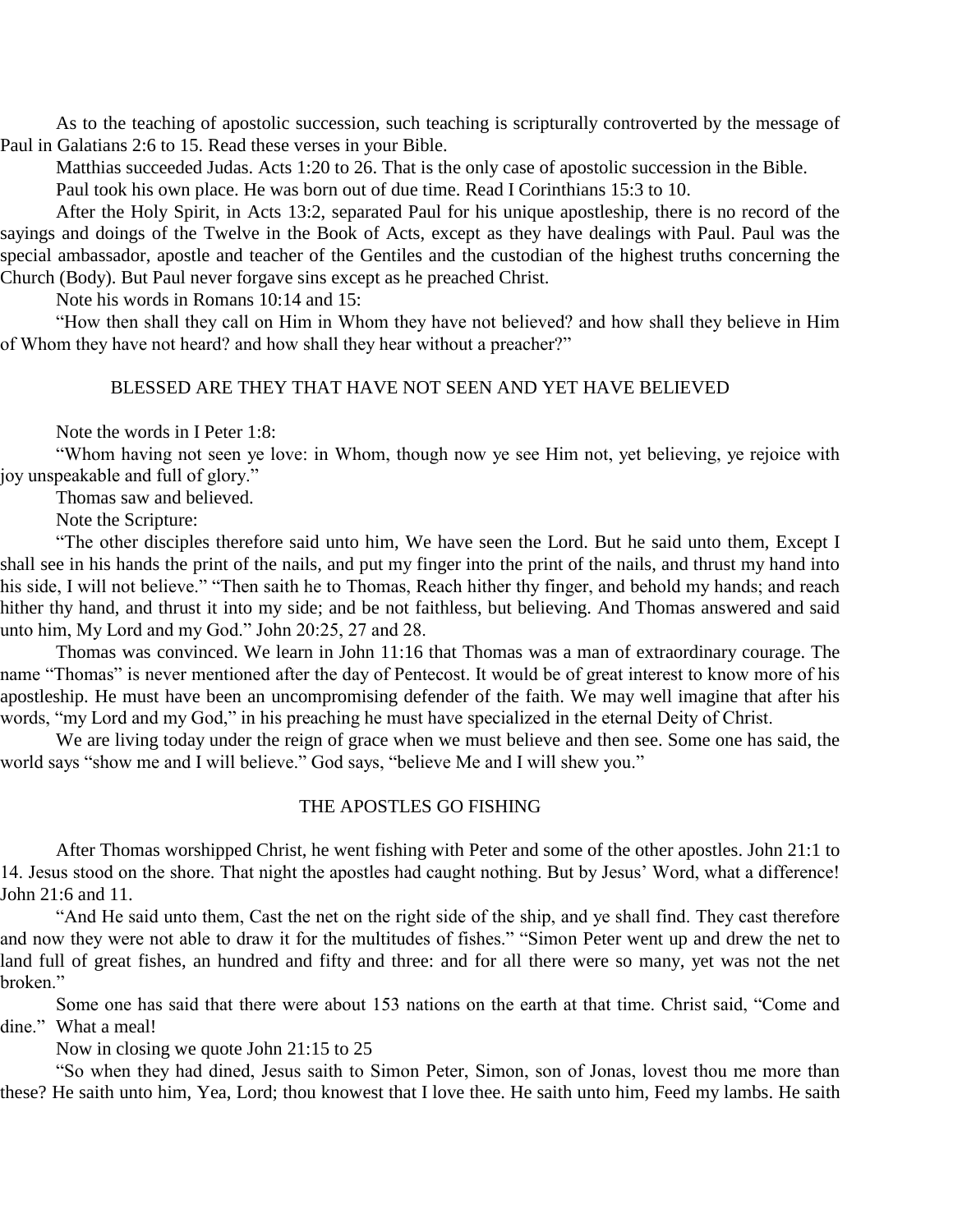to him again the second time, Simon, son of Jonas, lovest thou me? He saith unto him, Yea Lord; thou knowest that I love thee. He saith unto him, Feed my sheep. He saith unto him the third time, Simon, son of Jonas, lovest thou me? Peter was grieved because he said unto him the third time, Lovest thou me? And he said unto him, Lord, thou knowest all things; thou knowest that I love thee. Jesus saith unto him, Feed my sheep. Verily, verily, I say unto thee, When thou wast young, thou girdest thyself, and walkedst whither thou wouldest: but when thou shalt be old, thou shalt stretch forth thy hands, and another shall gird thee, and carry thee whither thou wouldest not. This spake he, signifying by what death he should glorify God. And when he had spoken this, he saith unto him, Follow me. Then Peter, turning about, seeth the disciple whom Jesus loved following; which also leaned on his breast at supper, and said, Lord, which is he that betrayeth thee? Peter seeing him saith to Jesus, Lord, and what shall this man do? Jesus saith unto him, If I will that he tarry till I come, what is that to thee? follow thou me. Then went this saying abroad among the brethren, that that disciple should not die: yet Jesus said not unto him, He shall not die; but, If I will that he tarry till I come, what is that to thee? This is the disciple which testifieth of these things, and wrote these things: and we know that his testimony is true. And there are also many other things which Jesus did, the which, if they should be written every one, I suppose that even the world itself could not contain the books that should be written. Amen."

It has been suggested that Christ asked the question of Peter three times because Peter had denied Him three times.

In II Peter 1:13 to 15 we read Peter's words as to how he was to shortly put off his tabernacle in fulfillment of Christ's words in John 21:18. In Acts 12:1 to 10 we learn how Herod tried to kill Peter; but Peter was to die when he was old.

Note the number of books that should be written if all of the wonderful works and words of Christ were recorded.

#### QUESTIONS—LESSON THIRTY-FOUR

- 1. What is said in John 18:1 and 2 concerning Christ, His disciples, and the Garden across the brook Cedron?
- 2. What did the mob carry when they went to Gethsemene, led by Judas?
- 3. What happened to the mob when Christ said, "I AM"? Then what did Christ say as He permitted them to bind Him and lead Him away?
- 4. Why did Christ tell Peter to put up his sword? What did Christ say to Pilate concerning His kingdom in John 18:36?
- 5. To whom did the band of men first lead Christ? Then to whom? What was the first thing Pilate said according to John 18 when Christ appeared before him? What time of day was it?
- 6. What was Pilate's opinion as to Christ's guilt or sin? Name several propositions which Pilate made to the Jews.
- 7. What did the Jews say to Pilate in John 19:7 and 19:12?
- 8. How did Christ compare Pilate's guilt with that of the Jews? Who were gathered together against Christ according to Acts 4:27? What verse in Psalms prophesied this?
- 9. Quote several Scriptures to prove that Jesus Christ's death was neither premature nor accidental; that His death was inevitable.
- 10. What verses in Psalms 22 were fulfilled when Christ was on the cross? In what language and where were the words written, "Jesus of Nazareth the King of the Jews"?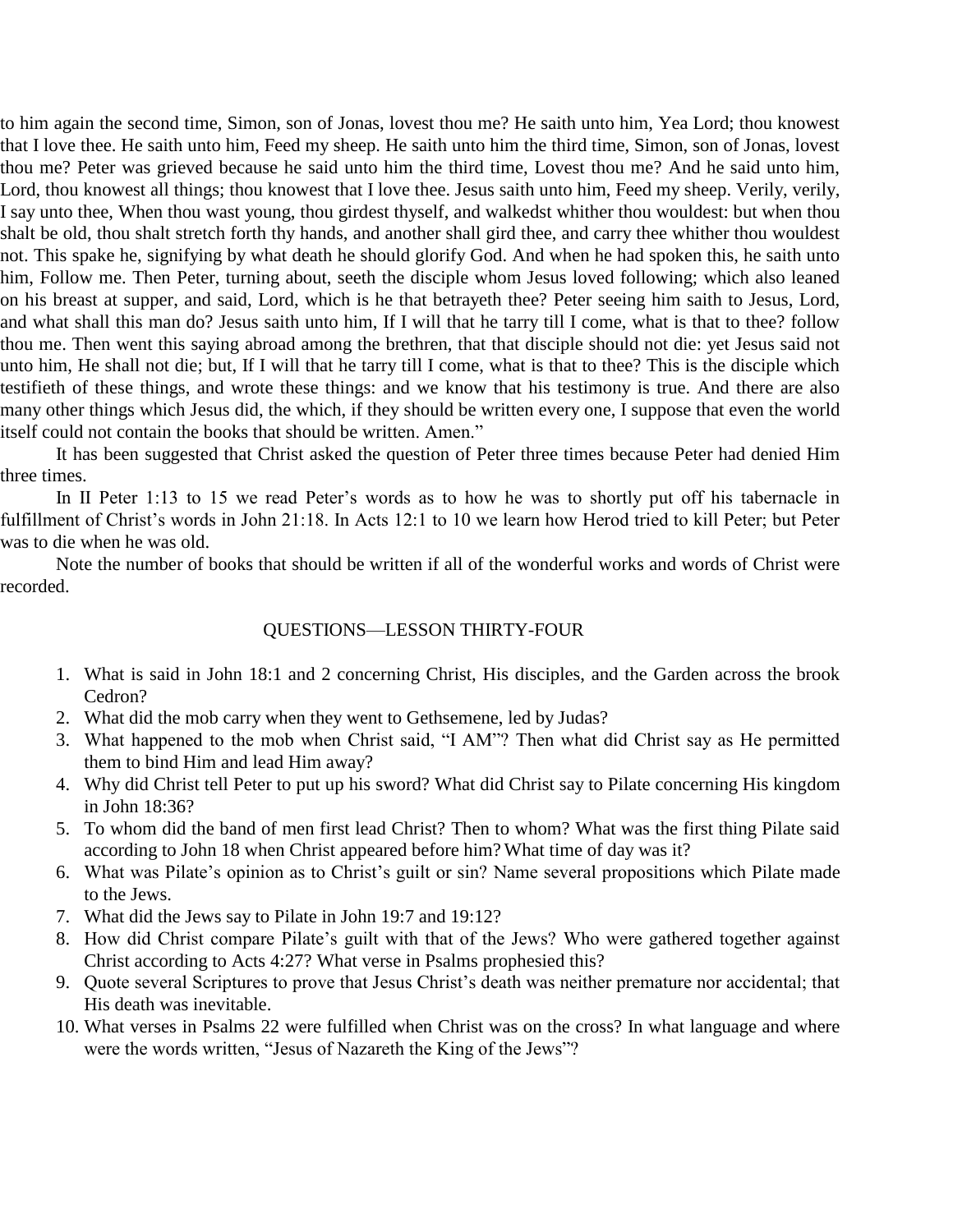- 11. What is the meaning of the word of Christ on the cross, "finished"? In what verse in Hebrews 12 is Christ called the Author and Finisher of our faith? In what verse of Hebrews 7 do we learn of the believer's uttermost salvation?
- 12. Quote Acts 13:29 and 30 and explain same. Why did not Christ permit the Jews to stone Him to death?
- 13. What is said in John 20:9 concerning the ignorance of Peter and John as to Christ's resurrection? Peter and John ran to the sepulchre. Who beat in the race? Who went into the sepulchre first?
- 14. What did Paul say about Christ's and the Christians' resurrection of the dead in I Corinthians 15:21 to 23? What is the order of the resurrection in I Thessalonians 4:15 to 18?
- 15. What did the Lord say to His disciples when He showed them His hands and His aide? Why were they behind closed doors?
- 16. Which two of the twelve apostles were absent when Christ came in their midst and showed them His hands and His feet? What did one of them say? Then what did that one say eight days later when Christ appeared again?
- 17. Explain John 20:22 "Receive ye the Holy Spirit" And John 20:23, "Whose soever sins ye remit"
- 18. Who went fishing with Peter after this visit of the resurrected Christ? Who stood on the shore and gave orders to the fishermen? How many fish did they catch? Who said "Come and dine"?
- 19. What question did Christ ask Peter three times? What three answers did Peter give? What lesson did Christ teach Peter by binding him with the girdle?
- 20. Quote again the last verses of John 20 and of John 21.

# **LESSON NUMBER THIRTY-FIVE**

# THE FIRST EPISTLE OF JOHN

What a privilege and a joy to have fellowship with God the Father and God the Son, and genuine Christian fellowship with God's spiritual saints!

The Apostle John, who wrote this Epistle, was one of the intimate disciples of the Lord Jesus Christ; he saw Him, he heard Him, he had his head upon the Saviour's breast and in this Epistle he declares these facts so that we might have this Divine fellowship.

"THAT WHICH WE HAVE SEEN AND HEARD DECLARE WE UNTO YOU, THAT YE ALSO MAY HAVE FELLOWSHIP WITH US: AND TRULY OUR FELLOWSHIP IS WITH THE FATHER, AND WITH HIS SON JESUS CHRIST." I John 1:3.

Note two statements in the fourth chapter of Acts concerning John and his fellow-apostles, ". . . And they took knowledge of them that they have been with Jesus." "And being let go, they went to their own company. . . ." Acts 4:13 and 23.

#### THE KNOWLEDGE AND JOY OF SALVATION

Note again that God's message in I John is written that believers might have the knowledge and the joy of salvation. We quote I John 5:13; I John 1:4, and I John 2:1:

"THESE THINGS HAVE I WRITTEN UNTO YOU THAT BELIEVE ON THE NAME OF THE SON OF GOD; THAT YE MAY KNOW THAT YE HAVE ETERNAL LIFE, AND THAT YE MAY BELIEVE ON THE NAME OF THE SON OF GOD." " AND THESE THINGS WRITE WE UNTO YOU THAT YOUR JOY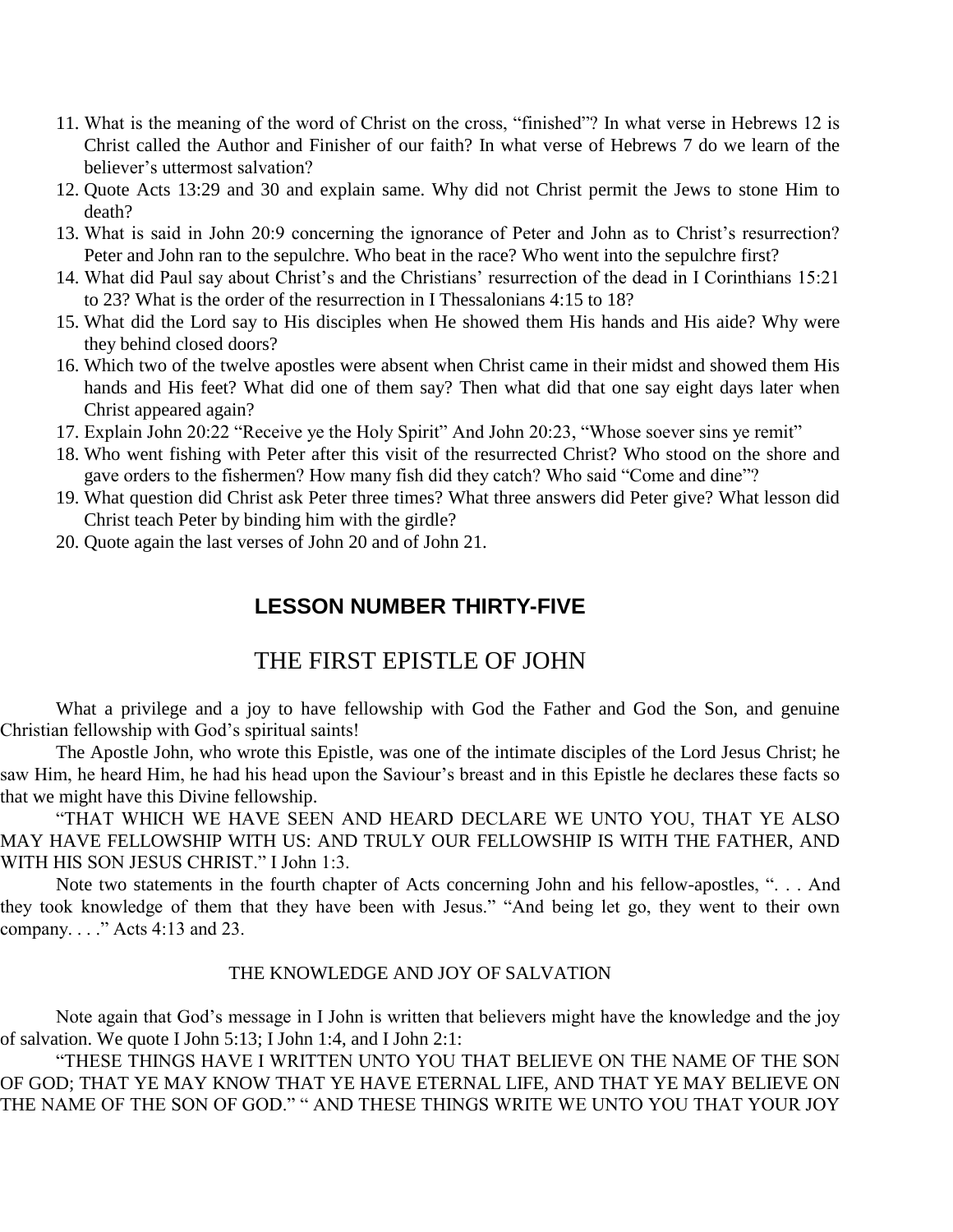### MAY BE FULL." "MY LITTLE CHILDREN, THESE THINGS WRITE I UNTO YOU, THAT YE SIN NOT. AND IF ANY MAN SIN, WE HAVE AN ADVOCATE WITH THE FATHER, JESUS CHRIST THE RIGHTEOUS."

The sinners knew that John and Peter had been in close fellowship with Jesus. When the sinners ceased their persecutions for a little while, John and Peter were let go and they went to their own company. Their own company was a company of saints of like precious faith in the Lord Jesus Christ. Every saint is identified with an innumerable company of saints but they should also be identified with a local assembly of saints while waiting for God's Son from heaven.

John's Gospel was written that sinners might believe on Jesus Christ and have eternal life. This Epistle of John was written that believers may know that they have eternal life.

#### John 20:31

"But these are written that ye might believe that Jesus is the Christ, the Son of God; and that believing ye might have life through His name."

#### I John 5:13

"These things have I written unto you that believe on the name of the Son of God; that ye may know that ye have eternal life, and that ye may believe on the name of the Son of God."

Believing that Jesus is the Christ, the Son of God, that ye might have life through His name. Believing this that ye might know that ye have eternal life.

Presently we shall see in this Epistle how we may know that we have eternal life and how our joy may be full. But first let us note some general facts.

Concerning John, the human author, we read in Galatians 2:9 that he and Peter and James (the Lord's brother) were pillars in the Jerusalem Church and they agreed with Paul that they would go with their message to the Jews. However, there is little in this Epistle to mark John as a minister of the circumcision.

Again we learned in John 20:2 and 21:20, that John was known as that disciple whom Jesus loved. In John 13:23, we read "Now there was leaning on Jesus' bosom one of His disciples whom Jesus loved."

Now we can better appreciate I John 1:1 to 3:

"That which was from the beginning, which we have heard, which we have seen with our eyes, which we have looked upon, and our hands have handled, of the Word of life; (For the life was manifested, and we have seen it, and bear witness, and shew unto you that eternal life, which was with the Father, and was manifested unto us;) That which we have seen and heard declare we unto you, that ye also may have fellowship with us: and truly our fellowship is with the Father, and with His Son Jesus Christ."

First John has been called the sequel of the Gospel of John. Perhaps after reading this Epistle we shall want to challenge the statement.

In the closing chapters of John's Gospel we left Christ in His resurrection ministry. In reading the five chapters of I John we rather marvel that there is no mention of Christ's resurrection. Of course, it is implied in I John 2:2, "We have an Advocate with the Father, Jesus Christ the Righteous." It is also taught in I John 2:27 and 4:13, "the anointing which ye have received of Him abideth in you." "Because He hath given us of His Spirit." We remember John 16:6 to 9, that it was expedient that Christ should go back to heaven before the Holy Spirit would be sent.

However, after comparing John's Gospel with his First Epistle we find much in common in the two messages and we learn that the Holy Spirit in the Epistle added some wonderful truths not mentioned in the Gospel.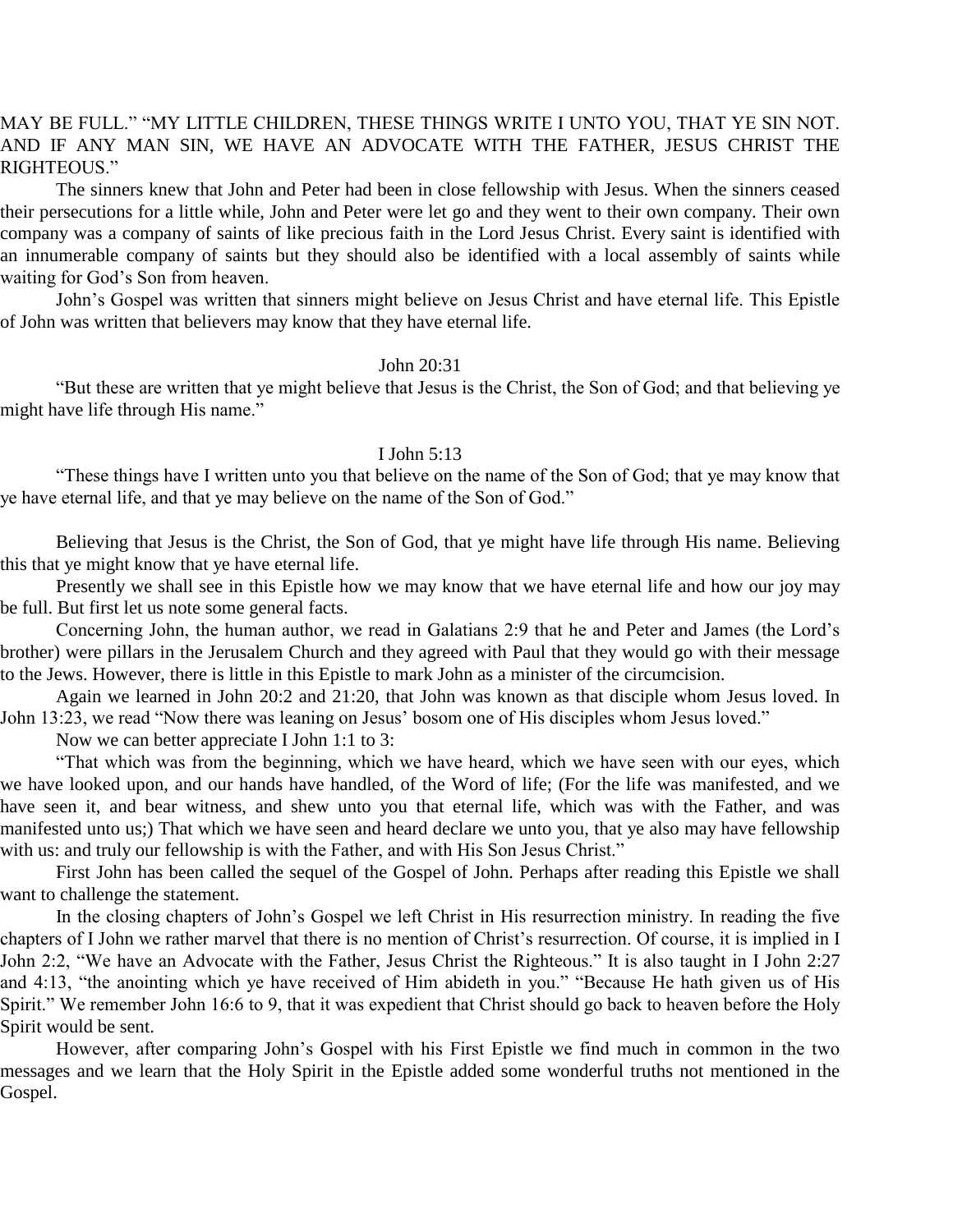Note this great difference. In the Gospel of John is found the word "Jew" more than 70 times, the word "Israel" 4 times, "sabbath" 11 times, "synagogue" 5 times, "temple" 14 times, "Jerusalem" 13 times, "Moses" 13 times, "Abraham" 11 times. These total more than 140. Not one of these words is found in John's Epistle.

In the Epistle the Holy Spirit emphasizes the fact that the Father sent the Son to be the Saviour of the World and that Jesus Christ is the propitiation for the sins of the whole world. I John 4:14 and 2:2.

We find the word "world" about 77 times in the Gospel. We find the word "world" 22 times in the Epistle. In both messages the fact that God's love for the world is given much emphasis.

We read in I John 4:8 "God is love."

And note 4:9 and 10:

"In this was manifested the love of God toward us, because that God sent His only begotten Son into the world, that we might live through Him. Herein is love, not that we loved God, but that He loved us, and sent His Son to be the propitiation for our sins."

The word "love" is found 56 times in the Gospel and 46 times in the Epistle. Then it is interesting to mark the words "live" and "life" in the two Records. "That we might live through Him." "But have everlasting life." This is why the God of love sent the Son of His love. "Life" and "live" are found in the Gospel 60 times; in the Epistle 16 times. "Believe," in the Gospel, occurs 100 times; in the Epistle, 9 times. And then we find the word "faith" in I John 5:4: "For whatsoever is born of God overcometh the world: and this is the victory that overcometh the world, even our faith."

After reading this wonderful Epistle we are impressed with the fact that the Father wants His redeemed children to have a real "know-so" salvation, for the word "know" is found in these five chapters 32 times. The same word is found in the Gospel more than 120 times.

The early Church fathers believed that the Holy Spirit led John to write a definite answer to the gnostics of his day. The gnostics or agnostics do not know but believers do know.

Note I John 2:18 to 23:

"Little children, it is the last time: and as ye have heard that antichrist shall come, even now are there many antichrists; whereby we know that it is the last time. They went out from us, but they were not of us; for if they had been of us, they would no doubt have continued with us: but they went out, that they might be made manifest that they were not all of us. But ye have an unction from the Holy One, and ye know all things. I have not written unto you because ye know not the truth, but because ye know it, and that no lie is of the truth. Who is a liar but he that denieth that Jesus is the Christ? He is antichrist, that denieth the Father and the Son. Whosoever denieth the Son, the same hath not the Father: (but) he that acknowledgeth the Son hath the Father also."

#### WRITTEN TO SAINTS (Believers)

On account of erroneous teaching among God's people it is necessary to explain that there is no difference between a believer in the Body of Christ and a saint who is a member of that Body. All such believers are saints. A saint is a sinner saved by grace through faith.

Hebrews 10:10:

"By the which will we are sanctified through the offering o f the body o f Jesus Christ once for all."

Saints are children of God by faith in Christ Jesus.

It is interesting to note in I John that the writer uses the expression, "my little children" or "little children" nine times. I John 2:1, 2:12, 2:13, 2:18, 2:28, 3:7, 3:18, 4:4, and 5:21.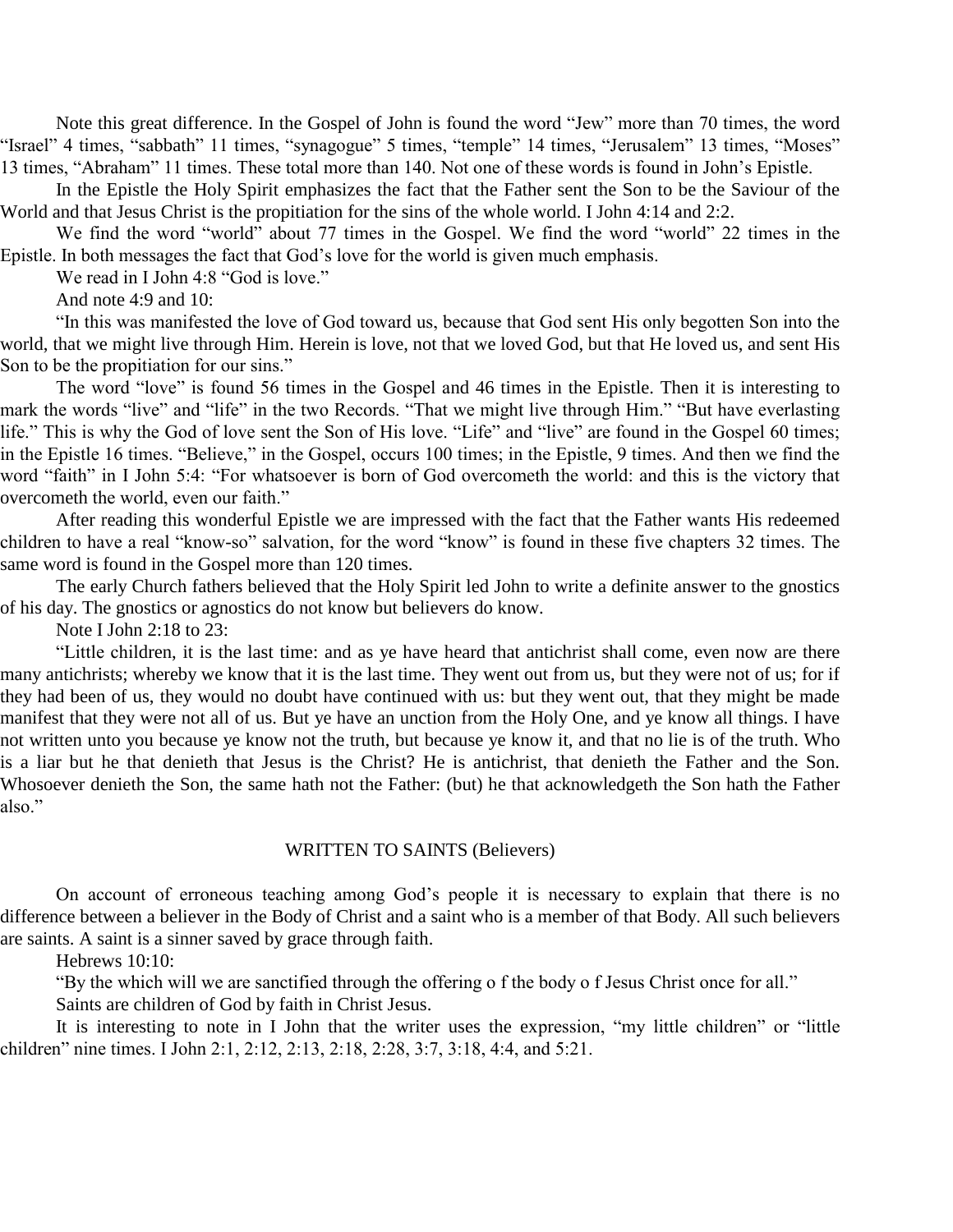Undoubtedly John was a very old man when he wrote this message, "My little children, these things write I unto you, that ye sin not." Certainly the Holy Spirit would not have led any servant of the Lord to write such a message to an unsaved person.

Neither would He have led Him to write I John 2:15:

"Love not the world, neither the things that are in the world. If any man love the world, the love of the Father is not in him."

A sinner loves the things of the world

"They are of the world: therefore speak they of the world, and the world heareth them." I John 4:5.

The saint is in the world but he is not of the world. Note also I John 5:4 and 5, and 3:13:

"For whatsoever is born of God overcometh the world: and this is the victory that overcometh the world, even our faith. Who is he that overcometh the world, but he that believeth that Jesus is the Son of God?" I John 5:4 and 5. "Marvel not, my brethren, if the world hate you." I John 3:13.

Then note I John 5:19:

"AND WE KNOW THAT WE ARE OF GOD, AND THE WHOLE WORLD LIETH IN WICKEDNESS."

The whole world lieth in the evil one. The Greek literally is, "the whole world lieth in the lap of the devil." But the saints say, "we know that we are of God." Jesus Christ is the propitiation for the sins of the whole world. I John 2:2. This is the way in which the believing sinner gets out of the lap of the devil. Note how it is stated in Colossians 1:13 and 14: "Who hath delivered us from the power of darkness, and hath translated us into the kingdom of his dear Son: In whom we have redemption through his blood, even the forgiveness of sins." This Epistle is written that believers may have their joy full. Saints cannot love the world and have their joy full.

#### "THESE THINGS HAVE I WRITTEN UNTO YOU THAT BELIEVE"

Note some of these things written unto believers:

"If we say that we have no sin, we deceive ourselves, and the truth is not in us. If we confess our sins, he is faithful and just to forgive us our sins, and to cleanse us from all unrighteousness. If we say that we have not sinned, we make him a liar, and his word is not in us." I John 1:8 to 10.

Now compare I John 1:9 with Romans 10:9 and 10:

"If we confess our sins, he is faithful and just to forgive us our sans, and to cleanse us front all unrighteousness." "That if thou shalt confess with thy mouth the Lord Jesus, and shalt believe in thine heart that God hath raised him from the dead, thou shalt be saved. For with the heart man believeth unto righteousness; and with the mouth confession is made unto salvation."

Let us remember that God's Word does not say to the sinner that he will be cleansed from all unrighteousness, if he confesses his sin. Neither does God's Word say to the sinner, when he sins, that he has an Advocate with the Father. These messages are to saints, to believers, to those who already have received God's free gift, which is eternal life. Remember the message of I John was written that the believer's joy may be full. The believer who lives in wilful sin or unconfessed sin cannot have this blessed experience.

The sinner should confess his sins when convicted by the Holy Spirit. But let us remember that, according to John 16:7 to 10, "the Holy Spirit convicts the world of sin," said Christ, "because they believe not on Me." The great sin question that must first be settled by the sinner is the "Son question." "Believe on the Lord Jesus Christ and thou shalt be saved." "Confess with thy mouth that Jesus is Lord and believe in thine heart that God hath raised Him from the dead and thou shalt be saved."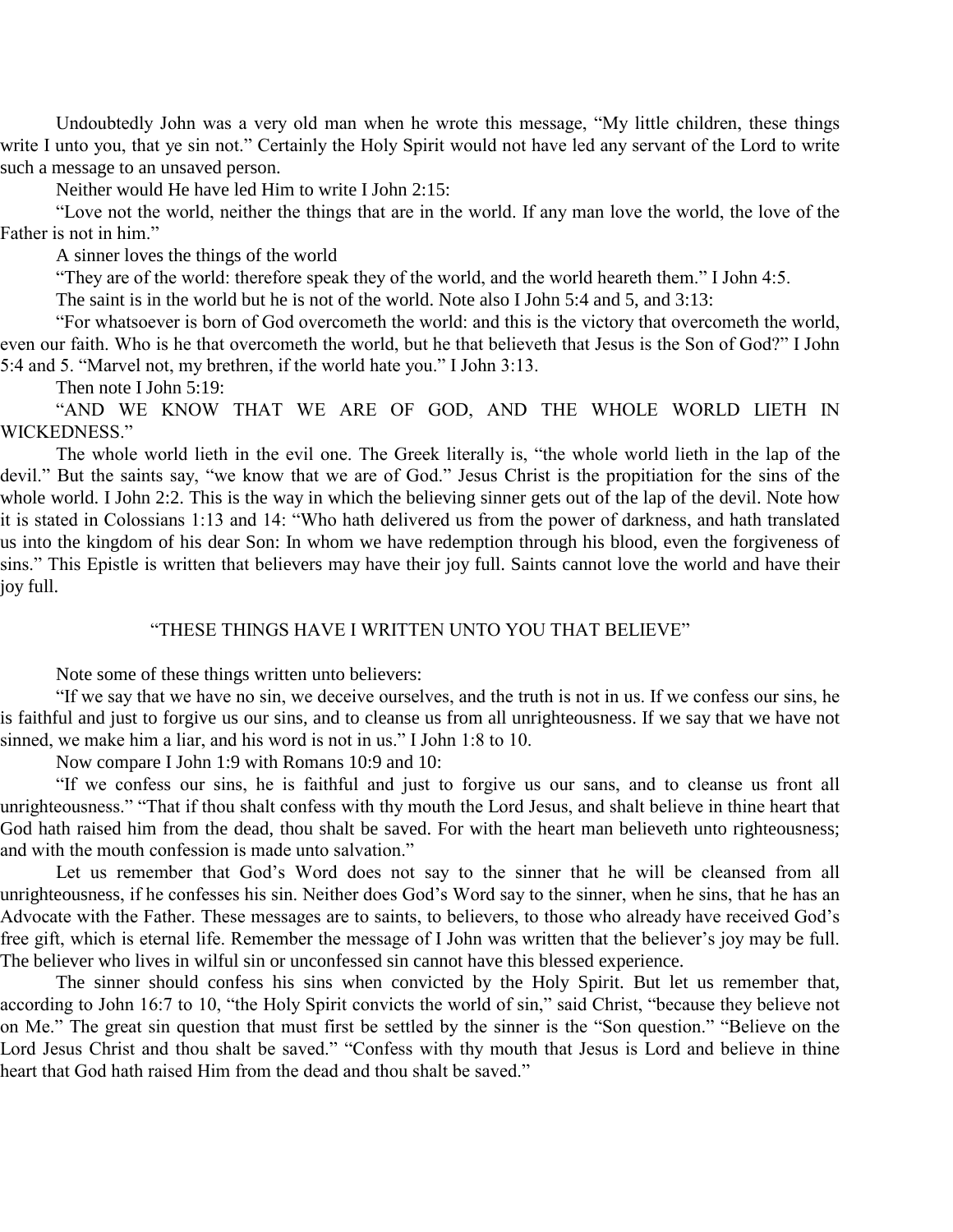#### THE DIVINE RECORD—THE DIVINE WITNESS

"He that believeth on the Son of God hath the witness in himself: he that believeth not God hath made him a liar; because he believeth not the record that God gave of his Son. And this is the record, that God hath given to us eternal life, and this life is in his Son" I John 5:10 and 11.

This brings to our minds the messages of John 3:18 and 19:

"He that believeth on him is not condemned: but he that believeth not is condemned already, because he hath not believed in the name of the only begotten Son of God. And this is the condemnation, that light is come into the world, and men loveth darkness rather than light, because their deeds were evil."

What is God's Record? That He hath given eternal life to believers.

We remember John 6:47:

"VERILY, VERILY, I SAY UNTO YOU, HE THAT BELIEVETH ON ME HATH EVERLASTING LIFE."

And John 10:28:

"AND I GIVE UNTO THEM ETERNAL LIFE; AND THEY SHALL NEVER PERISH, NEITHER SHALL ANY MAN PLUCK THEM OUT OF MY HAND."

And John 3:36:

"HE THAT BELIEVETH ON THE SON HATH EVERLASTING LIFE: AND HE THAT BELIEVETH NOT THE SON SHALL NOT SEE LIFE; BUT THE WRATH OF GOD ABIDETH ON HIM."

This life is in the Son.

Now compare John 5:23 and 26, and I John 2:22 and 23

"That all men should honour the Son, even as they honour the Father. He that honoureth not the Son honoureth not the Father which hath sent him. For as the Father hath life in himself; so hath he given to the Son to have life in himself."

"Who is a liar but he that denieth that Jesus is the Christ? He is antichrist that denieth the Father and the Son. Whosoever denieth the Son, the same hath not the Father (but) he that acknowledgeth the Son hath the Father also.".

And I John 5:12:

"He that hath the Son hath life; and he that hath not the Son of God hath not life."

To be without the Son, therefore, means to be without the Father and without life.

We learned in John 1:10 that the world knew not Jesus Christ the Son. Now we read in I John 3:1, that believers are called the sons of God— "Therefore the world knoweth us not because it knew Him not."

#### IF WE SAY

Now note again I John 1:8 and 10:

"IF WE SAY THAT WE HAVE NO SIN, WE DECEIVE OURSELVES, AND THE TRUTH IS NOT IN US." "IF WE SAY THAT WE HAVE NOT SINNED, WE MAKE HIM A LIAR, AND HIS WORD IS NOT IN US."

No saint desires to be deceived. No saint desires to make God a liar. Therefore no saint should say, "I have not sinned since I became a saint," or "I never sin now." He can truthfully say:

"For he that is dead is freed from sin. But God be thanked, that ye were the servants of sin, but ye have obeyed from the heart that form of doctrine which was delivered you. Being then made free from sin, ye became the servants of righteousness." Romans 6:7, 17 and 18.

Every saint joins in the question of Romans 6:2, 15 and the answer of Romans 6:22: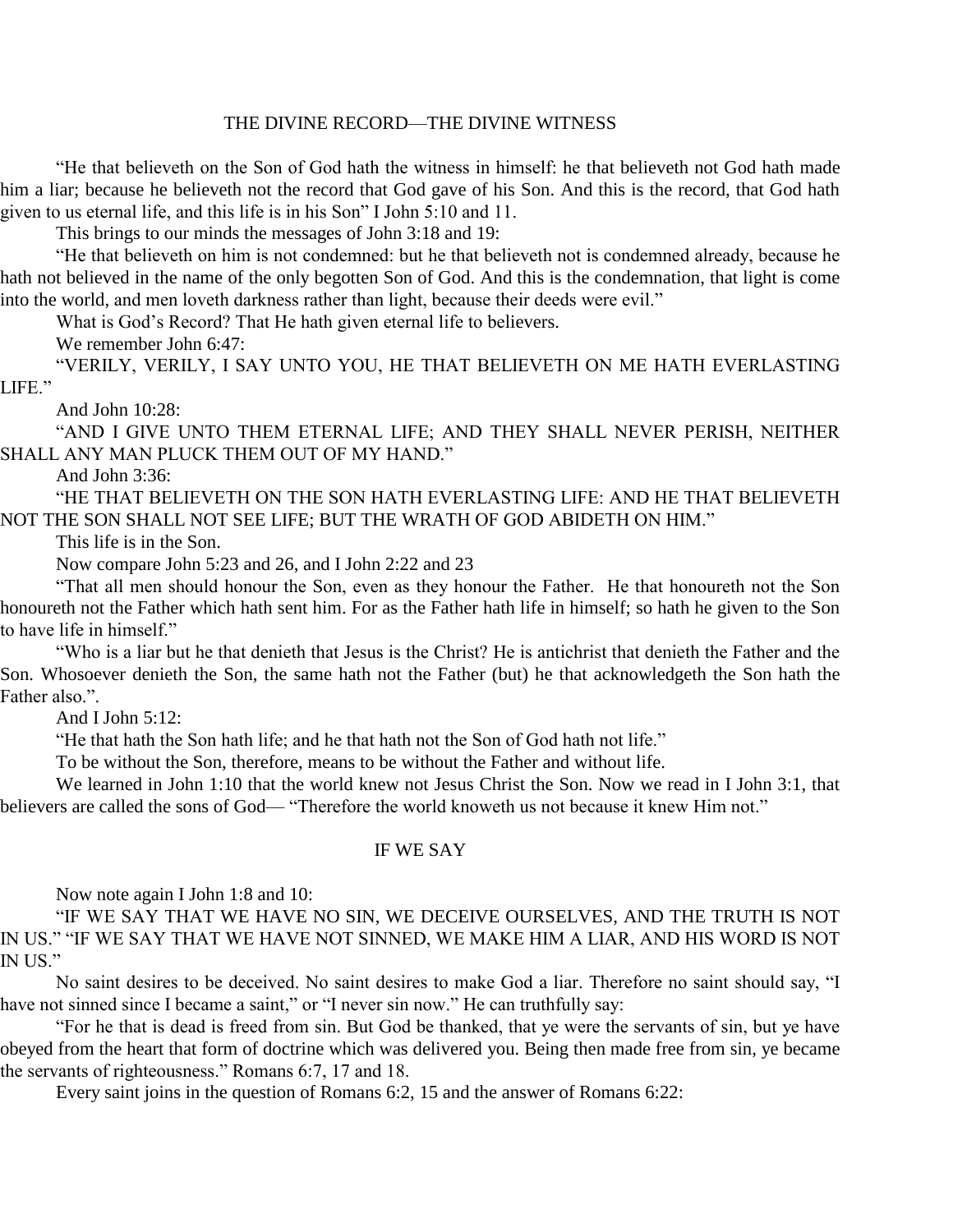"God forbid. How shall we, that are dead to sin, live any longer therein? What then? shall we sin, because we are not under the law, but under grace? God forbid." "But now being made free from sin, and become servants to God, ye have your fruit unto holiness, and the end everlasting life."

So many untaught saints have been led into the wrong kind of fear and into unbelief and doubt by the erroneous meaning of Hebrews 10:26:

"FOR IF WE SIN WILFULLY AFTER THAT WE HAVE RECEIVED THE KNOWLEDGE OF THE TRUTH, THERE REMAINETH NO MORE SACRIFICE FOR SINS."

It does not say, "there remaineth no more forgiveness of sins."

Hear God's message to the saints:

"IF WE CONFESS OUR SINS, HE IS FAITHFUL AND JUST TO FORGIVE US OUR SINS, AND TO CLEANSE US FROM ALL UNRIGHTEOUSNESS." I John 1:9.

#### THAT YE SIN NOT

And I John  $2:1:$   $\ldots$ 

"MY LITTLE CHILDREN, THESE THINGS WRITE I UNTO YOU, THAT YE SIN NOT. AND IF ANY MAN SIN, WE HAVE AN ADVOCATE WITH THE FATHER, JESUS CHRIST THE RIGHTEOUS."

But how about I John 5:16 to 18

"If any man see his brother sin a sin, which is not unto death. he shall ask, and he shall give him life for them that sin not unto death. There is a sin unto death: I do not say that he shall pray for it. All unrighteousness is sin: and there is a sin not unto death. We know that whosoever is born of God sinneth not; but he that is begotten of God keepeth himself, and that wicked one toucheth him not."

How about I John 3:6:

"WHOSOEVER ABIDETH IN HIM SINNETH NOT; WHOSOEVER SINNETH HATH NOT SEEN HIM, NEITHER KNOWN HIM."

How about I John 3:9?

"WHOSOEVER IS BORN OF GOD DOTH NOT COMMIT SIN; FOR HIS SEED REMAINETH IN HIM: AND HE CANNOT SIN, BECAUSE HE IS BORN OF GOD:"

Surely these Scriptures have brought discouragement and distress to many souls. Others have followed leaders into their manmade believer's schemes in their determination to reach a state of sinless perfection. Many have persuaded themselves that they have rid themselves entirely of their sinful natures. According to their testimonies they have obeyed II Corinthians 7:1 and have reached the sinless state described in I Thessalonians 5:23. We quote these two verses:

"Having therefore these promises dearly beloved, let us cleanse ourselves from all filthiness of the flesh and spirit, perfecting holiness in the fear of God." "And the very God of peace sanctify you wholly; and I pray God your whole spirit and soul and body be preserved blameless unto the coming of our Lord Jesus Christ."

Some of the "holiness" preachers actually teach that only those believers who have reached this state of genuine holiness, sinless perfection, are saved.

It is Scripturally true that no unrighteous man shall enter the kingdom of God. I Corinthians 6:9. But it is also Scripturally true that Christ is the believer's righteousness. I Corinthians 1:30. It is Scripturally true that without holiness, or sanctification, no man can be saved. It is also Scripturally true that Christ is the believer's holiness or sanctification. I Corinthians 1:30.

In this connection we quote three very helpful verses: Hebrews 13:12, II Thessalonians 2:13, and I Corinthians 6:11: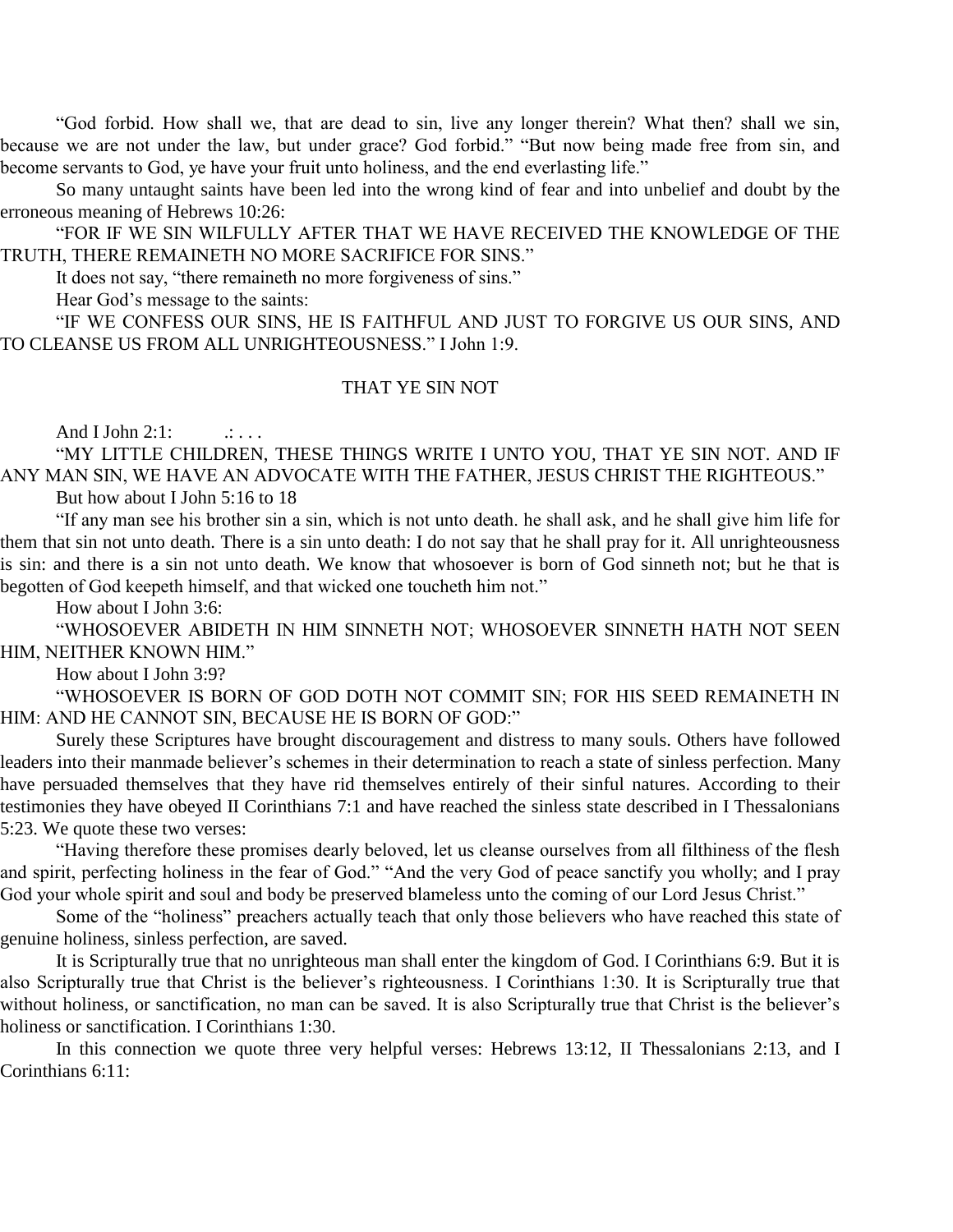"Wherefore Jesus also, that he might sanctify the people with His own blood, suffered without the gate." "But we are bound to give thanks alway to God for you, brethren beloved of the Lord, because God hath from the beginning chosen you to salvation through sanctification of the Spirit and belief of the truth:" "And such were some of you: but ye are washed, but ye are sanctified, but ye are justified in the name of the Lord Jesus, and by the Spirit of our God."

Here we learn that until God sanctifies the sinner by the Holy Spirit, and the sinner believes the truth concerning Christ's sanctifying work on the cross, he cannot be saved. In I Corinthians 6:11 note that "sanctified" precedes "justified." And remember the words of the Holy Spirit concerning those sanctified Corinthians in I Corinthians 6:8 and 6:7. They were not sinless in their walk and conversation

"Nay, ye do wrong, and defraud and that your brethren. Now therefore there is utterly a fault among you . . ."

They were, however, included in the blessed ones of Romans 4:8, "Blessed is the man to whom the Lord will not impute sin."

Here we see that these sanctified Christians were sinning. Should they have obeyed James 5:16?

"Confess your faults one to another, and pray one for another, that ye may be healed. The effectual fervent prayer of a righteous man availeth much."

The word here translated "faults" is the same Greek word used in Ephesians 2:5, "dead in sins." In James 5:16 the Holy Spirit was writing to saints to confess their sins to fellow-saints.

We have already quoted I John 1:9:

"IF WE CONFESS OUR SINS, HE IS FAITHFUL AND JUST TO FORGIVE US OUR SINS, AND TO CLEANSE US FROM ALL UNRIGHTEOUSNESS."

Here saints are to confess their sins to God.

If saints are without sin then the Holy Spirit would not instruct them to confess their sins to God and to fellow-saints. Who is the man of Romans 4:8: "Blessed is the man to whom the Lord will not imputed sin."?

This blessed man is the one who has been by faith to Calvary to appropriate the redemption work of the Son of God.

Note Ephesians 4:32 and Colossians 2:13:

"AND BE YE KIND ONE TO ANOTHER, TENDERHEARTED, FORGIVING ONE ANOTHER, EVEN AS GOD FOR CHRIST'S SAKE HATH FORGIVEN YOU."

"AND YOU, BEING DEAD IN YOUR SINS AND THE UNCIRCUMCISION OF YOUR FLESH, HATH HE QUICKENED TOGETHER WITH HIM, HAVING FORGIVEN YOU ALL TRESPASSES:'

But we are still confronted with the truth of I John 3:9:

"Whosoever is born of God doth not commit sin; for his seed remaineth in him: and he cannot sin, because he is born of God."

The only intelligent method of Bible study is to study one Scripture concerning any doctrine in the light of other Scripture touching the same doctrine. Let us study I John 3:9 in the light of Romans 7:22 and 23 and 7:20 and Romans 6:12 and Galatians 5:16 and 17.

No saint can keep sin from dwelling within, but, by the grace of God, the saint should keep sin from reigning. Compare Romans 7:20 and 6:12. When the Lord Jesus Christ said to the sinful woman, "Neither do I condemn thee," He also said, "go and sin no more." John 8:11.

After Paul said, "I thank God through Jesus Christ our Lord" for deliverance, he added, "So then with the mind I serve the law of God; but with the flesh the law of sin."

Now note again I John 1:8 and 10:

"If we say that we have no sin, we deceive ourselves, and the truth is not in us. If we say that we have not sinned, we make him a liar, and his word is not in us."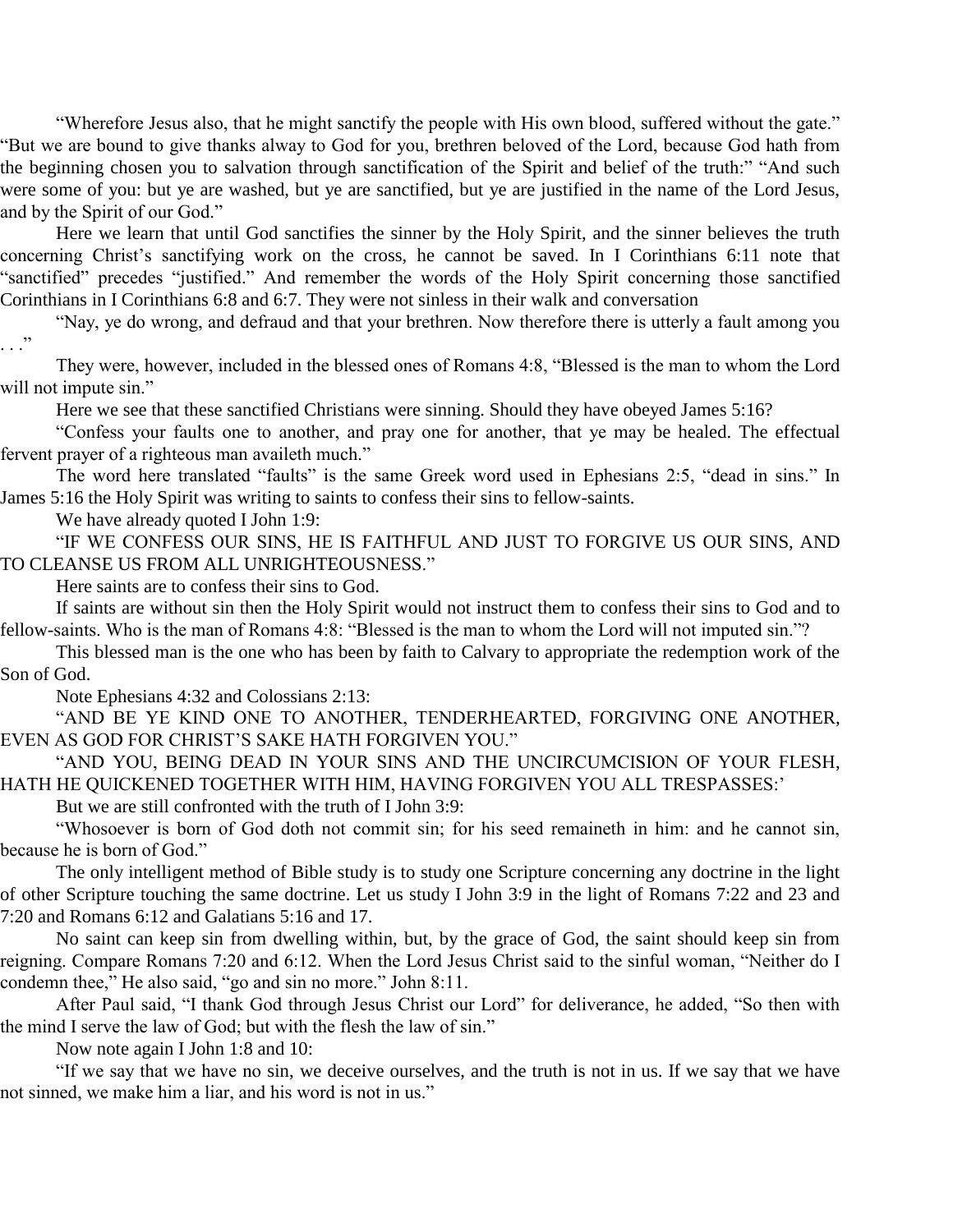We have quoted Hebrews 10:26, but we here quote it again: "FOR IF WE SIN WILFULLY AFTER THAT WE HAVE RECEIVED THE KNOWLEDGE OF THE TRUTH, THERE REMAINETH NO MORE SACRIFICE FOR SINS."

As to the fact stated here, the fact remains, whether or not the word "wilfully" is omitted. "THERE REMAINETH NO MORE SACRIFICE FOR SINS." This fact is stated in this language in the same chapter

"AND THEIR SINS AND INIQUITIES WILL I REMEMBER NO MORE. NOW WHERE REMISSION OF THESE SINS IS, THERE IS NO MORE OFFERING FOR SIN." Hebrews 10:17 and 18.

Whether or not we sin ignorantly or wilfully after that we receive the knowledge of the truth there remaineth no more sacrifice for sin. But thank God; there remaineth FORGIVENESS of sin. I John 1:9. If saints sin, "we have an Advocate with the Father." I John 2:1.

God's way for saints' victory. over Satan is told in Ephesians 6:10 to 20. There the whole armour of God is fully described. God's way for the saints' victory over sin and the flesh is told in Romans 6 and many other Scriptures.

We quote Romans 6:11:

"Likewise reckon ye also yourselves to be dead indeed unto sin. but alive unto God through Jesus Christ our Lord."

Ephesians 4:22 to 24: "That ye put off concerning the former conversation the old man, which is corrupt according to the deceitful lusts; And be renewed in the spirit of your mind; And that ye put on the new man, which after God is created in righteousness and true holiness."

and Colossians 3:8 to 10: "But now ye also put off all these; anger, wrath, malice, blasphemy, filthy communication out of your mouth. Lie not one to another, seeing that ye have put off the old man with his deeds; And have put on the new man, which is renewed in knowledge after the image of him that created him."

The "old man" and the "new man." This message is written to sanctified ones and to saints.

The "new man" cannot sin at all. The "old man" can sin plenty. But here is Divine help

"Wherefore let him that thinketh he standeth take heed lest he fall. There hath no temptation taken you but such as is common to man: but God is faithful, who will not suffer you to be tempted above that ye are able; but will with the temptation also make a way to escape, that ye may be able to bear it." I Corinthians 10:12 and 13.

But how about the prayer "O God, we have done the things we should not have done, and we have left undone the things we should have done"? Is there any honest saint who would exclude himself from this prayer? We think also of James 4:17:

"Therefore to him that knoweth to do good, and doeth it not, to him it is sin."

And James 2:9 and 10:

"But if ye have respect to persons, ye commit sin, and are convinced of the law as transgressors. For whosoever shall keep the whole law, and yet offend in one point, he is guilty of all."

What are the two great commandments? "And he answering said, Thou shalt love the Lord thy God with all thy heart, and with all thy soul, and with all thy strength, and with all thy mind; and thy neighbor as thyself." Where is the saint who does that? If sin is the transgression of the commandments, the greatest sin is the transgression of the greatest commandment. What saint does not break this commandment either wilfully or ignorantly?

Now note Ephesians 4:30:

"AND GRIEVE NOT THE HOLY SPIRIT OF GOD, WHEREBY YE ARE SEALED UNTO THE DAY OF REDEMPTION."

Do saints grieve the Holy Spirit? Certainly. What percentage of saints today: are innocent in the matter of grieving the Holy Spirit? The Holy Spirit desires to convict every sinner of sin, "because they believe not on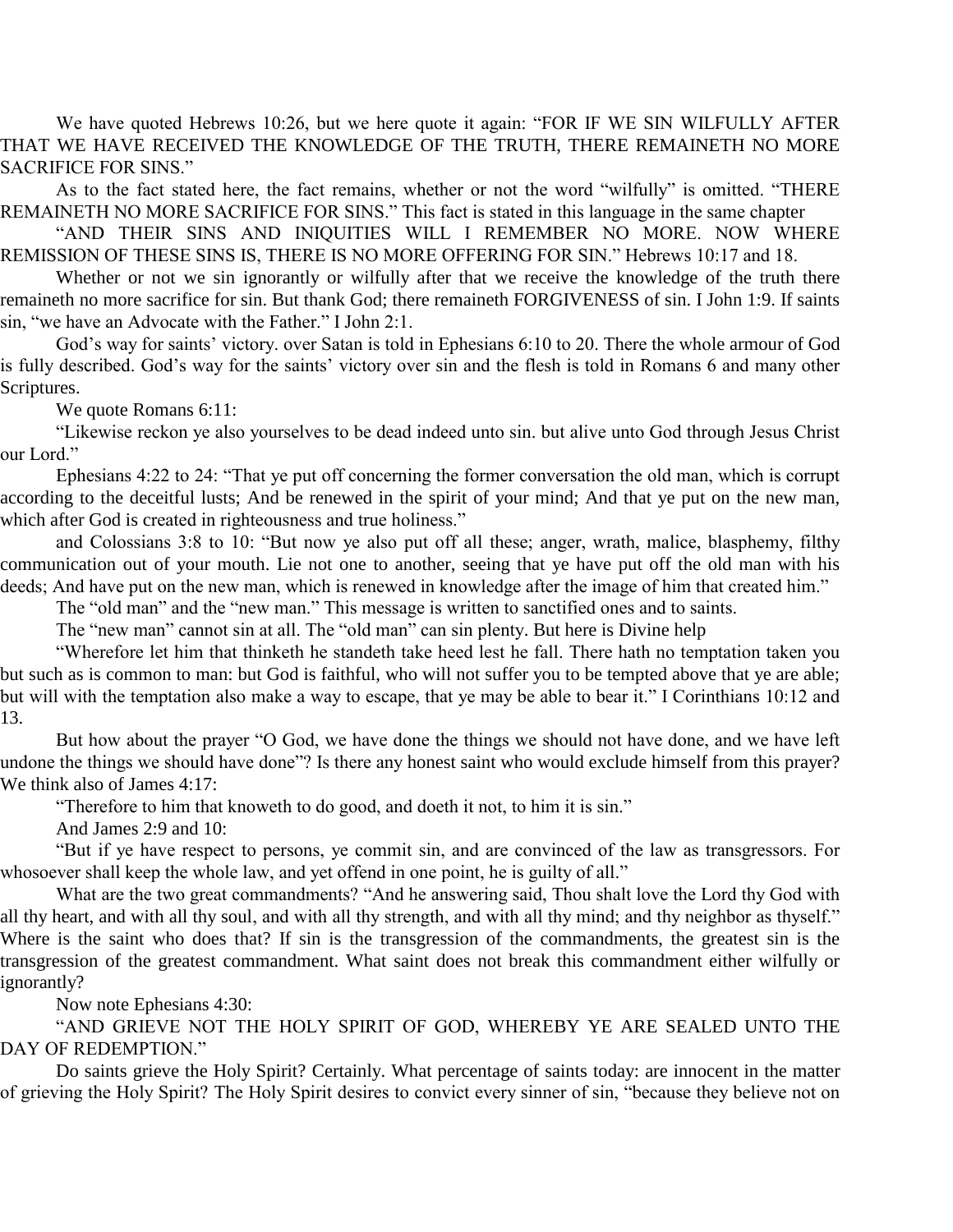Christ." He does this when saints give the gospel to the sinner. Every time, therefore, that any saint passes up an opportunity to testify to the sinner, he grieves the Holy Spirit. But every saint is sealed by the Holy Spirit unto the day of redemption. They can truly say, with Paul, "For I am persuaded, that neither death, nor life, nor angels, nor principalities, nor powers, nor things present, nor things to come, Nor height, nor depth, nor any other creature, shall be able to separate us from the love of God, which is in Christ Jesus our Lord." Romans 8:38 and 39.

So we see that the "new man" cannot sin, cannot even be tempted with sin.

But how about I John 5:16:

"If any man see his brother sin a sin which is not unto death, he shall ask, and he shall give him life for them that sin not unto death. There is a sin unto death: I do not say that he shall pray for it:"

Who has not asked the meaning of this verse? First of all it does not mean that either a sinner or a saint can commit the unpardonable sin. Neither does it mean that a saint can lose his salvation after he has been saved. If we give either of these meanings then we make the Scriptures contradict themselves. Note God's Word in Romans 5:20, in Ephesians 2:3 to 5, and in Acts 13:39:

"Moreover the law entered, that the offence might abound. But where sin abounded, grace did much more abound." Among who also we all had our conversation in times past in the lusts of our flesh, fulfilling the desires of the flesh and of the mind; and were by nature the children of wrath, even as others. But God, who is rich in mercy, for his great love wherewith he loved us, Even when we were dead in sins, hath quickened us together with Christ, (by grace ye are saved;)." "And by him all that believe are justified from all things, from which ye could not be justified by the law of Moses."

These sinners were dead in sins. Note Ephesians 4:18:

"Having the understanding darkened, being alienated from the life of God through the ignorance that is in them, because of the blindness of their heart."

They had committed every known sin. None of their sins were unpardonable. But all their sins, including their sin of unbelief, were unpardoned until they received God's grace and God's Son, and then note what took place:

"BUT NOW, IN CHRIST JESUS, YE WHO SOMETIMES WERE FAR OFF ARE MADE NIGH BY THE BLOOD OF CHRIST." ". . . FORGIVING ONE ANOTHER, EVEN AS GOD FOR CHRIST'S SAKE HATH. FORGIVEN YOU." Ephesians 2:13 and 4:32.

Then they were justified from all things. Now all their sins were pardoned. And note God's purpose in saving them by grace

"Who hath saved us, and called us with a holy calling, not according to our works, but according to his own purpose . and grace, which was given us in Christ Jesus before the world began." II Timothy 1:9.

Note again Ephesians 2:7:

."That in the ages to come he might shew the exceeding riches of his grace, in his kindness toward us, through Christ Jesus."

Perhaps with I John 5:16, we should study another verse which has perplexed many saints:

"FOR IF YE LIVE AFTER THE FLESH, YE SHALL DIE: BUT IF YE THROUGH THE SPIRIT DO MORTIFY THE DEEDS OF THE BODY, YE SHALL LIVE" Romans 8:13.

Some have thought the sin unto death in I John 5:16 is explained in, I Corinthians 5:5:

"To deliver such a man unto Satan for the destruction of the flesh, that the, spirit may be saved in the day of the Lord Jesus."

They also referred to the death judgments upon Ananias and Saphira. They claim that these two were saints and were saved. But they sinned unto death. We quote Acts 5:5 and 10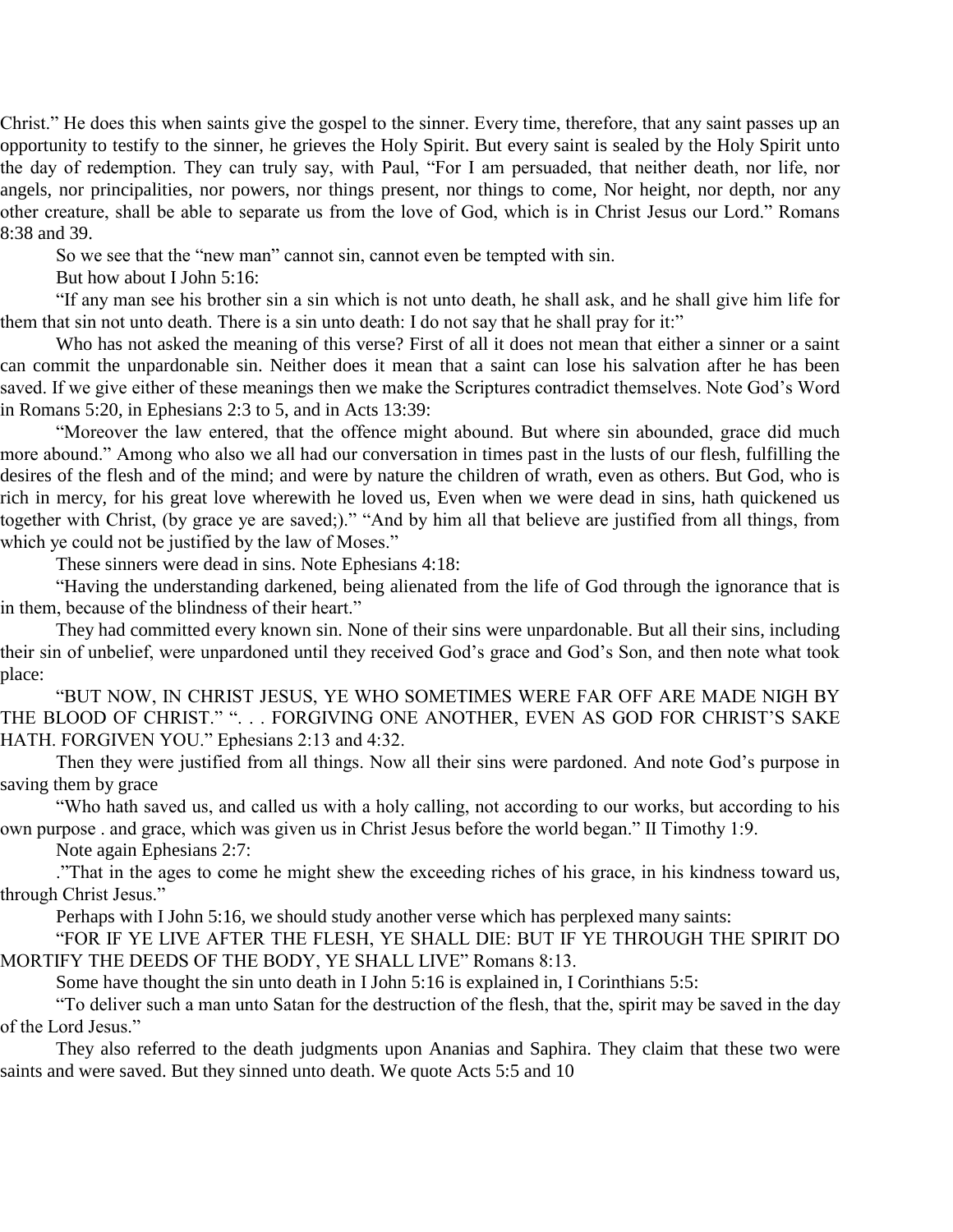"And Ananias hearing these words fell down, and gave up the ghost: and great fear came on all them that heard these things." "Then fell she down" straightway at his feet and yielded up the ghost: and the young men came in, and found her dead, and, carrying her forth, buried her: by her husband."

They also refer to the saints whom God punished with death for taking the Lord's Supper unworthily. I Corinthians 11:30.

By the process of elimination, in the light of other Scriptures, we know that the sin unto death does not mean that either a saint or a sinner can commit an unpardonable sin. And God's Word tells us plainly that so far as eternal death is concerned no saved person can be condemned with the world. I Corinthians 11:32.

#### WE KNOW

Let us compare John 5:24 and I John 3:14:

"VERILY, VERILY, I SAY UNTO YOU, HE THAT HEARETH MY WORD AND BELIEVETH ON HIM THAT SENT ME, HATH EVERLASTING LIFE, AND SHALL NOT COME INTO CONDEMNATION: BUT IS PASSED FROM DEATH INTO LIFE." John 5:24. "WE KNOW THAT WE, HAVE PASSED FROM DEATH UNTO LIFE, BECAUSE WE LOVE THE' BRETHREN. HE THAT LOVETH NOT HIS BROTHER ABIDETH IN, DEATH." I John 3:14.

When does the sinner pass out of death into life? When he believes God's Word and accepts God's Son as his Saviour. How does he know that he has passed out of death into life? Because he loves the brethren. He does not pass out of death because he loves, but he loves because he has passed out of death into life by believing.

We know we are saved. First. Because we believe God's Record: "AND THIS IS THE RECORD, THAT GOD HATH GIVEN TO US ETERNAL LIFE, AND THIS LIFE IS IN HIS SON." I John 5:11. Second. Because God has given us His Spirit to witness: "AND THEREBY WE KNOW THAT HE ABIDETH IN US, BY THE SPIRIT WHICH HE HATH GIVEN US." I John 3:24. Third. Because we love: "WE KNOW THAT WE HAVE PASSED FROM DEATH INTO LIFE BECAUSE WE LOVE THE BRETHREN. I John 3:14...... GOD IS LOVE; AND HE THAT DWELLETH IN LOVE DWELLETH IN GOD, AND GOD IN HIM." I John 4:16.

Note that the word "love" is found 33 times in I John.

Our joy is full when we love not the world, but love God and our fellow-men. When we walk in the light as He is in the light. When we live in victory over sin. When we know the Divine truth concerning Christ as the believer's Advocate and obey that truth.

#### QUESTIONS—LESSON THIRTY-FIVE

- 1. John a minister of the circumcision? How was he known among the other disciples according to John 20:2 and 21:20 and 13:23?
- 2. Compare the opening verses of John's Gospel and I John. What lesson is taught in both?
- 3. Why was this Epistle of John written according to I John 5:13?
- 4. Is every saved person a saint? A member of the Body of Christ? Hebrews 10:10.
- 5. Why was I John written according to I John 1:4?
- 6. Of what sin is the world convicted by the Holy Spirit? What is the great sin question that must first be settled by the sinner?
- 7. Quote John 6:47, 10:28 and 3:36. Also I John 5:12.
- 8. What are believers called according to I John 3:1.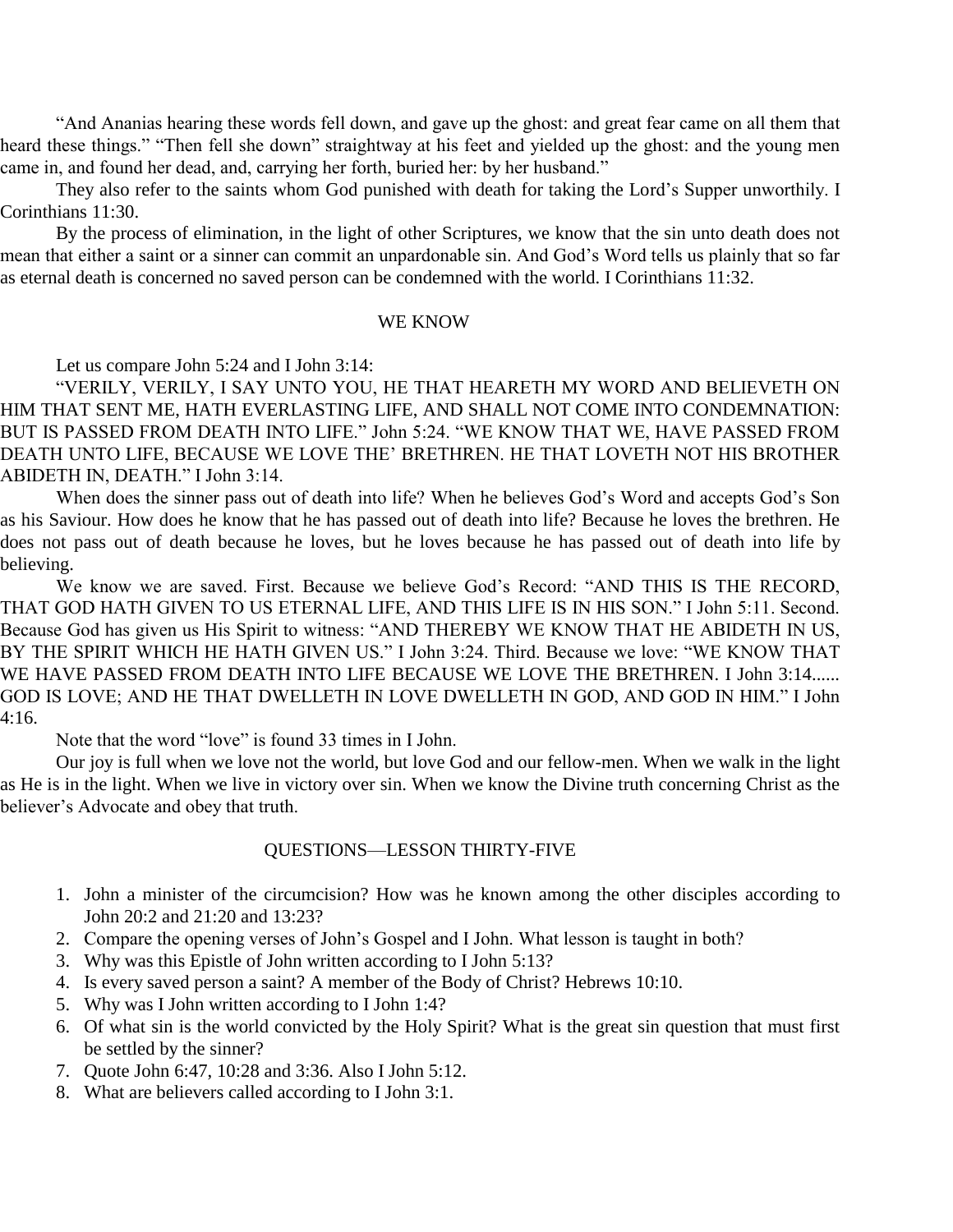- 9. What teaching concerning sin proves that the believer is a liar?
- 10. What question and answer is there for saints in Romans 6:2, 10 and 22? Quote Romans 6:11.
- 11. Does Hebrews 10:26 read "no more sacrifice for sin" or "no more forgiveness for sin"?
- 12. Who is our Advocate? Name two things that Christ is to the believer in I Corinthians 1:30.
- 13. Can a saint commit the sin unto death, meaning that he will lose his salvation?
- 14. Where does sanctification belong according to II Thessalonians 2:13 and I Corinthians 6:11?
- 15. Should saints today confess their sins to fellow-saints, according James 5:16? To Whom according to I John 1:9?
- 16. What does James say about "he who keeps the whole law and offends in one point"? Does any one perfectly keep the two great commandments?
- 17. Can the "new man" sin? When does the sinner pass out of death unto life?
- 18. How does the believing sinner get out of the lap of the devil according to Colossians 1:13 and 14?
- 19. What did Paul say after he thanked God for deliverance, according to Romans 7:25?
- 20. Quote I John 5:11; 3:24 and 14 and 4:16, giving three reasons why we know we are saved.

## **THE SECOND EPISTLE OF JOHN**

"The elder unto the elect lady and her children, whom I love in the truth and not I only, but also all they that have known the truth; For the truth's sake, which dwelleth in us, and shall be with us for ever. Grace be with you, mercy, and peace, from God the Father, and from the Lord Jesus Christ, the Son of the Father, in truth and love. I rejoiced greatly that I found of Thy children walking in truth, as we have received a commandment from the Father. And now I beseech thee, lady, not as though I wrote a new commandment unto thee, but that which we had from the beginning, that we love one another. And this is love, that we walk after His commandments. This is the commandment, That, as ye have heard from the beginning, ye should walk in it. FOR MANY DECEIVERS ARE ENTERED INTO THE WORLD, WHO CONFESS NOT THAT JESUS CHRIST IS COME IN THE FLESH. THIS IS A DECEIVER AND AN ANTICHRIST. LOOK TO YOURSELVES, THAT WE LOSE NOT THOSE THINGS WHICH WE HAVE WROUGHT, BUT THAT WE RECEIVE A FULL REWARD. WHOSOEVER TRANSGRESSETH, AND ABIDETH NOT IN THE DOCTRINE OF CHRIST, HATH NOT GOD. HE THAT ABIDETH IN THE DOCTRINE OF CHRIST, HE HATH BOTH THE FATHER AND THE SON. IF THERE COME ANY UNTO YOU AND BRING NOT THIS DOCTRINE, RECEIVE HIM NOT INTO YOUR HOUSE, NEITHER BID HIM GOD SPEED: FOR HE THAT BIDDETH HIM GOD SPEED IS PARTAKER OF HIS EVIL DEEDS. Having many things to write unto you, I would not write with paper and ink: but I trust to come unto you, and speak face to face, that our joy may be full. The children of thy elect sister greet thee. Amen."

### **THE THIRD EPISTLE OF JOHN**

"The elder unto the well-beloved Gains, whom I love in the truth. Beloved, I wish above all things that thou mayest prosper and be in health, even as thy soul prospereth. For I rejoice greatly, when the brethren came and testified of the truth that is in thee, even as thou walkest in the truth. I have no greater joy than to hear that my children walk in truth. Beloved, thou dost faithfully whatsoever thou doest to the brethren, and to strangers; Which have borne witness of thy charity before the church: whom if thou bring forward on their journey after a